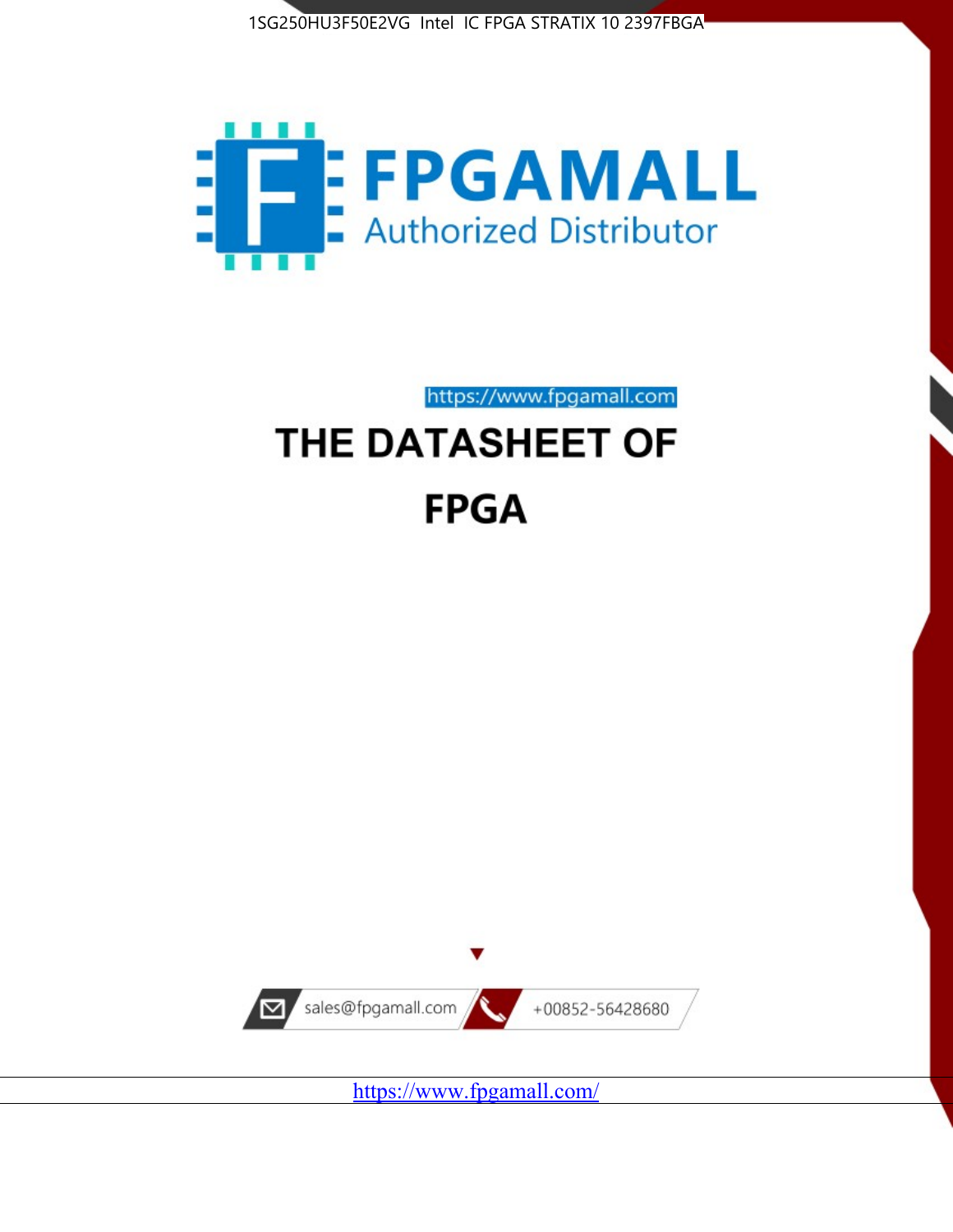

# **Intel® Stratix® 10 GX/SX Device Overview**



**S10-OVERVIEW | 2020.04.30** Latest document on the web: **[PDF](https://www.intel.com/content/dam/www/programmable/us/en/pdfs/literature/hb/stratix-10/s10-overview.pdf)** | **[HTML](https://www.intel.com/content/www/us/en/programmable/documentation/joc1442261161666.html)**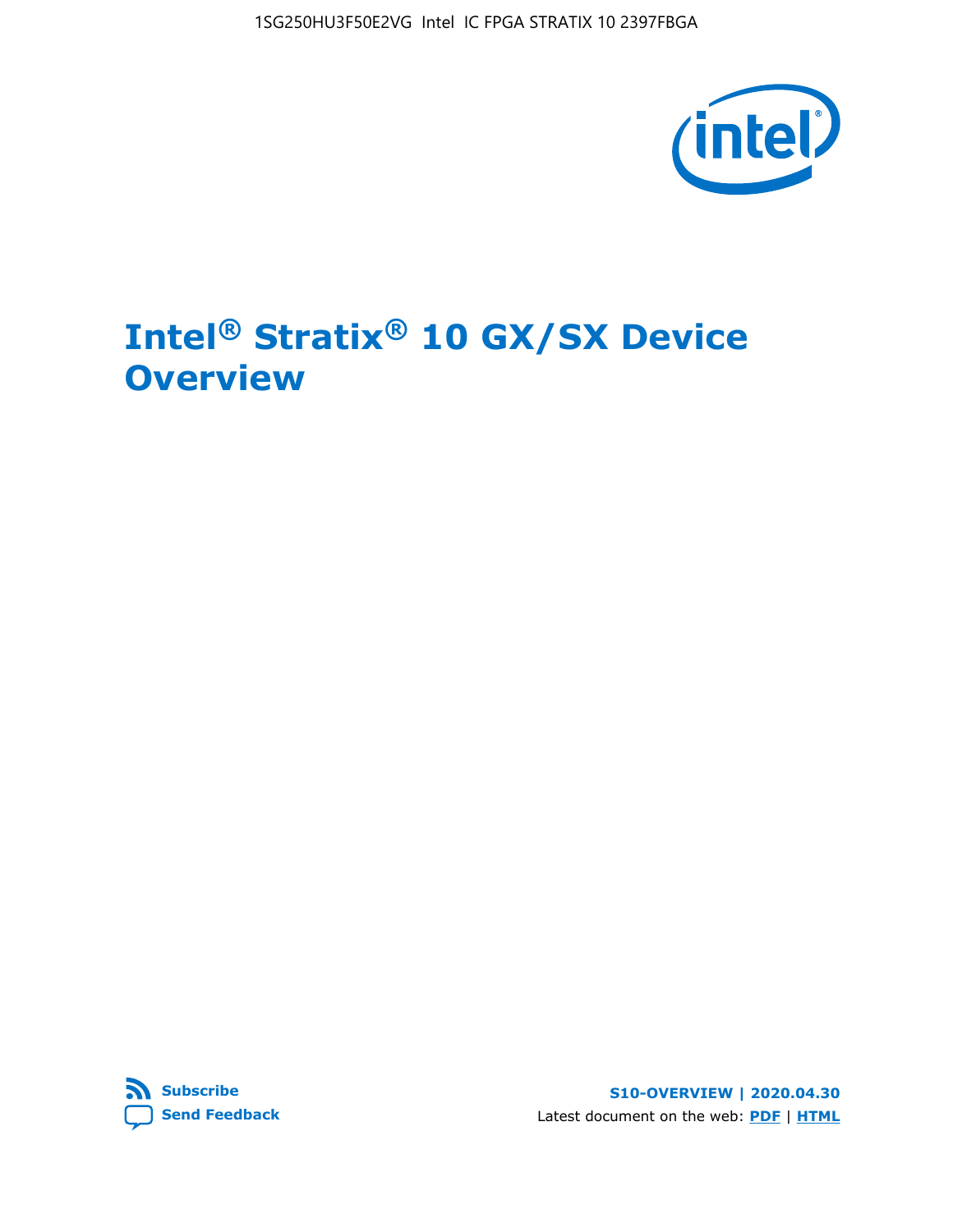

*Contents*

# **Contents**

| 1.26. Document Revision History for the Intel Stratix 10 GX/SX Device Overview36 |  |
|----------------------------------------------------------------------------------|--|

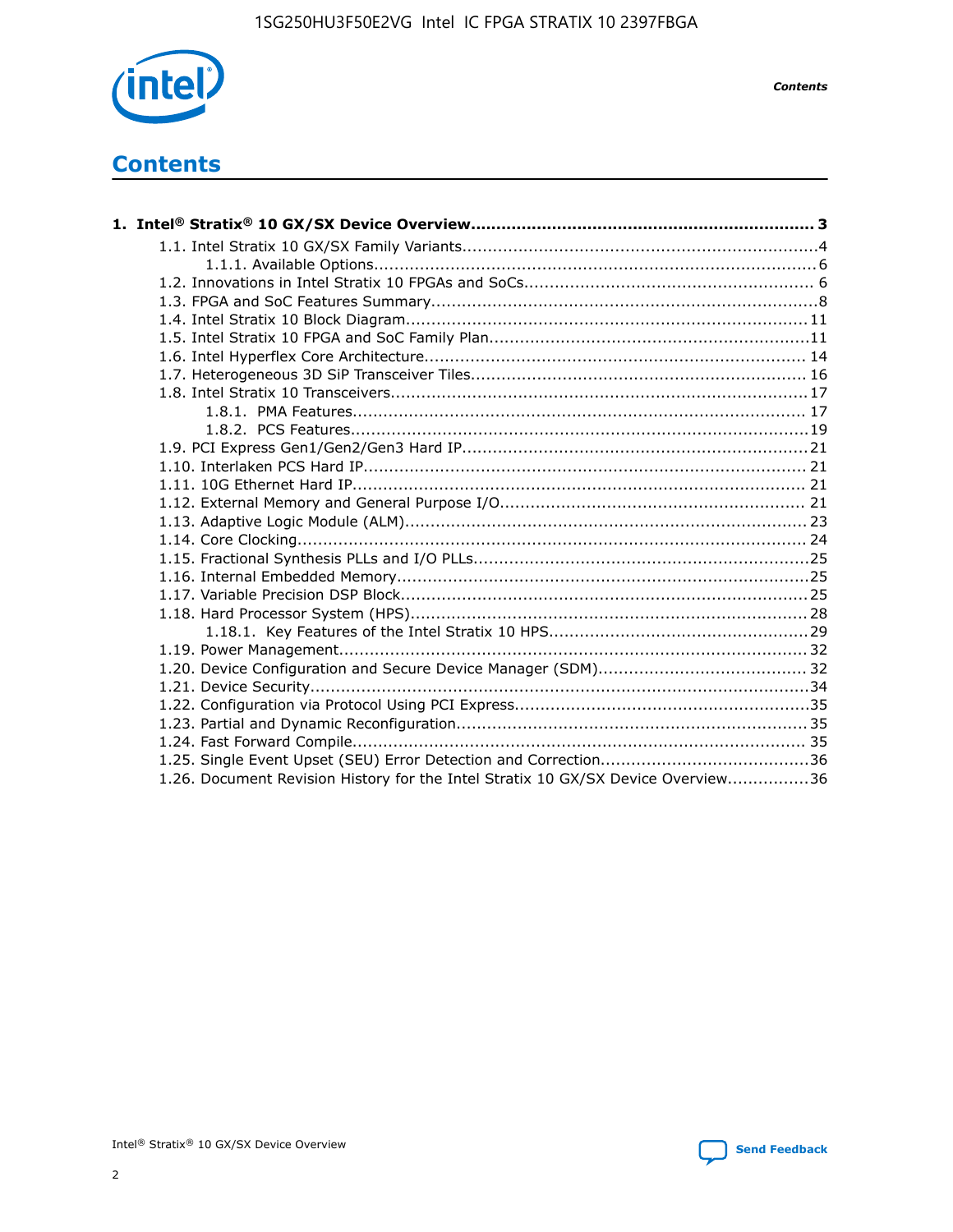**S10-OVERVIEW | 2020.04.30**

**[Send Feedback](mailto:FPGAtechdocfeedback@intel.com?subject=Feedback%20on%20Intel%20Stratix%2010%20GX/SX%20Device%20Overview%20(S10-OVERVIEW%202020.04.30)&body=We%20appreciate%20your%20feedback.%20In%20your%20comments,%20also%20specify%20the%20page%20number%20or%20paragraph.%20Thank%20you.)**



# **1. Intel® Stratix® 10 GX/SX Device Overview**

Intel's 14 nm Intel® Stratix® 10 GX FPGAs and SX SoCs deliver 2X the core performance and up to 70% lower power over previous generation high-performance FPGAs.

Featuring several groundbreaking innovations, including the all new Intel Hyperflex™ core architecture, this device family enables you to meet the demand for everincreasing bandwidth and processing performance in your most advanced applications, while meeting your power budget.

With an embedded hard processor system (HPS) based on a quad-core 64 bit Arm\* Cortex\*-A53, the Intel Stratix 10 SoC devices deliver power efficient, application-class processing and allow designers to extend hardware virtualization into the FPGA fabric. Intel Stratix 10 SoC devices demonstrate Intel's commitment to high-performance SoCs and extend Intel's leadership in programmable devices featuring an Arm-based processor system.

Important innovations in Intel Stratix 10 FPGAs and SoCs include:

- All new Intel Hyperflex core architecture delivering 2X the core performance compared to previous generation high-performance FPGAs
- Intel 14 nm tri-gate (FinFET) technology
- Heterogeneous 3D System-in-Package (SiP) technology
- Core fabric with up to 10.2 million logic elements (LEs)
- Up to 96 full duplex transceiver channels on heterogeneous 3D SiP transceiver tiles
- Transceiver data rates up to 28.3 Gbps chip-to-chip/module and backplane performance
- M20K (20 Kb) internal SRAM memory blocks
- Fractional synthesis and ultra-low jitter LC tank based transmit phase locked loops (PLLs)
- Hard PCI Express<sup>®</sup> Gen3 x16 intellectual property (IP) blocks
- Hard 10GBASE-KR/40GBASE-KR4 Forward Error Correction (FEC) in every transceiver channel
- Hard memory controllers and PHY supporting DDR4 rates up to 2666 Mbps per pin
- Hard fixed-point and IEEE 754 compliant hard floating-point variable precision digital signal processing (DSP) blocks with up to 10 TFLOP compute performance with a power efficiency of 80 GFLOP per Watt
- Quad-core 64 bit Arm Cortex-A53 embedded processor running up to 1.5 GHz in SoC family variants
- Programmable clock tree synthesis for flexible, low power, low skew clock trees

Intel Corporation. All rights reserved. Agilex, Altera, Arria, Cyclone, Enpirion, Intel, the Intel logo, MAX, Nios, Quartus and Stratix words and logos are trademarks of Intel Corporation or its subsidiaries in the U.S. and/or other countries. Intel warrants performance of its FPGA and semiconductor products to current specifications in accordance with Intel's standard warranty, but reserves the right to make changes to any products and services at any time without notice. Intel assumes no responsibility or liability arising out of the application or use of any information, product, or service described herein except as expressly agreed to in writing by Intel. Intel customers are advised to obtain the latest version of device specifications before relying on any published information and before placing orders for products or services. \*Other names and brands may be claimed as the property of others.

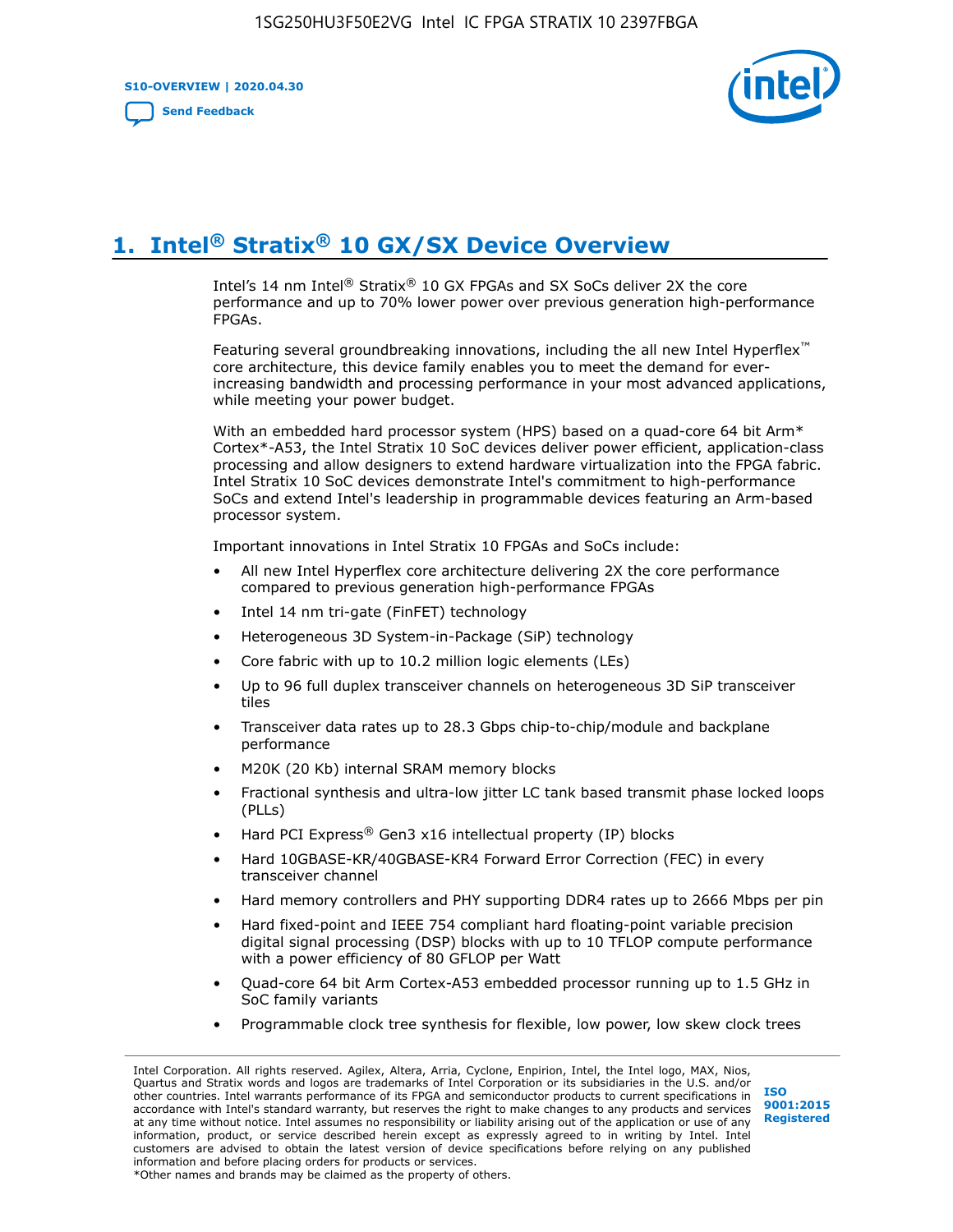

- Dedicated secure device manager (SDM) for:
	- Enhanced device configuration and security
	- AES-256, SHA-256/384 and ECDSA-256/384 encrypt/decrypt accelerators and authentication
	- Multi-factor authentication
	- Physically Unclonable Function (PUF) service and software programmable device configuration capability
- Comprehensive set of advanced power saving features delivering up to 70% lower power compared to previous generation high-performance FPGAs
- Non-destructive register state readback and writeback, to support ASIC prototyping and other applications

With these capabilities, Intel Stratix 10 FPGAs and SoCs are ideally suited for the most demanding applications in diverse markets such as:

- **Compute and Storage**—for custom servers, cloud computing and datacenter acceleration
- **Networking**—for Terabit, 400G and multi-100G bridging, aggregation, packet processing and traffic management
- **Optical Transport Networks**—for OTU4, 2xOTU4, 4xOTU4
- **Broadcast**—for high-end studio distribution, head end encoding/decoding, edge quadrature amplitude modulation (QAM)
- **Military**—for radar, electronic warfare, and secure communications
- **Medical**—for diagnostic scanners and diagnostic imaging
- **Test and Measurement**—for protocol and application testers
- **Wireless**—for next-generation 5G networks
- **ASIC Prototyping**—for designs that require the largest FPGA fabric with the highest I/O count

## **1.1. Intel Stratix 10 GX/SX Family Variants**

Intel Stratix 10 devices are available in FPGA (GX) and SoC (SX) variants.

- **Intel Stratix 10 GX** devices deliver up to 1 GHz core fabric performance and contain up to 10.2 million LEs in the fabric. They also feature up to 96 general purpose transceivers on separate transceiver tiles, and 2666 Mbps DDR4 external memory interface performance. The transceivers are capable of up to 28.3 Gbps short reach and across the backplane. These devices are optimized for FPGA applications that require the highest transceiver bandwidth and core fabric performance, with the power efficiency of Intel's 14 nm tri-gate process technology.
- **Intel Stratix 10 SX** devices have a feature set that is identical to Intel Stratix 10 GX devices, with the addition of an embedded quad-core 64 bit Arm Cortex A53 hard processor system.

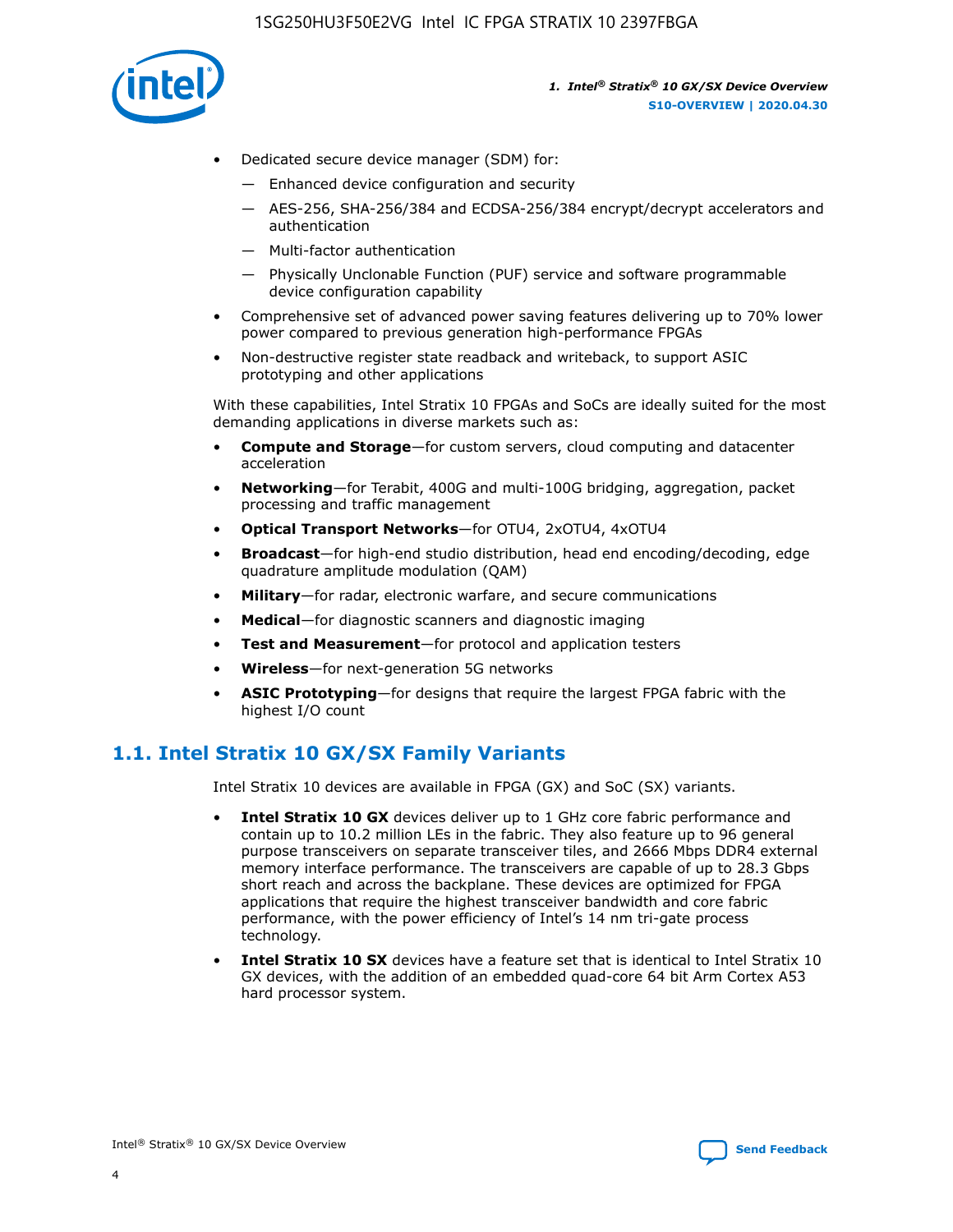

Common to all Intel Stratix 10 family variants is a high-performance fabric based on the new Intel Hyperflex core architecture that includes additional Hyper-Registers throughout the interconnect routing and at the inputs of all functional blocks. The core fabric also contains an enhanced logic array utilizing Intel's adaptive logic module (ALM) and a rich set of high performance building blocks including:

- M20K (20 Kb) embedded memory blocks
- Variable precision DSP blocks with hard IEEE 754 compliant floating-point units
- Fractional synthesis and integer PLLs
- Hard memory controllers and PHY for external memory interfaces
- General purpose IO cells

To clock these building blocks, Intel Stratix 10 devices use programmable clock tree synthesis, which uses dedicated clock tree routing to synthesize only those branches of the clock trees required for the application. All devices support in-system, finegrained partial reconfiguration of the logic array, allowing logic to be added and subtracted from the system while it is operating.

All family variants also contain high speed serial transceivers, containing both the physical medium attachment (PMA) and the physical coding sublayer (PCS), which can be used to implement a variety of industry standard and proprietary protocols. In addition to the hard PCS, Intel Stratix 10 devices contain multiple instantiations of PCI Express hard IP that supports Gen1/Gen2/Gen3 rates in x1/x2/x4/x8/x16 lane configurations, and hard 10GBASE-KR/40GBASE-KR4 FEC for every transceiver. The hard PCS, FEC, and PCI Express IP free up valuable core logic resources, save power, and increase your productivity.

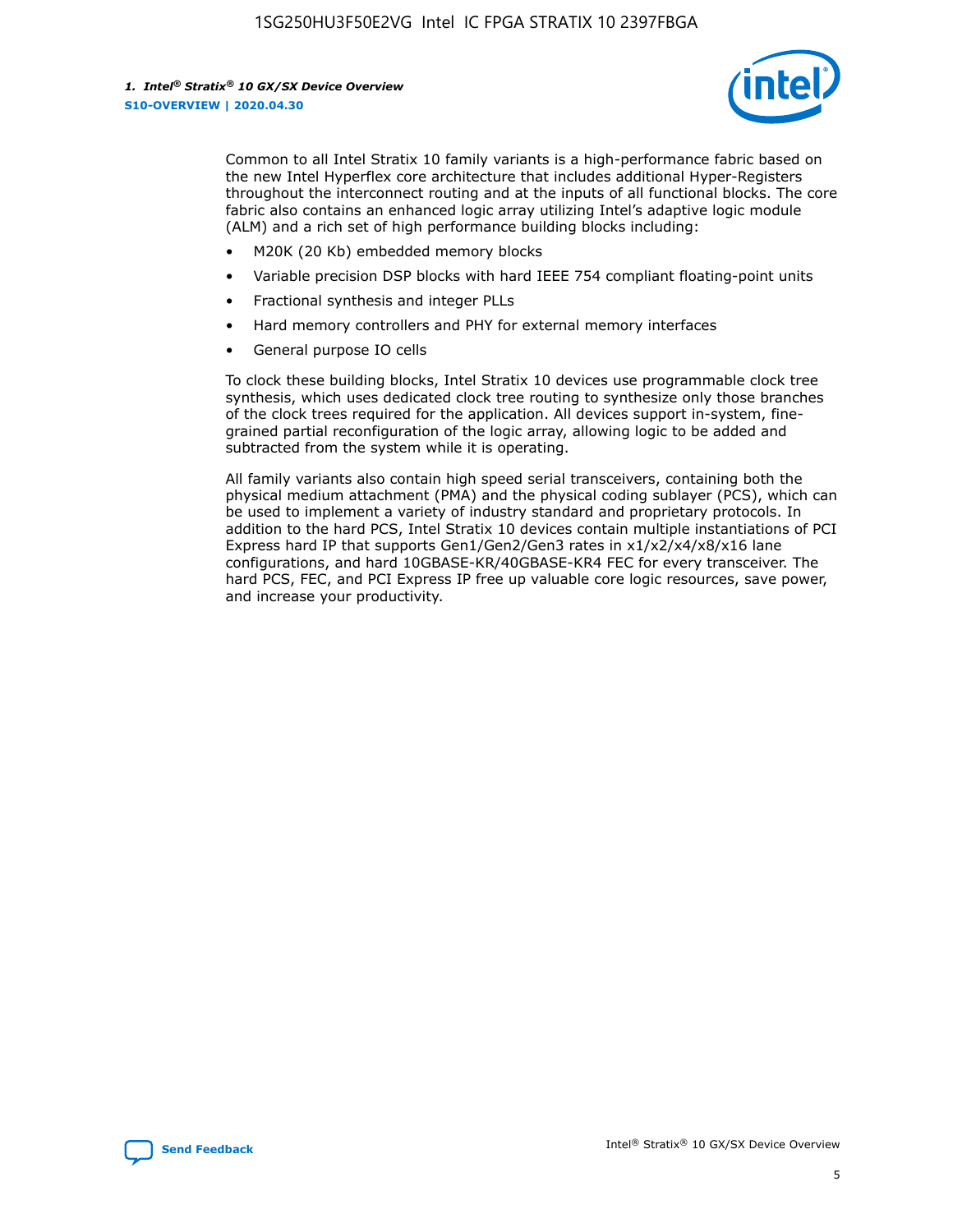

## **1.1.1. Available Options**

#### **Figure 1. Sample Ordering Code and Available Options for Intel Stratix 10 Devices**



## **Related Information**

[My Intel Support](https://www.intel.com/content/www/us/en/programmable/my-intel/mal-home.html)

## **1.2. Innovations in Intel Stratix 10 FPGAs and SoCs**

Intel Stratix 10 FPGAs and SoCs deliver many significant improvements over the previous generation high-performance Stratix V FPGAs.

#### **Table 1. Key Features of Intel Stratix 10 Devices Compared to Stratix V Devices**

| <b>Feature</b>            | <b>Stratix V FPGAs</b>                                           | <b>Intel Stratix 10 FPGAs and SoCs</b>                                        |  |  |  |
|---------------------------|------------------------------------------------------------------|-------------------------------------------------------------------------------|--|--|--|
| <b>Process technology</b> | 28 nm TSMC (planar<br>transistor)                                | 14 nm Intel tri-gate (FinFET)                                                 |  |  |  |
| Hard processor core       | None                                                             | Quad-core 64 bit Arm Cortex-A53<br>(SoC only)                                 |  |  |  |
| Core architecture         | Conventional core architecture<br>with conventional interconnect | Intel Hyperflex core architecture with<br>Hyper-Registers in the interconnect |  |  |  |
| continued                 |                                                                  |                                                                               |  |  |  |

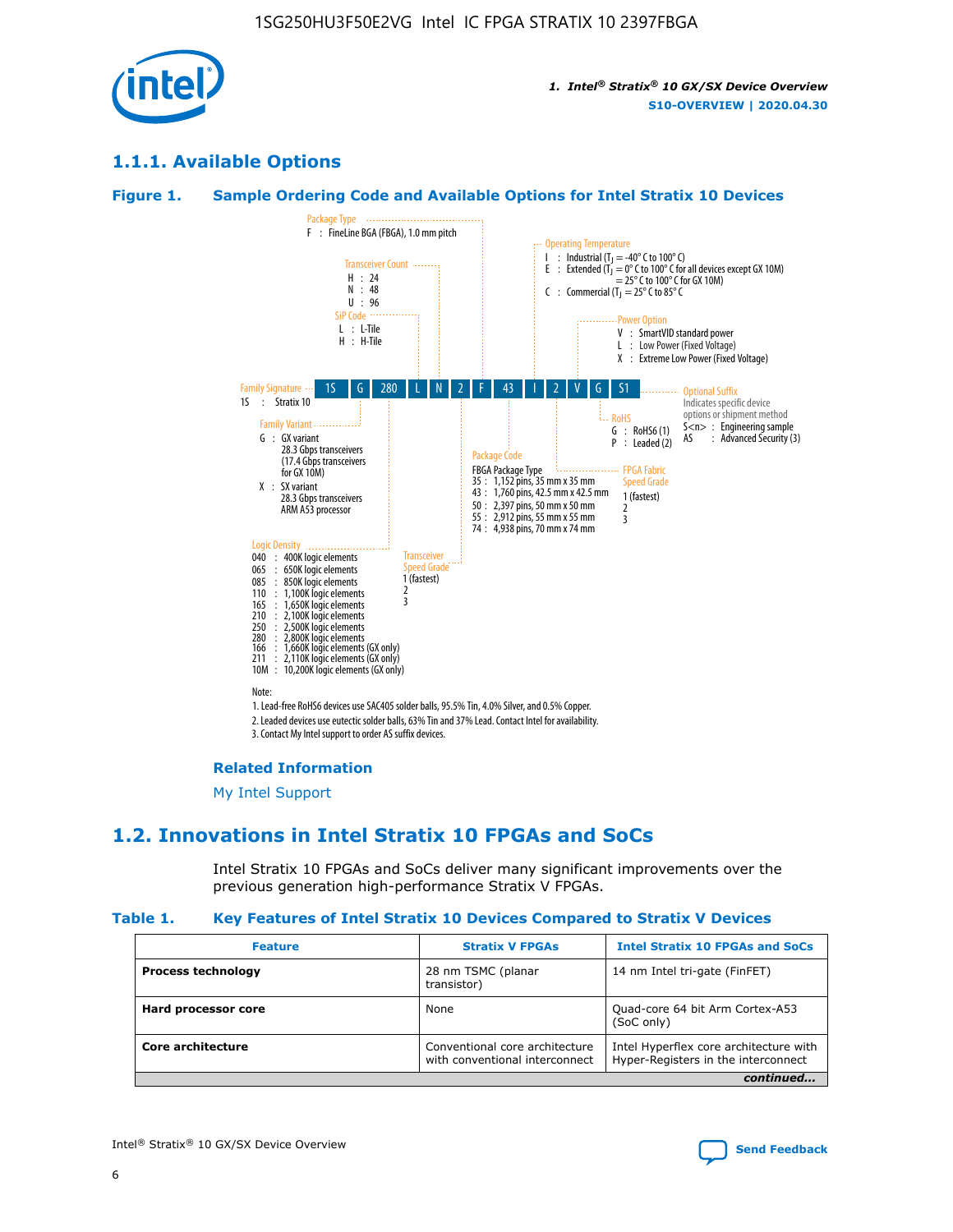

| <b>Feature</b>                                   | <b>Stratix V FPGAs</b>                                                              | <b>Intel Stratix 10 FPGAs and SoCs</b>                                                                                                       |
|--------------------------------------------------|-------------------------------------------------------------------------------------|----------------------------------------------------------------------------------------------------------------------------------------------|
| Core performance                                 | 500 MHz                                                                             | 1 GHz                                                                                                                                        |
| <b>Power dissipation</b>                         | 1x                                                                                  | As low as $0.3x$                                                                                                                             |
| Logic density                                    | 952 KLE                                                                             | 10,200 KLE                                                                                                                                   |
| <b>Embedded memory (M20K)</b>                    | 52 Mbits                                                                            | 253 Mbits                                                                                                                                    |
| 18x19 multipliers                                | 3,926                                                                               | 11,520                                                                                                                                       |
|                                                  | Note: Multiplier is 18x18 in<br>Stratix V devices.                                  | Note: Multiplier is 18x19 in Intel<br>Stratix 10 devices.                                                                                    |
| <b>Floating point DSP capability</b>             | Up to 1 TFLOP, requires soft<br>floating point adder and<br>multiplier              | Up to 10 TFLOP, hard IEEE 754<br>compliant single precision floating<br>point adder and multiplier                                           |
| <b>Maximum transceivers</b>                      | 66                                                                                  | 96                                                                                                                                           |
| Maximum transceiver data rate (chip-to-<br>chip) | 28.05 Gbps                                                                          | 26.6 Gbps L-Tile<br>28.3 Gbps H-Tile                                                                                                         |
| Maximum transceiver data rate (backplane)        | 12.5 Gbps                                                                           | 12.5 Gbps L-Tile<br>28.3 Gbps H-Tile                                                                                                         |
| Hard memory controller                           | None                                                                                | DDR4 @ 1333 MHz/2666 Mbps<br>DDR3 @ 1067 MHz/2133 Mbps                                                                                       |
| <b>Hard protocol IP</b>                          | PCIe* Gen3 x8 (up to 4<br>instances)                                                | PCIe Gen3 x16 (up to 4 instances)<br>SR-IOV (4 physical functions / 2k<br>virtual functions) on H-Tile devices<br>10GBASE-KR/40GBASE-KR4 FEC |
| <b>Core clocking and PLLs</b>                    | Global, quadrant and regional<br>clocks supported by fractional-<br>synthesis fPLLs | Programmable clock tree synthesis<br>supported by fractional synthesis<br>fPLLs and integer IO PLLs                                          |
| Register state readback and writeback            | Not available                                                                       | Non-destructive register state<br>readback and writeback for ASIC<br>prototyping and other applications                                      |

These innovations result in the following improvements:

- **Improved Core Logic Performance**: The Intel Hyperflex core architecture combined with 14 nm Intel tri-gate technology allows Intel Stratix 10 devices to achieve 2X the core performance compared to the previous generation
- **Lower Power**: Intel Stratix 10 devices use up to 70% lower power compared to the previous generation, enabled by 14 nm Intel tri-gate technology, the Intel Hyperflex core architecture, and optional power saving features built into the architecture
- **Higher Density**: Intel Stratix 10 devices offer three times the level of integration, with up to 10.2 million logic elements (LEs), over 253 Mbits of embedded memory blocks (M20K), and 11,520 18x19 multipliers
- **Embedded Processing**: Intel Stratix 10 SoCs feature a Quad-Core 64 bit Arm Cortex-A53 processor optimized for power efficiency and software compatible with previous generation Arria® and Cyclone® SoC devices
- **Improved Transceiver Performance**: With up to 96 transceiver channels implemented in heterogeneous 3D SiP transceiver tiles, Intel Stratix 10 GX and SX devices support data rates up to 28.3 Gbps chip-to-chip and 28.3 Gbps across the backplane with signal conditioning circuits capable of equalizing over 30 dB of system loss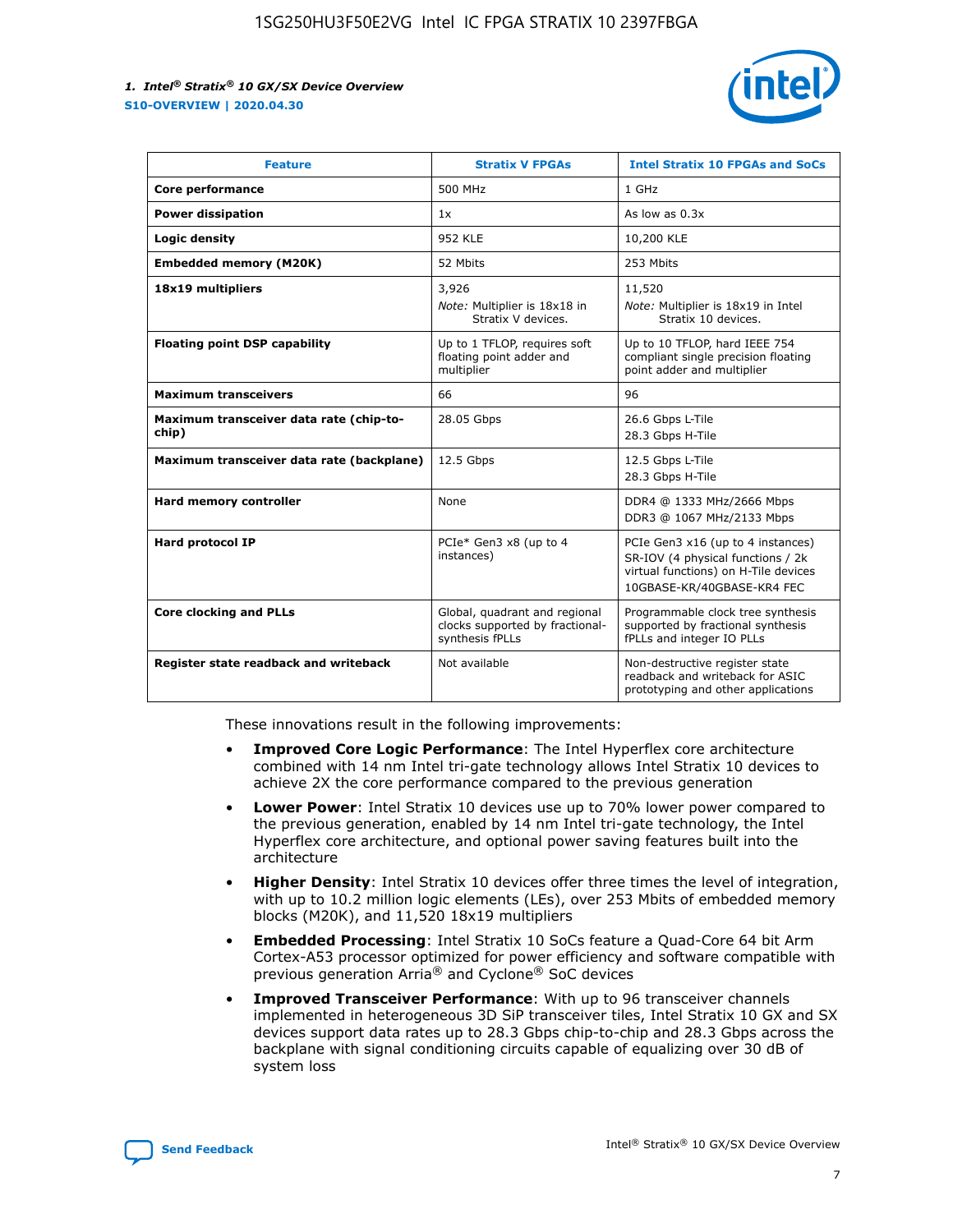

- **Improved DSP Performance**: The variable precision DSP block in Intel Stratix 10 devices features hard fixed and floating point capability, with up to 10 TFLOP IEEE754 single-precision floating point performance
- **Additional Hard IP**: Intel Stratix 10 devices include many more hard IP blocks than previous generation devices, with a hard memory controller included in each bank of 48 general purpose IOs, a hard PCIe Gen3 x16 full protocol stack in each transceiver tile, and a hard 10GBASE-KR/40GBASE-KR4 FEC in every transceiver channel
- **Enhanced Core Clocking**: Intel Stratix 10 devices feature programmable clock tree synthesis; clock trees are only synthesized where needed, increasing the flexibility and reducing the power dissipation of the clocking solution
- **Additional Core PLLs**: The core fabric in Intel Stratix 10 devices is supported by both integer IO PLLs and fractional synthesis fPLLs, resulting in a greater total number of PLLs available than the previous generation

# **1.3. FPGA and SoC Features Summary**

## **Table 2. Intel Stratix 10 FPGA and SoC Common Device Features**

| <b>Description</b><br><b>Feature</b> |                                                                                                                                                                                                                                                                                                                                                                                                                                                                                                                                                                                                                                                                                                                                                      |  |  |
|--------------------------------------|------------------------------------------------------------------------------------------------------------------------------------------------------------------------------------------------------------------------------------------------------------------------------------------------------------------------------------------------------------------------------------------------------------------------------------------------------------------------------------------------------------------------------------------------------------------------------------------------------------------------------------------------------------------------------------------------------------------------------------------------------|--|--|
| Technology                           | 14 nm Intel tri-gate (FinFET) process technology<br>٠<br>SmartVID controlled core voltage, standard power devices<br>0.85-V fixed core voltage, low static power devices available                                                                                                                                                                                                                                                                                                                                                                                                                                                                                                                                                                   |  |  |
| Low power serial<br>transceivers     | Up to 96 total transceivers available<br>$\bullet$<br>Continuous operating range of 1 Gbps to 28.3 Gbps for Intel Stratix 10 GX/SX devices<br>$\bullet$<br>Backplane support up to 28.3 Gbps for Intel Stratix 10 GX/SX devices<br>$\bullet$<br>Extended range down to 125 Mbps with oversampling<br>$\bullet$<br>ATX transmit PLLs with user-configurable fractional synthesis capability<br>$\bullet$<br>• XFP, SFP+, OSFP/OSFP28, CFP/CFP2/CFP4 optical module support<br>• Adaptive linear and decision feedback equalization<br>Transmit pre-emphasis and de-emphasis<br>Dynamic partial reconfiguration of individual transceiver channels<br>$\bullet$<br>On-chip instrumentation (Eye Viewer non-intrusive data eye monitoring)<br>$\bullet$ |  |  |
| General purpose I/Os                 | Up to 2,304 total GPIO available<br>$\bullet$<br>1.6 Gbps LVDS-every pair can be configured as an input or output<br>$\bullet$<br>1333 MHz/2666 Mbps DDR4 external memory interface<br>1067 MHz/2133 Mbps DDR3 external memory interface<br>1.2 V to 3.3 $V^{(1)}$ single-ended LVCMOS/LVTTL interfacing<br>$\bullet$<br>On-chip termination (OCT)<br>$\bullet$                                                                                                                                                                                                                                                                                                                                                                                      |  |  |
| Embedded hard IP                     | • PCIe Gen1/Gen2/Gen3 complete protocol stack, $x1/x2/x4/x8/x16$ end point and root<br>port<br>DDR4/DDR3 hard memory controller (RLDRAM3/QDR II+/QDR IV using soft memory<br>controller)<br>Multiple hard IP instantiations in each device<br>$\bullet$<br>• Single Root I/O Virtualization (SR-IOV)                                                                                                                                                                                                                                                                                                                                                                                                                                                 |  |  |
| Transceiver hard IP                  | 10GBASE-KR/40GBASE-KR4 Forward Error Correction (FEC)<br>$\bullet$<br>10G Ethernet PCS<br>$\bullet$<br>• PCI Express PIPE interface<br>continued                                                                                                                                                                                                                                                                                                                                                                                                                                                                                                                                                                                                     |  |  |

<sup>(1)</sup> Available in some configurations only

8

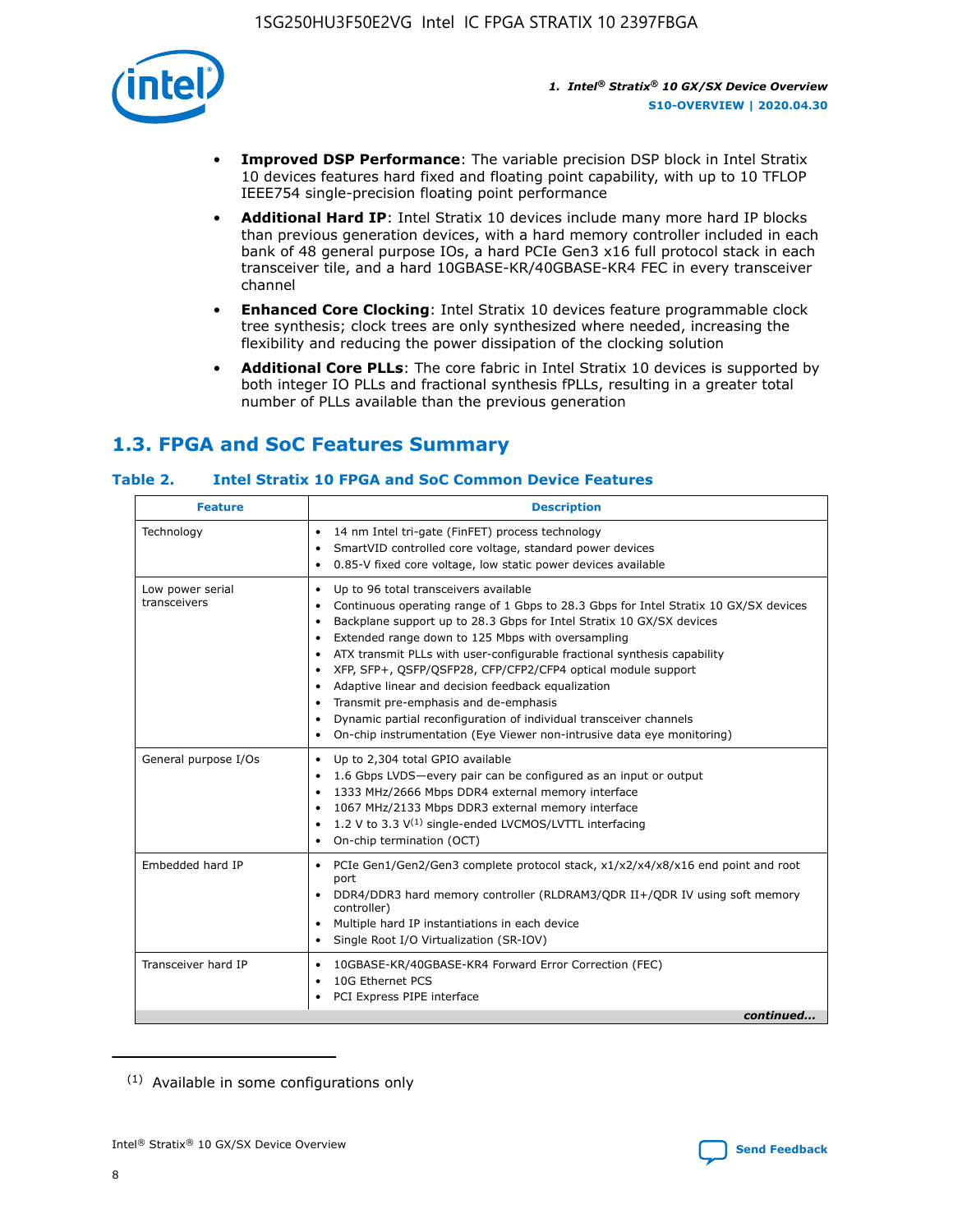

| <b>Feature</b>                   | <b>Description</b>                                                                                                                                                                                                                                                                                                                                                                                                                                                    |
|----------------------------------|-----------------------------------------------------------------------------------------------------------------------------------------------------------------------------------------------------------------------------------------------------------------------------------------------------------------------------------------------------------------------------------------------------------------------------------------------------------------------|
|                                  | Interlaken PCS<br>$\bullet$<br>Gigabit Ethernet PCS<br>$\bullet$<br>Deterministic latency support for Common Public Radio Interface (CPRI) PCS<br>$\bullet$<br>Fast lock-time support for Gigabit Passive Optical Networking (GPON) PCS<br>$\bullet$<br>8B/10B, 64B/66B, 64B/67B encoders and decoders<br>Custom mode support for proprietary protocols                                                                                                               |
| Power management                 | SmartVID controlled core voltage, standard power devices<br>$\bullet$<br>0.85-V fixed core voltage, low static power devices available<br>$\bullet$<br>Intel Quartus <sup>®</sup> Prime Pro Edition integrated power analysis<br>$\bullet$                                                                                                                                                                                                                            |
| High performance core fabric     | Intel Hyperflex core architecture with Hyper-Registers throughout the interconnect<br>routing and at the inputs of all functional blocks<br>Enhanced adaptive logic module (ALM)<br>$\bullet$<br>Improved multi-track routing architecture reduces congestion and improves compile<br>times<br>Hierarchical core clocking architecture with programmable clock tree synthesis<br>$\bullet$<br>Fine-grained partial reconfiguration                                    |
| Internal memory blocks           | M20K-20 Kb with hard ECC support<br>$\bullet$<br>MLAB-640 bit distributed LUTRAM<br>$\bullet$                                                                                                                                                                                                                                                                                                                                                                         |
| Variable precision DSP<br>blocks | IEEE 754-compliant hard single-precision floating point capability<br>$\bullet$<br>Supports signal processing with precision ranging from 18x19 up to 54x54<br>$\bullet$<br>Native 27x27 and 18x19 multiply modes<br>$\bullet$<br>64 bit accumulator and cascade for systolic FIRs<br>Internal coefficient memory banks<br>Pre-adder/subtractor improves efficiency<br>$\bullet$<br>Additional pipeline register increases performance and reduces power<br>$\bullet$ |
| Phase locked loops (PLL)         | Fractional synthesis PLLs (fPLL) support both fractional and integer modes<br>$\bullet$<br>Fractional mode with third-order delta-sigma modulation<br>Precision frequency synthesis<br>$\bullet$<br>Integer PLLs adjacent to general purpose I/Os, support external memory, and LVDS<br>$\bullet$<br>interfaces, clock delay compensation, zero delay buffering                                                                                                       |
| Core clock networks              | 1 GHz fabric clocking<br>$\bullet$<br>667 MHz external memory interface clocking, supports 2666 Mbps DDR4 interface<br>٠<br>800 MHz LVDS interface clocking, supports 1600 Mbps LVDS interface<br>$\bullet$<br>Programmable clock tree synthesis, backwards compatible with global, regional and<br>$\bullet$<br>peripheral clock networks<br>Clocks only synthesized where needed, to minimize dynamic power<br>continued                                            |

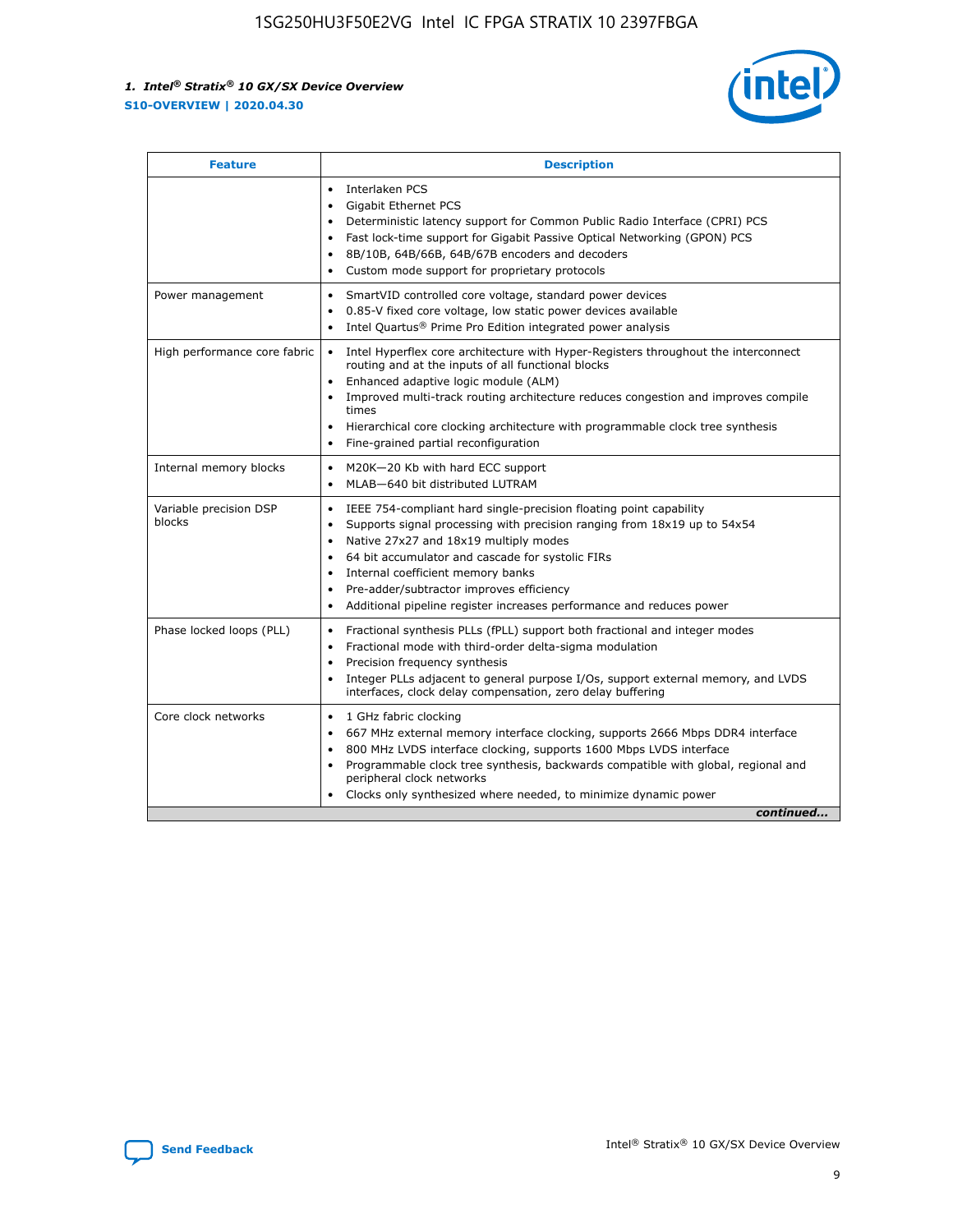

| <b>Feature</b>     | <b>Description</b>                                                                                                                                                                                                                                                                                                                                                                                                                                                                                                                                                   |
|--------------------|----------------------------------------------------------------------------------------------------------------------------------------------------------------------------------------------------------------------------------------------------------------------------------------------------------------------------------------------------------------------------------------------------------------------------------------------------------------------------------------------------------------------------------------------------------------------|
| Configuration      | Dedicated Secure Device Manager<br>$\bullet$<br>Software programmable device configuration<br>٠<br>Serial and parallel flash interface<br>٠<br>Configuration via protocol (CvP) using PCI Express Gen1/Gen2/Gen3<br>٠<br>Fine-grained partial reconfiguration of core fabric<br>$\bullet$<br>Dynamic reconfiguration of transceivers and PLLs<br>$\bullet$<br>Comprehensive set of security features including AES-256, SHA-256/384, and<br>ECDSA-256/384 accelerators, and multi-factor authentication<br>Physically Unclonable Function (PUF) service<br>$\bullet$ |
| Packaging          | Intel Embedded Multi-die Interconnect Bridge (EMIB) packaging technology<br>٠<br>Multiple devices with identical package footprints allows seamless migration across<br>$\bullet$<br>different device densities<br>1.0 mm ball-pitch FBGA packaging<br>$\bullet$<br>Lead and lead-free package options                                                                                                                                                                                                                                                               |
| Software and tools | Intel Quartus Prime Pro Edition design suite with new compiler and Hyper-Aware design<br>flow<br>Fast Forward compiler to allow Intel Hyperflex architecture performance exploration<br>$\bullet$<br>Transceiver toolkit<br>$\bullet$<br>Platform designer integration tool<br>DSP Builder advanced blockset<br>OpenCL <sup>™</sup> support<br>SoC Embedded Design Suite (EDS)                                                                                                                                                                                       |

## **Table 3. Intel Stratix 10 SoC Specific Device Features**

| <b>Hard Processor</b><br>Multi-processor unit (MPU) core<br>Quad-core Arm Cortex-A53 MPCore processor with Arm<br>$\bullet$<br>CoreSight* debug and trace technology<br>System<br>Scalar floating-point unit supporting single and double<br>$\bullet$<br>precision<br>Arm Neon* media processing engine for each processor<br>$\bullet$<br><b>System Controllers</b><br>System Memory Management Unit (SMMU)<br>$\bullet$<br>Cache Coherency Unit (CCU)<br>$\bullet$<br>Layer 1 Cache<br>32 KB L1 instruction cache with parity<br>$\bullet$<br>32 KB L1 data cache with ECC<br>$\bullet$<br>Layer 2 Cache<br>1 MB Shared L2 Cache with ECC<br>$\bullet$<br>On-Chip Memory<br>256 KB On-Chip RAM<br>٠<br>Direct memory access (DMA) controller<br>8-Channel DMA<br>$\bullet$<br>Ethernet media access controller<br>Three 10/100/1000 EMAC with integrated DMA<br>$\bullet$<br>(EMAC)<br>USB On-The-Go controller (OTG)<br>2 USB OTG with integrated DMA<br>$\bullet$<br><b>UART</b> controller<br>2 UART 16550 compatible<br>$\bullet$<br>Serial Peripheral Interface (SPI)<br>4 SPI<br>$\bullet$<br>controller<br>$I2C$ controller<br>5 <sup>2</sup> C controllers<br>$\bullet$<br>SD/SDIO/MMC controller<br>1 eMMC version 4.5 with DMA and CE-ATA support<br>$\bullet$<br>SD, including eSD, version 3.0<br>$\bullet$<br>SDIO, including eSDIO, version 3.0<br>$\bullet$<br>CE-ATA - version 1.1 | <b>SoC Subsystem</b> | <b>Feature</b> | <b>Description</b> |  |  |
|-------------------------------------------------------------------------------------------------------------------------------------------------------------------------------------------------------------------------------------------------------------------------------------------------------------------------------------------------------------------------------------------------------------------------------------------------------------------------------------------------------------------------------------------------------------------------------------------------------------------------------------------------------------------------------------------------------------------------------------------------------------------------------------------------------------------------------------------------------------------------------------------------------------------------------------------------------------------------------------------------------------------------------------------------------------------------------------------------------------------------------------------------------------------------------------------------------------------------------------------------------------------------------------------------------------------------------------------------------------------------------------------------------|----------------------|----------------|--------------------|--|--|
|                                                                                                                                                                                                                                                                                                                                                                                                                                                                                                                                                                                                                                                                                                                                                                                                                                                                                                                                                                                                                                                                                                                                                                                                                                                                                                                                                                                                       |                      |                |                    |  |  |
|                                                                                                                                                                                                                                                                                                                                                                                                                                                                                                                                                                                                                                                                                                                                                                                                                                                                                                                                                                                                                                                                                                                                                                                                                                                                                                                                                                                                       |                      |                |                    |  |  |
|                                                                                                                                                                                                                                                                                                                                                                                                                                                                                                                                                                                                                                                                                                                                                                                                                                                                                                                                                                                                                                                                                                                                                                                                                                                                                                                                                                                                       |                      |                |                    |  |  |
|                                                                                                                                                                                                                                                                                                                                                                                                                                                                                                                                                                                                                                                                                                                                                                                                                                                                                                                                                                                                                                                                                                                                                                                                                                                                                                                                                                                                       |                      |                |                    |  |  |
|                                                                                                                                                                                                                                                                                                                                                                                                                                                                                                                                                                                                                                                                                                                                                                                                                                                                                                                                                                                                                                                                                                                                                                                                                                                                                                                                                                                                       |                      |                |                    |  |  |
|                                                                                                                                                                                                                                                                                                                                                                                                                                                                                                                                                                                                                                                                                                                                                                                                                                                                                                                                                                                                                                                                                                                                                                                                                                                                                                                                                                                                       |                      |                |                    |  |  |
|                                                                                                                                                                                                                                                                                                                                                                                                                                                                                                                                                                                                                                                                                                                                                                                                                                                                                                                                                                                                                                                                                                                                                                                                                                                                                                                                                                                                       |                      |                |                    |  |  |
|                                                                                                                                                                                                                                                                                                                                                                                                                                                                                                                                                                                                                                                                                                                                                                                                                                                                                                                                                                                                                                                                                                                                                                                                                                                                                                                                                                                                       |                      |                |                    |  |  |
|                                                                                                                                                                                                                                                                                                                                                                                                                                                                                                                                                                                                                                                                                                                                                                                                                                                                                                                                                                                                                                                                                                                                                                                                                                                                                                                                                                                                       |                      |                |                    |  |  |
|                                                                                                                                                                                                                                                                                                                                                                                                                                                                                                                                                                                                                                                                                                                                                                                                                                                                                                                                                                                                                                                                                                                                                                                                                                                                                                                                                                                                       |                      |                |                    |  |  |
|                                                                                                                                                                                                                                                                                                                                                                                                                                                                                                                                                                                                                                                                                                                                                                                                                                                                                                                                                                                                                                                                                                                                                                                                                                                                                                                                                                                                       |                      |                |                    |  |  |
| continued                                                                                                                                                                                                                                                                                                                                                                                                                                                                                                                                                                                                                                                                                                                                                                                                                                                                                                                                                                                                                                                                                                                                                                                                                                                                                                                                                                                             |                      |                |                    |  |  |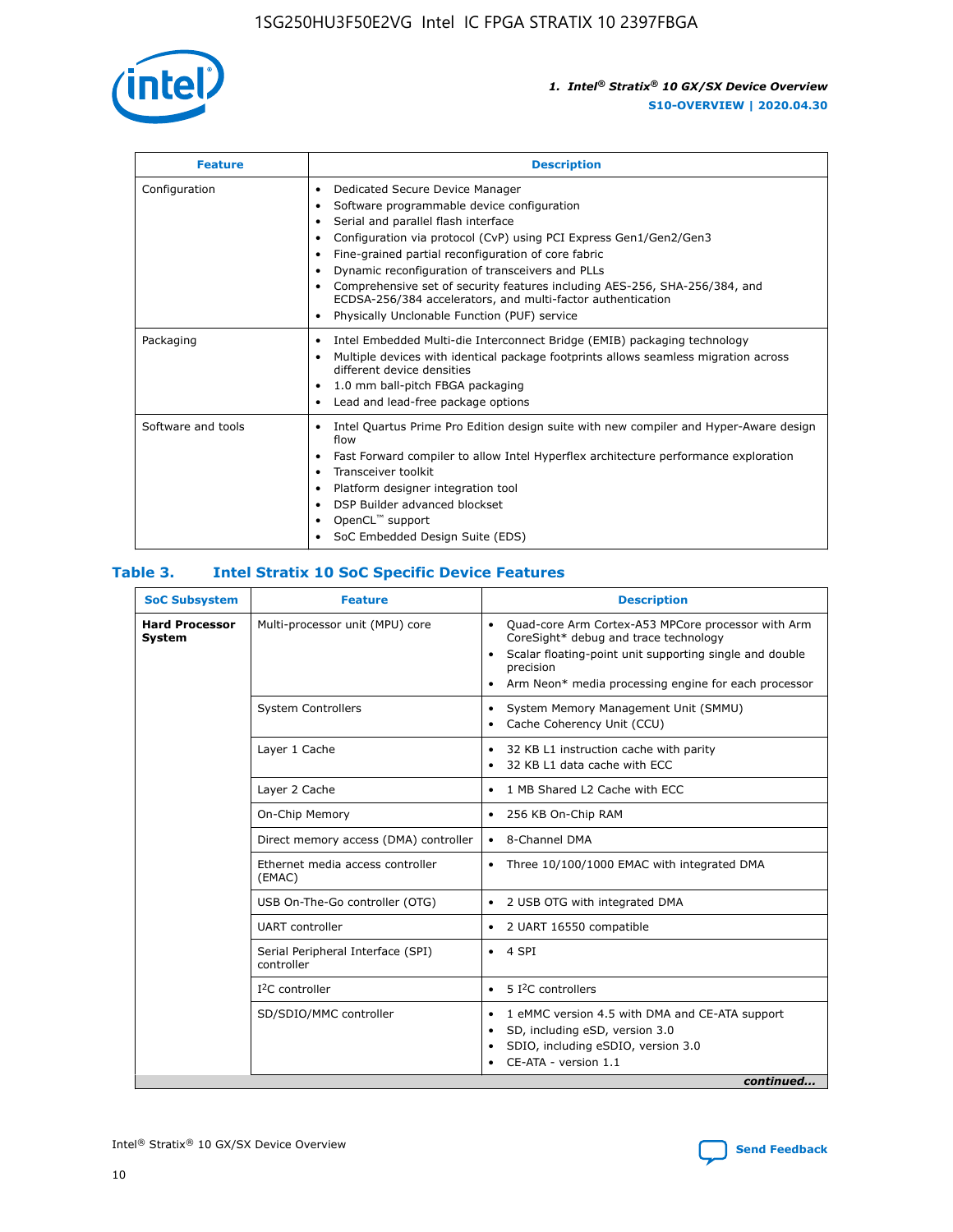

| <b>SoC Subsystem</b>                   | <b>Feature</b>             | <b>Description</b>                                                                                    |  |  |
|----------------------------------------|----------------------------|-------------------------------------------------------------------------------------------------------|--|--|
|                                        | NAND flash controller      | 1 ONFI 1.0, 8- and 16-bit support<br>$\bullet$                                                        |  |  |
|                                        | General-purpose I/O (GPIO) | Maximum of 48 software programmable GPIO<br>$\bullet$                                                 |  |  |
|                                        | Timers                     | 4 general-purpose timers<br>4 watchdog timers<br>٠                                                    |  |  |
| <b>Secure Device</b><br>Manager        | Security                   | Secure boot<br>$\bullet$<br>Advanced Encryption Standard (AES) and authentication<br>٠<br>(SHA/ECDSA) |  |  |
| External<br>Memory<br><b>Interface</b> | External Memory Interface  | Hard Memory Controller with DDR4 and DDR3<br>$\bullet$                                                |  |  |

## **1.4. Intel Stratix 10 Block Diagram**

## **Figure 2. Intel Stratix 10 FPGA and SoC Architecture Block Diagram**



HPS: Quad ARM Cortex-A53 Hard Processor System SDM: Secure Device Manager

# **1.5. Intel Stratix 10 FPGA and SoC Family Plan**

<sup>(2)</sup> The number of 27x27 multipliers is one-half the number of 18x19 multipliers.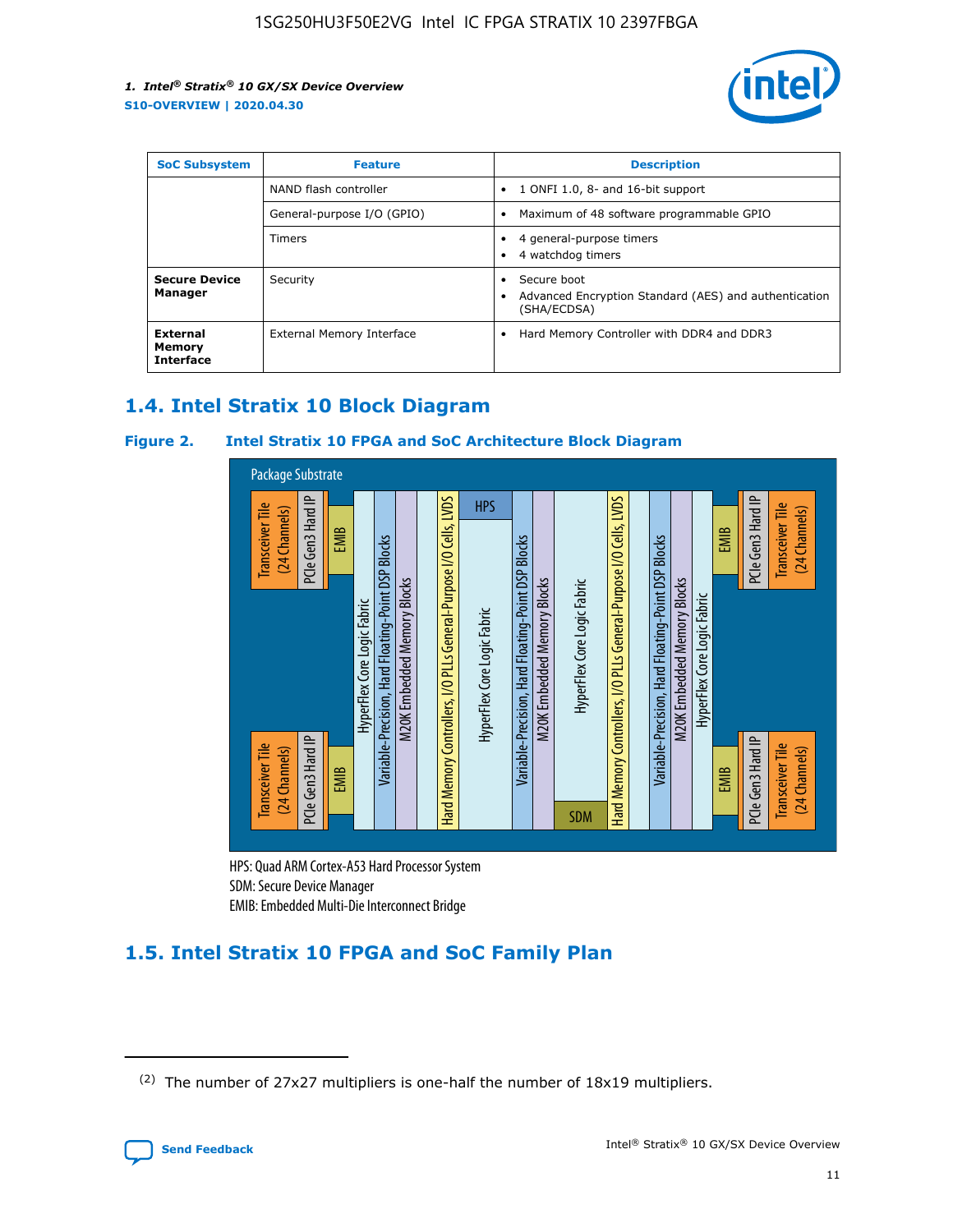

## **Table 4. Intel Stratix 10 GX/SX FPGA and SoC Family Plan—FPGA Core (part 1)**

| <b>Intel Stratix 10</b><br><b>GX/SX Device</b><br><b>Name</b> | <b>Logic Elements</b><br>(KLE) | <b>M20K Blocks</b> | <b>M20K Mbits</b> | <b>MLAB Counts</b> | <b>MLAB Mbits</b> | 18x19 Multi-<br>pliers <sup>(2)</sup> |
|---------------------------------------------------------------|--------------------------------|--------------------|-------------------|--------------------|-------------------|---------------------------------------|
| GX 400/<br>SX 400                                             | 378                            | 1,537              | 30                | 3,276              | $\overline{2}$    | 1,296                                 |
| GX 650/<br>SX 650                                             | 612                            | 2,489              | 49                | 5,364              | 3                 | 2,304                                 |
| GX 850/<br>SX 850                                             | 841                            | 3,477              | 68                | 7,124              | $\overline{4}$    | 4,032                                 |
| GX 1100/<br>SX 1100                                           | 1,325                          | 5,461              | 107               | 11,556             | $\overline{7}$    | 5,184                                 |
| GX 1650/<br>SX 1650                                           | 1,624                          | 5,851              | 114               | 13,764             | 8                 | 6,290                                 |
| GX 2100/<br>SX 2100                                           | 2,005                          | 6,501              | 127               | 17,316             | 11                | 7,488                                 |
| GX 2500/<br>SX 2500                                           | 2,422                          | 9,963              | 195               | 20,529             | 13                | 10,022                                |
| GX 2800/<br>SX 2800                                           | 2,753                          | 11,721             | 229               | 23,796             | 15                | 11,520                                |
| GX 1660                                                       | 1,679                          | 6,162              | 120               | 14,230             | 9                 | 6,652                                 |
| GX 2110                                                       | 2,073                          | 6,847              | 134               | 17,856             | 11                | 7,920                                 |
| <b>GX 10M</b>                                                 | 10,200                         | 12,950             | 253               | 87,984             | 55                | 6,912                                 |

#### **Table 5. Intel Stratix 10 GX/SX FPGA and SoC Family Plan—Interconnects, PLLs and Hard IP (part 2)**

| <b>Intel Stratix 10</b>            | <b>Interconnects</b> |                     |              | <b>PLLs</b> | <b>Hard IP</b>                       |  |
|------------------------------------|----------------------|---------------------|--------------|-------------|--------------------------------------|--|
| <b>GX/SX Device</b><br><b>Name</b> | <b>Maximum GPIOs</b> | <b>Maximum XCVR</b> | <b>fPLLs</b> | I/O PLLs    | <b>PCIe Hard IP</b><br><b>Blocks</b> |  |
| GX 400/<br>SX 400                  | 374                  | 24                  | 8            | 8           | $\mathbf{1}$                         |  |
| GX 650/<br>SX 650                  | 392                  | 24                  | 8            | 8           | $\mathbf{1}$                         |  |
| GX 850/<br>SX 850                  | 688                  | 48                  | 16           | 16          | 2                                    |  |
| GX 1100/<br>SX 1100                | 688                  | 48                  | 16           | 16          | 2                                    |  |
| GX 1650/<br>SX 1650                | 704                  | 96                  | 32           | 24          | $\overline{4}$                       |  |
| GX 2100/<br>SX 2100                | 704                  | 96                  | 32           | 24          | 4                                    |  |
| GX 2500/<br>SX 2500                | 1,160                | 96                  | 32           | 24          | $\overline{4}$                       |  |
| GX 2800/<br>SX 2800                | 1,160                | 96                  | 32           | 24          | $\overline{4}$                       |  |
| continued                          |                      |                     |              |             |                                      |  |

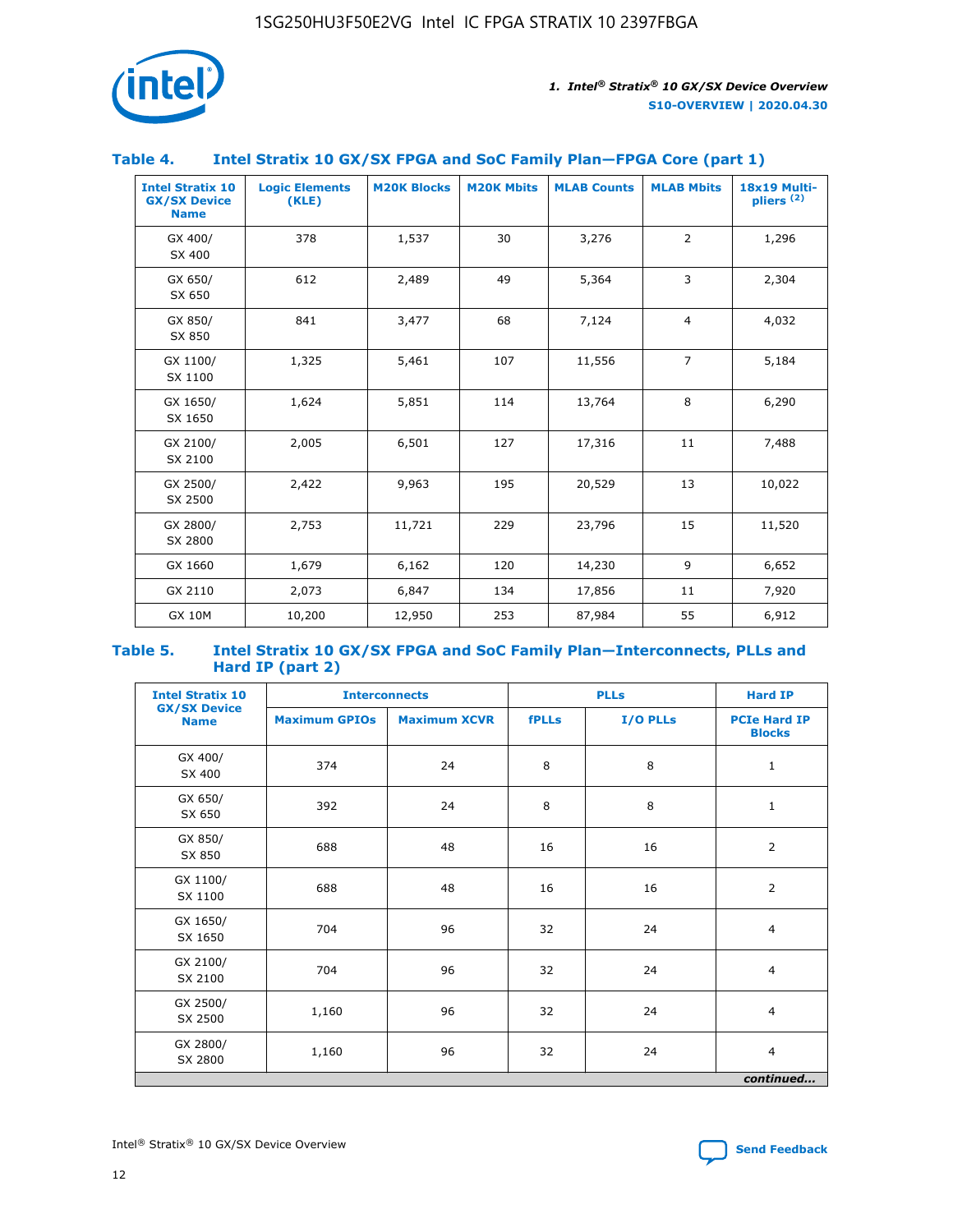

| <b>Intel Stratix 10</b>            | <b>Interconnects</b> |                     | <b>PLLs</b>  |                 | <b>Hard IP</b>                       |
|------------------------------------|----------------------|---------------------|--------------|-----------------|--------------------------------------|
| <b>GX/SX Device</b><br><b>Name</b> | <b>Maximum GPIOs</b> | <b>Maximum XCVR</b> | <b>fPLLs</b> | <b>I/O PLLs</b> | <b>PCIe Hard IP</b><br><b>Blocks</b> |
| GX 1660                            | 688                  | 48                  | 16           | 16              |                                      |
| GX 2110                            | 688                  | 48                  | 16           | 16              |                                      |
| <b>GX 10M</b>                      | 2,304                | 48                  | 24           | 48              | 4                                    |

## **Table 6. Intel Stratix 10 GX/SX FPGA and SoC Family Package Plan**

Cell legend: General Purpose I/Os, High-Voltage I/Os, LVDS Pairs, Transceivers (3) (4) (5) (6) (7) (8)

| <b>Intel Stratix 10</b><br><b>GX/SX Device</b><br><b>Name</b> | F1152<br><b>HF35</b><br>$(35x35 \text{ mm}^2)$ | F1760<br><b>NF43</b><br>(42.5x42.5<br>$mm2$ ) | F2397<br><b>UF50</b><br>$(50x50 \text{ mm}^2)$ | F2912<br><b>HF55</b><br>$(55x55$ mm <sup>2</sup> ) | F4938<br><b>NF74</b><br>$(70x74)$ mm <sup>2</sup> |
|---------------------------------------------------------------|------------------------------------------------|-----------------------------------------------|------------------------------------------------|----------------------------------------------------|---------------------------------------------------|
| GX 400/<br>SX 400                                             | 374, 56, 120, 24 <sup>(9)</sup>                | $\overline{\phantom{a}}$                      | $\overline{\phantom{a}}$                       | ۰                                                  |                                                   |
| GX 650/<br>SX 650                                             | 392, 8, 192, 24                                | $\overline{\phantom{a}}$                      | $\overline{\phantom{a}}$                       |                                                    |                                                   |
| GX 850/<br>SX 850                                             | ۰.                                             | 688, 16, 336, 48                              |                                                |                                                    |                                                   |
| GX 1100/<br>SX 1100                                           |                                                | 688, 16, 336, 48                              |                                                |                                                    |                                                   |
| GX 1650/<br>SX 1650                                           |                                                | 688, 16, 336, 48                              | 704, 32, 336, 96                               |                                                    |                                                   |
| GX 2100/<br>SX 2100                                           | -                                              | 688, 16, 336, 48                              | 704, 32, 336, 96                               | $\overline{\phantom{a}}$                           |                                                   |
| GX 2500/<br>SX 2500                                           |                                                | 688, 16, 336, 48                              | 704, 32, 336, 96                               | 1160, 8, 576, 24                                   |                                                   |
| GX 2800/                                                      | -                                              | 688, 16, 336, 48                              | 704, 32, 336, 96                               | 1160, 8, 576, 24                                   | $\overline{\phantom{a}}$<br>continued             |

- (3) All packages are ball grid arrays with 1.0 mm pitch.
- (4) High-Voltage I/O pins are used for 3 V and 2.5 V interfacing.
- $(5)$  Each LVDS pair can be configured as either a differential input or a differential output.
- (6) High-Voltage I/O pins and LVDS pairs are included in the General Purpose I/O count. Transceivers are counted separately.
- $(7)$  Each package column offers pin migration (common circuit board footprint) for all devices in the column.
- $(8)$  Intel Stratix 10 GX devices are pin migratable with Intel Stratix 10 SX devices in the same package.
- $(9)$  The Intel Stratix 10 SX/GX 400 device has a level shifter, and this imposes some restrictions on the number of LVDS pairs and I/O banks available (see "Intel Stratix 10 SX/GX 400 Device Level Shifter Details").

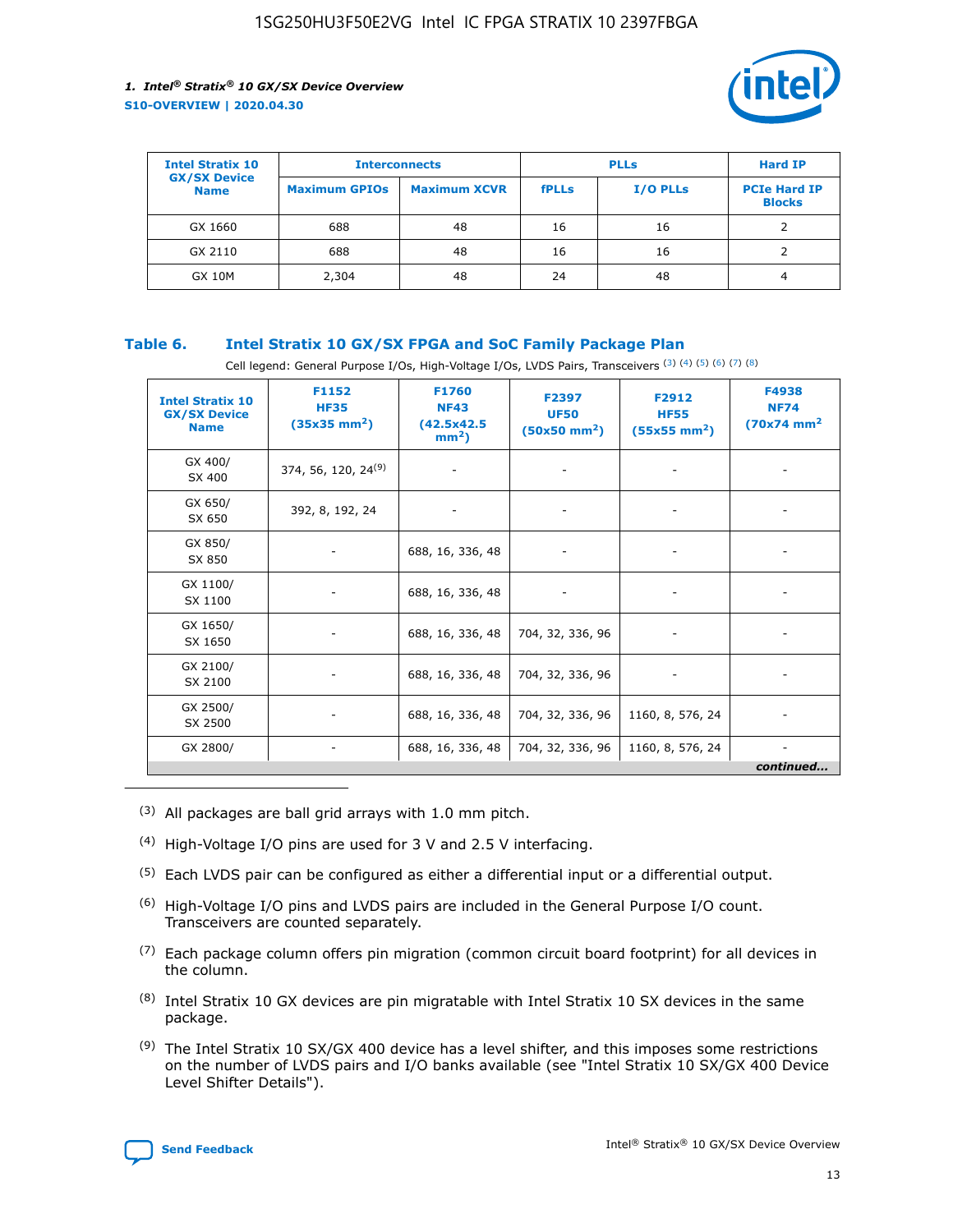

| <b>Intel Stratix 10</b><br><b>GX/SX Device</b><br><b>Name</b> | F1152<br><b>HF35</b><br>$(35x35)$ mm <sup>2</sup> ) | <b>F1760</b><br><b>NF43</b><br>(42.5x42.5<br>$mm2$ ) | F2397<br><b>UF50</b><br>$(50x50 \text{ mm}^2)$ | F2912<br><b>HF55</b><br>$(55x55$ mm <sup>2</sup> ) | F4938<br><b>NF74</b><br>$(70x74)$ mm <sup>2</sup> |
|---------------------------------------------------------------|-----------------------------------------------------|------------------------------------------------------|------------------------------------------------|----------------------------------------------------|---------------------------------------------------|
| SX 2800                                                       |                                                     |                                                      |                                                |                                                    |                                                   |
| GX 1660                                                       | -                                                   | 688, 16, 336, 48                                     | $\overline{\phantom{a}}$                       |                                                    |                                                   |
| GX 2110                                                       |                                                     | 688, 16, 336, 48                                     | $\overline{\phantom{a}}$                       |                                                    |                                                   |
| <b>GX 10M</b>                                                 | ۰                                                   |                                                      |                                                |                                                    | 2304, 32, 1152,<br>48                             |





## **1.6. Intel Hyperflex Core Architecture**

Intel Stratix 10 FPGAs and SoCs are based on a core fabric featuring the new Intel Hyperflex core architecture. The Intel Hyperflex core architecture delivers 2X the clock frequency performance and up to 70% lower power compared to previous generation high-end FPGAs. Along with this performance breakthrough, the Intel Hyperflex core architecture delivers a number of advantages including:

- **Higher Throughput**—Capitalizes on 2X core clock frequency performance to obtain throughput breakthroughs
- **Improved Power Efficiency**—Uses reduced IP size, enabled by Intel Hyperflex, to consolidate designs which previously spanned multiple devices into a single device, thereby reducing power by up to 70% versus previous generation devices
- **Greater Design Functionality**—Uses faster clock frequency to reduce bus widths and reduce IP size, freeing up additional FPGA resources to add greater functionality
- **Increased Designer Productivity**—Boosts performance with less routing congestion and fewer design iterations using Hyper-Aware design tools, obtaining greater timing margin for more rapid timing closure

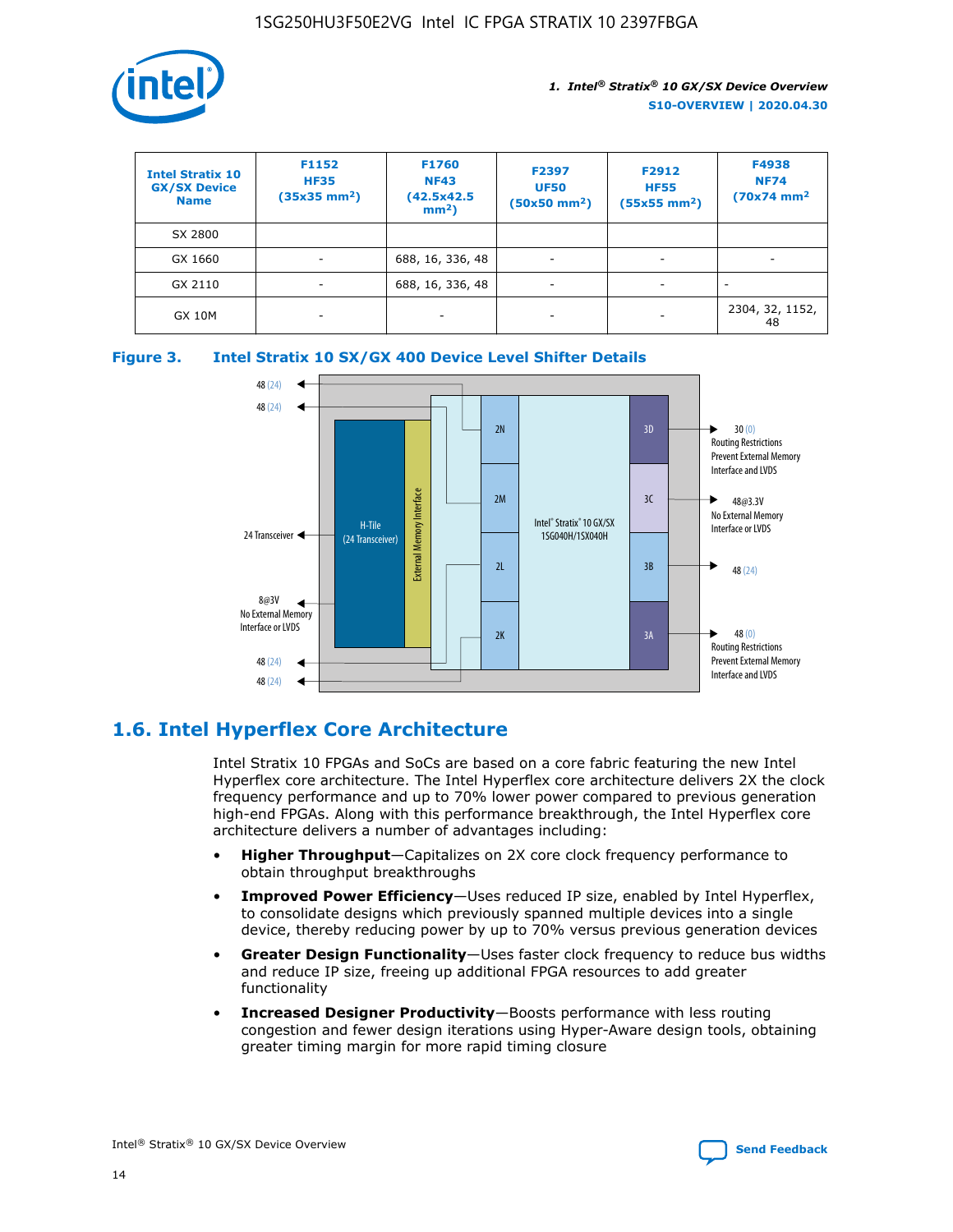

In addition to the traditional user registers found in the Adaptive Logic Modules (ALM), the Intel Hyperflex core architecture introduces additional bypassable registers everywhere throughout the fabric of the FPGA. These additional registers, called Hyper-Registers are available on every interconnect routing segment and at the inputs of all functional blocks.

#### **Figure 4. Bypassable Hyper-Register**



The Hyper-Registers enable the following key design techniques to achieve the 2X core performance increases:

- Fine grain Hyper-Retiming to eliminate critical paths
- Zero latency Hyper-Pipelining to eliminate routing delays
- Flexible Hyper-Optimization for best-in-class performance

By implementing these techniques in your design, the Hyper-Aware design tools automatically make use of the Hyper-Registers to achieve maximum core clock frequency.



## **Figure 5. Intel Hyperflex Core Architecture**

New Hyper-Registers throughout the core fabric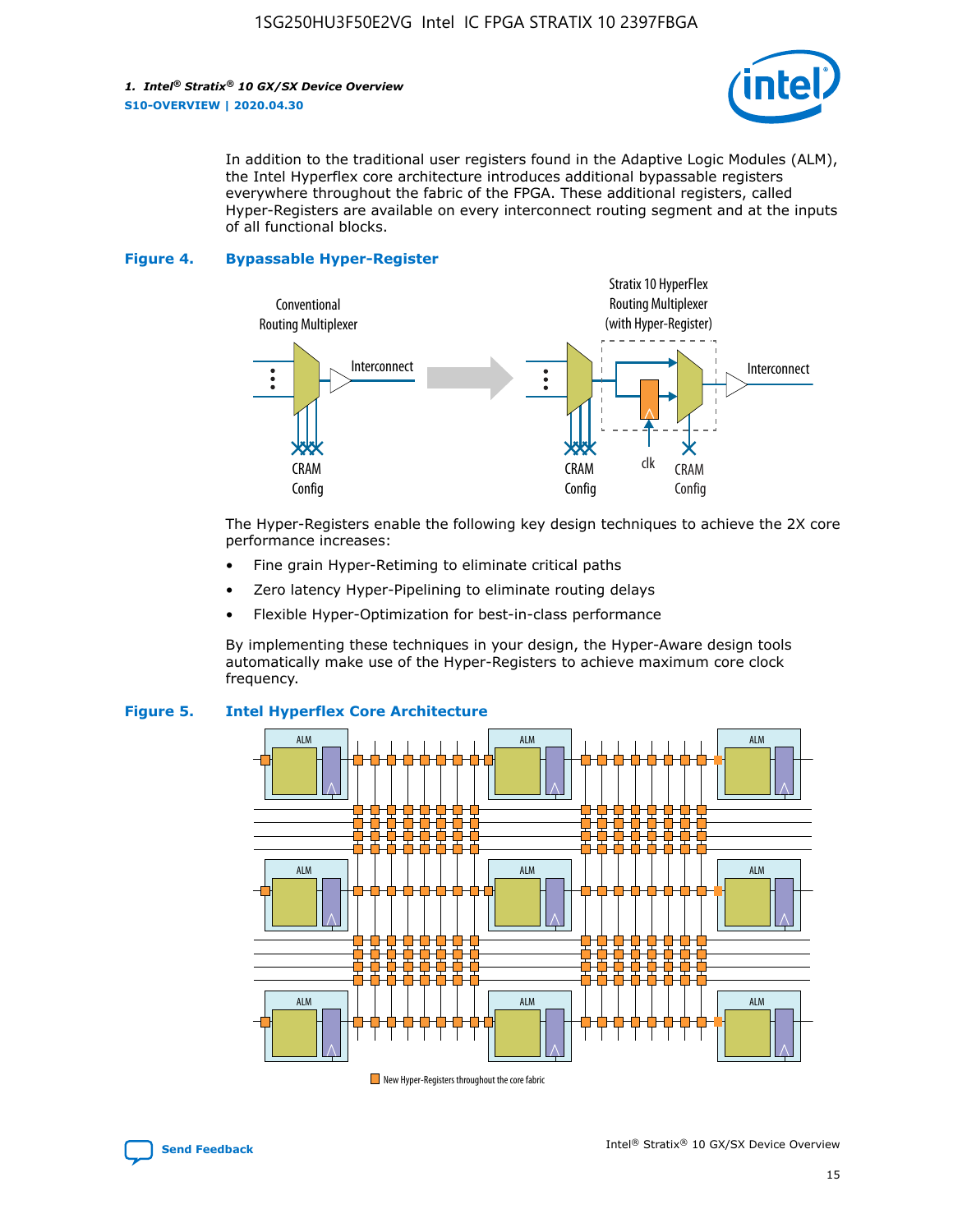

## **1.7. Heterogeneous 3D SiP Transceiver Tiles**

Intel Stratix 10 FPGAs and SoCs feature power efficient, high bandwidth, low latency transceivers. The transceivers are implemented on heterogeneous 3D System-in-Package (SiP) transceiver tiles, each containing 24 full-duplex transceiver channels. In addition to providing a high-performance transceiver solution to meet current connectivity needs, this allows for future flexibility and scalability as data rates, modulation schemes, and protocol IPs evolve.

## **Figure 6. Monolithic Core Fabric and Heterogeneous 3D SiP Transceiver Tiles**



## **Figure 7. Dual Core Fabric and Heterogeneous 3D SiP Transceiver Tiles (for the Intel Stratix 10 GX 10M Variant Only)**



Each transceiver tile contains:

- 24 full-duplex transceiver channels (PMA and PCS) $(10)$
- Reference clock distribution network
- Transmit PLLs
- High-speed clocking and bonding networks
- One instance of PCI Express hard IP

16



 $(10)$  12 full-duplex transceiver channels for the Intel Stratix 10 GX 10M variant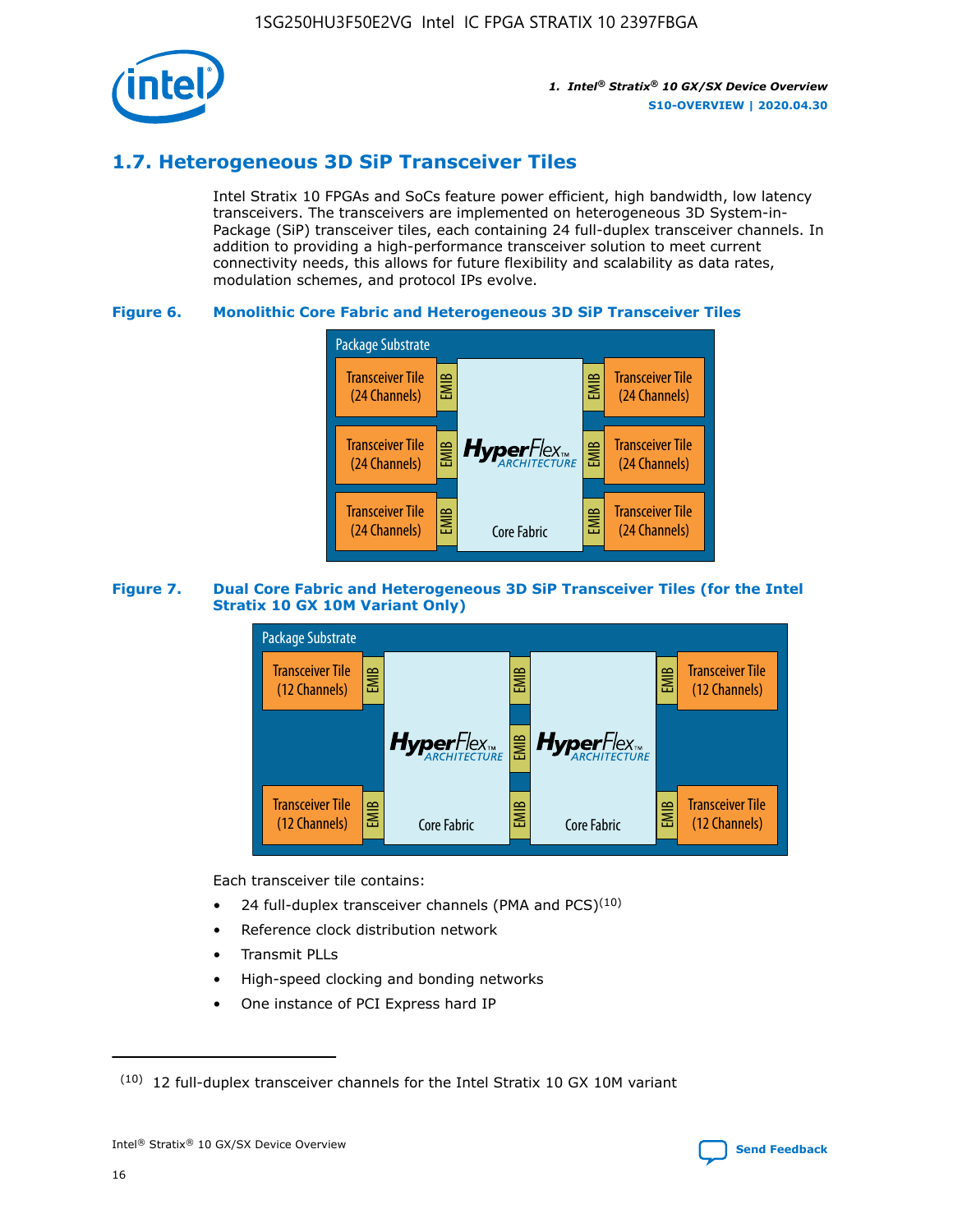



## **Figure 8. Heterogeneous 3D SiP Transceiver Tile Architecture**

## **1.8. Intel Stratix 10 Transceivers**

Intel Stratix 10 devices offer up to 96 total full-duplex transceiver channels. These channels provide continuous data rates from 1 Gbps to 28.3 Gbps for chip-to-chip, chip-to-module, and backplane applications. In each device,two thirds of the transceivers can be configured up to the maximum data rate of 28.3 Gbps to drive 100G interfaces and C form-factor pluggable CFP2/CFP4 optical modules. For longerreach backplane driving applications, advanced adaptive equalization circuits are used to equalize over 30 dB of system loss.

All transceiver channels feature a dedicated Physical Medium Attachment (PMA) and a hardened Physical Coding Sublayer (PCS).

- The PMA provides primary interfacing capabilities to physical channels.
- The PCS typically handles encoding/decoding, word alignment, and other preprocessing functions before transferring data to the FPGA core fabric.

Within each transceiver tile, the transceivers are arranged in four banks of six PMA-PCS groups. A wide variety of bonded and non-bonded data rate configurations are possible within each bank, and within each tile, using a highly configurable clock distribution network.

## **1.8.1. PMA Features**

PMA channels are comprised of transmitter (TX), receiver (RX), and high speed clocking resources.

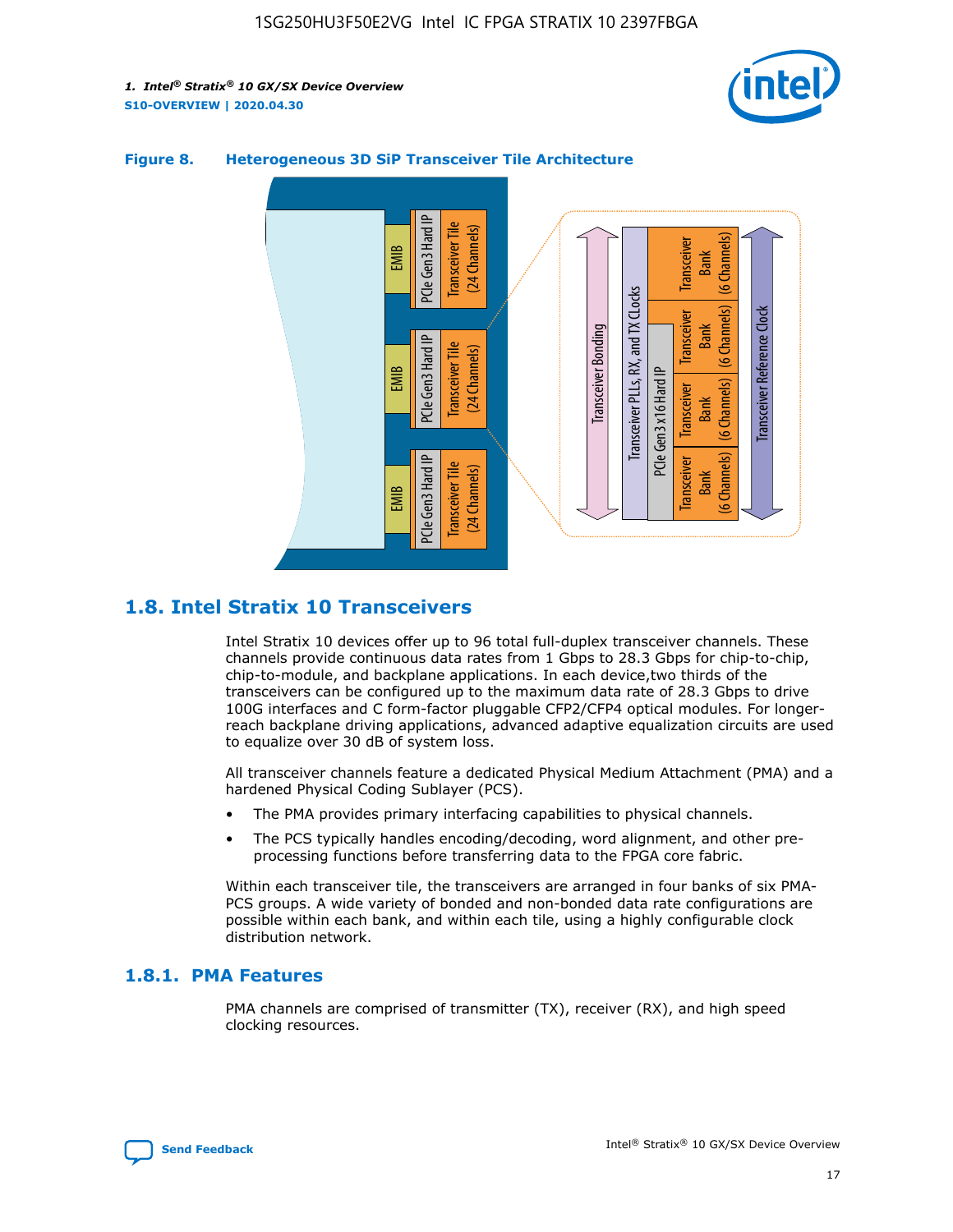

Intel Stratix 10 device features provide exceptional signal integrity at data rates up to 28.3 Gbps. Clocking options include ultra-low jitter LC tank-based (ATX) PLLs with optional fractional synthesis capability, channel PLLs operating as clock multiplier units (CMUs), and fractional synthesis PLLs (fPLLs).

- **ATX PLL**—can be configured in integer mode, or optionally, in a new fractional synthesis mode. Each ATX PLL spans the full frequency range of the supported data rate range providing a stable, flexible clock source with the lowest jitter.
- **CMU PLL**—when not being used as a transceiver, select PMA channels can be configured as channel PLLs operating as CMUs to provide an additional master clock source within the transceiver bank.
- **fPLL**—In addition, dedicated fPLLs are available with precision frequency synthesis capabilities. fPLLs can be used to synthesize multiple clock frequencies from a single reference clock source and replace multiple reference oscillators for multiprotocol and multi-rate applications.

On the receiver side, each PMA has an independent channel PLL that allows analog tracking for clock-data recovery. Each PMA also has advanced equalization circuits that compensate for transmission losses across a wide frequency spectrum.

- **Variable Gain Amplifier (VGA)**—to optimize the receiver's dynamic range
- **Continuous Time Linear Equalizer (CTLE)**—to compensate for channel losses with lowest power dissipation
- **Decision Feedback Equalizer (DFE)**—to provide additional equalization capability on backplanes even in the presence of crosstalk and reflections
- **On-Die Instrumentation (ODI)**—to provide on-chip eye monitoring capabilities (Eye Viewer). This capability helps to optimize link equalization parameters during board bring-up and supports in-system link diagnostics and equalization margin testing

#### **Figure 9. Intel Stratix 10 Receiver Block Features**



All link equalization parameters feature automatic adaptation using the new Advanced Digital Adaptive Parametric Tuning (ADAPT) circuit. This circuit is used to dynamically set DFE tap weights, adjust CTLE parameters, and optimize VGA gain and threshold voltage. Finally, optimal and consistent signal integrity is ensured by using the new



Intel<sup>®</sup> Stratix<sup>®</sup> 10 GX/SX Device Overview **[Send Feedback](mailto:FPGAtechdocfeedback@intel.com?subject=Feedback%20on%20Intel%20Stratix%2010%20GX/SX%20Device%20Overview%20(S10-OVERVIEW%202020.04.30)&body=We%20appreciate%20your%20feedback.%20In%20your%20comments,%20also%20specify%20the%20page%20number%20or%20paragraph.%20Thank%20you.)** Send Feedback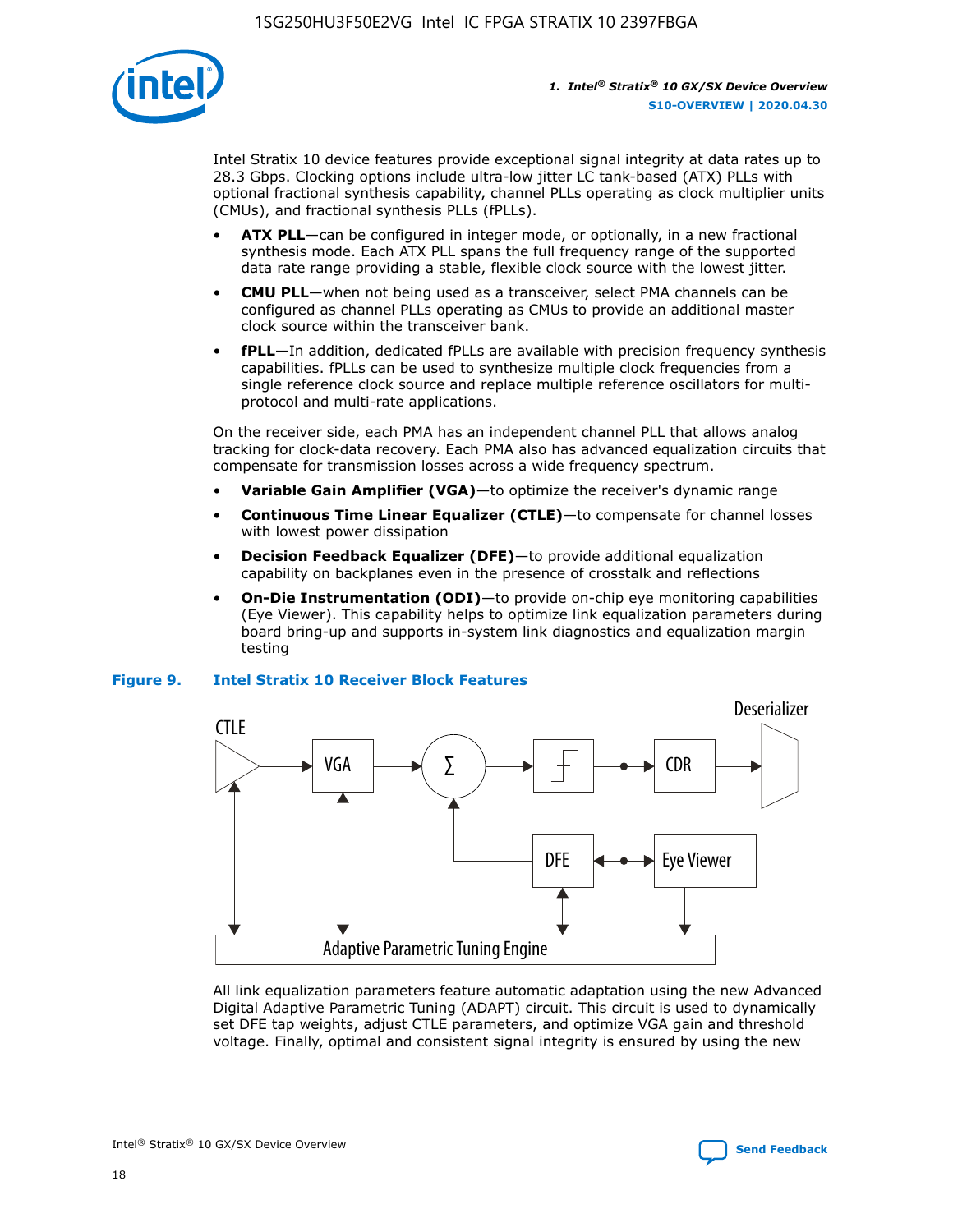

hardened Precision Signal Integrity Calibration Engine (PreSICE) to automatically calibrate all transceiver circuit blocks on power-up. This gives the most link margin and ensures robust, reliable, and error-free operation.

#### **Table 7. Transceiver PMA Features**

| <b>Feature</b>                                                       | <b>Capability</b>                                                                                                                                                                                         |
|----------------------------------------------------------------------|-----------------------------------------------------------------------------------------------------------------------------------------------------------------------------------------------------------|
| Chip-to-Chip Data Rates                                              | 1 Gbps (11) to 28.3 Gbps (Intel Stratix 10 GX/SX devices)                                                                                                                                                 |
| <b>Backplane Support</b>                                             | Drive backplanes at data rates up to 28.3 Gbps, including 10GBASE-KR compliance                                                                                                                           |
| Optical Module Support                                               | SFP+/SFP, XFP, CXP, QSFP/QSFP28, QSFPDD, CFP/CFP2/CFP4                                                                                                                                                    |
| Cable Driving Support                                                | SFP+ Direct Attach, PCI Express over cable, eSATA                                                                                                                                                         |
| <b>Transmit Pre-Emphasis</b>                                         | 5-tap transmit pre-emphasis and de-emphasis to compensate for system channel loss                                                                                                                         |
| Continuous Time Linear<br>Equalizer (CTLE)                           | Dual mode, high-gain, and high-data rate, linear receive equalization to compensate for<br>system channel loss                                                                                            |
| Decision Feedback Equalizer<br>(DFE)                                 | 15 fixed tap DFE to equalize backplane channel loss in the presence of crosstalk and noisy<br>environments                                                                                                |
| Advanced Digital Adaptive<br>Parametric Tuning (ADAPT)               | Fully digital adaptation engine to automatically adjust all link equalization parameters-<br>including CTLE, DFE, and VGA blocks-that provide optimal link margin without intervention<br>from user logic |
| Precision Signal Integrity<br>Calibration Engine (PreSICE)           | Hardened calibration controller to quickly calibrate all transceiver control parameters on<br>power-up, which provides the optimal signal integrity and jitter performance                                |
| <b>ATX Transmit PLLs</b>                                             | Low jitter ATX (inductor-capacitor) transmit PLLs with continuous tuning range to cover a<br>wide range of standard and proprietary protocols, with optional fractional frequency<br>synthesis capability |
| <b>Fractional PLLs</b>                                               | On-chip fractional frequency synthesizers to replace on-board crystal oscillators and reduce<br>system cost                                                                                               |
| Digitally Assisted Analog<br>CDR.                                    | Superior jitter tolerance with fast lock time                                                                                                                                                             |
| On-Die Instrumentation-<br>Eye Viewer and Jitter Margin<br>Tool      | Simplify board bring-up, debug, and diagnostics with non-intrusive, high-resolution eye<br>monitoring (Eye Viewer). Also inject jitter from transmitter to test link margin in system.                    |
| Dynamic Reconfiguration                                              | Allows for independent control of each transceiver channel Avalon memory-mapped<br>interface for the most transceiver flexibility.                                                                        |
| Multiple PCS-PMA and PCS-<br>Core to FPGA fabric interface<br>widths | 8, 10, 16, 20, 32, 40, or 64 bit interface widths for flexibility of deserialization width,<br>encoding, and reduced latency                                                                              |

## **1.8.2. PCS Features**

Intel Stratix 10 PMA channels interface with core logic through configurable and bypassable PCS interface layers.

The PCS contains multiple gearbox implementations to decouple the PMA and PCS interface widths. This feature provides the flexibility to implement a wide range of applications with 8, 10, 16, 20, 32, 40, or 64 bit interface width between each transceiver and the core logic.

 $(11)$  Stratix 10 transceivers can support data rates below 1 Gbps with over sampling.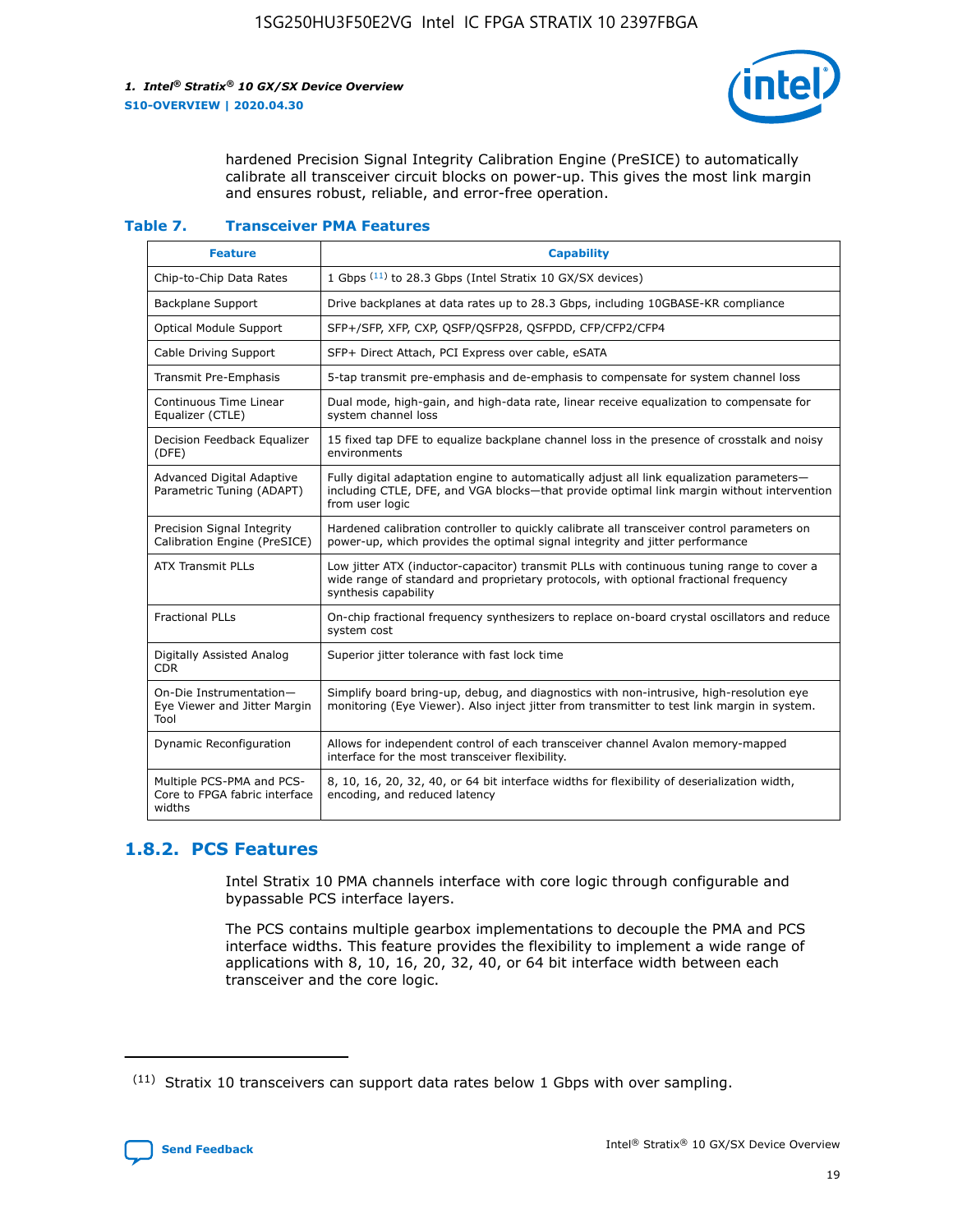

The PCS also contains hard IP to support a variety of standard and proprietary protocols across a wide range of data rates and encoding schemes. The Standard PCS mode provides support for 8B/10B encoded applications up to 12.5 Gbps. The Enhanced PCS mode supports 64B/66B and 64B/67B encoded applications up to 17.4 Gbps. The enhanced PCS mode also includes an integrated 10GBASE-KR/40GBASE-KR4 Forward Error Correction (FEC) circuit. For highly customized implementations, a PCS Direct mode provides an interface up to 64 bits wide to allow for custom encoding and support for data rates up to 28.3 Gbps.

For more information about the PCS-Core interface or the double rate transfer mode, refer to the *Intel Stratix 10 L- and H-Tile Transceiver PHY User Guide*, and the *Intel Stratix 10 E-Tile Transceiver PHY User Guide*.

| <b>PCS Protocol</b><br><b>Support</b>           | <b>Data Rate (Gbps)</b> | <b>Transmitter Data Path</b>                                                                                                                                              | <b>Receiver Data Path</b>                                                                                                                                                                                      |
|-------------------------------------------------|-------------------------|---------------------------------------------------------------------------------------------------------------------------------------------------------------------------|----------------------------------------------------------------------------------------------------------------------------------------------------------------------------------------------------------------|
| Standard PCS                                    | 1 to 12.5               | Phase compensation FIFO, byte<br>serializer, 8B/10B encoder, bit-slipper,<br>channel bonding                                                                              | Rate match FIFO, word-aligner, 8B/10B<br>decoder, byte deserializer, byte<br>ordering                                                                                                                          |
| PCI Express<br>Gen1/Gen2 x1,<br>x2, x4, x8, x16 | $2.5$ and $5.0$         | Same as Standard PCS plus PIPE 2.0<br>interface to core                                                                                                                   | Same as Standard PCS plus PIPE 2.0<br>interface to core                                                                                                                                                        |
| PCI Express Gen3<br>x1, x2, x4, x8,<br>x16      | 8.0                     | Phase compensation FIFO, byte<br>serializer, encoder, scrambler, bit-<br>slipper, gear box, channel bonding, and<br>PIPE 3.0 interface to core, auto speed<br>negotiation | Rate match FIFO (0-600 ppm mode),<br>word-aligner, decoder, descrambler,<br>phase compensation FIFO, block sync,<br>byte deserializer, byte ordering, PIPE<br>3.0 interface to core, auto speed<br>negotiation |
| CPRI                                            | 0.6144 to 9.8           | Same as Standard PCS plus<br>deterministic latency serialization                                                                                                          | Same as Standard PCS plus<br>deterministic latency deserialization                                                                                                                                             |
| <b>Enhanced PCS</b>                             | 2.5 to 17.4             | FIFO, channel bonding, bit-slipper, and<br>gear box                                                                                                                       | FIFO, block sync, bit-slipper, and gear<br>box                                                                                                                                                                 |
| 10GBASE-R                                       | 10.3125                 | FIFO, 64B/66B encoder, scrambler,<br>FEC, and gear box                                                                                                                    | FIFO, 64B/66B decoder, descrambler,<br>block sync, FEC, and gear box                                                                                                                                           |
| Interlaken                                      | 4.9 to 17.4             | FIFO, channel bonding, frame<br>generator, CRC-32 generator,<br>scrambler, disparity generator, bit-<br>slipper, and gear box                                             | FIFO, CRC-32 checker, frame sync,<br>descrambler, disparity checker, block<br>sync, and gear box                                                                                                               |
| SFI-S/SFI-5.2                                   | 11.3                    | FIFO, channel bonding, bit-slipper, and<br>gear box                                                                                                                       | FIFO, bit-slipper, and gear box                                                                                                                                                                                |
| <b>IEEE 1588</b>                                | 1.25 to 10.3125         | FIFO (fixed latency), 64B/66B encoder,<br>scrambler, and gear box                                                                                                         | FIFO (fixed latency), 64B/66B decoder,<br>descrambler, block sync, and gear box                                                                                                                                |
| SDI                                             | up to 12.5              | FIFO and gear box                                                                                                                                                         | FIFO, bit-slipper, and gear box                                                                                                                                                                                |
| GigE                                            | 1.25                    | Same as Standard PCS plus GigE state<br>machine                                                                                                                           | Same as Standard PCS plus GigE state<br>machine                                                                                                                                                                |
| <b>PCS Direct</b>                               | up to 28.3              | Custom                                                                                                                                                                    | Custom                                                                                                                                                                                                         |

## **Table 8. Transceiver PCS Features**

#### **Related Information**

[Intel Stratix 10 L- and H-Tile Transceiver PHY User Guide](https://www.altera.com/documentation/wry1479165198810.html)

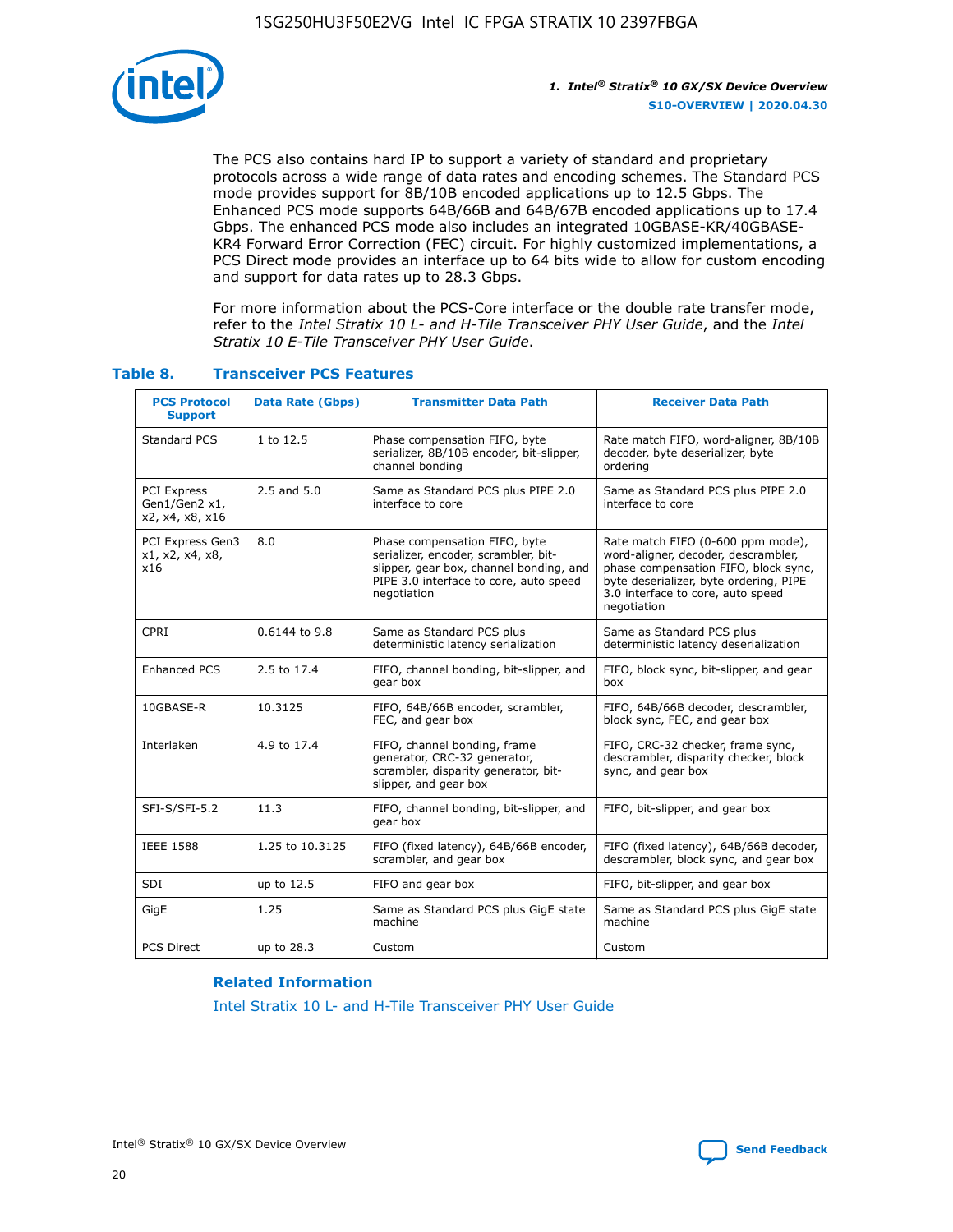

## **1.9. PCI Express Gen1/Gen2/Gen3 Hard IP**

Intel Stratix 10 devices contain embedded PCI Express hard IP designed for performance, ease-of-use, increased functionality, and designer productivity.

The PCI Express hard IP consists of the PHY, Data Link, and Transaction layers. It also supports PCI Express Gen1/Gen2/Gen3 end point and root port, in x1/x2/x4/x8/x16 lane configurations. The PCI Express hard IP is capable of operating independently from the core logic (autonomous mode). This feature allows the PCI Express link to power up and complete link training in less than 100 ms, while the rest of the device is still in the process of being configured. The hard IP also provides added functionality, which makes it easier to support emerging features such as Single Root I/O Virtualization (SR-IOV) and optional protocol extensions.

The PCI Express hard IP has improved end-to-end data path protection using Error Checking and Correction (ECC). In addition, the hard IP supports configuration of the device via protocol (CvP) across the PCI Express bus at Gen1/Gen2/Gen3 rates.

## **1.10. Interlaken PCS Hard IP**

Intel Stratix 10 devices have integrated Interlaken PCS hard IP supporting rates up to 17.4 Gbps per lane.

The Interlaken PCS hard IP is based on the proven functionality of the PCS developed for Intel's previous generation FPGAs, which has demonstrated interoperability with Interlaken ASSP vendors and third-party IP suppliers. The Interlaken PCS hard IP is present in every transceiver channel in Intel Stratix 10 devices.

## **1.11. 10G Ethernet Hard IP**

Intel Stratix 10 devices include IEEE 802.3 10-Gbps Ethernet (10GbE) compliant 10GBASE-R PCS and PMA hard IP. The scalable 10GbE hard IP supports multiple independent 10GbE ports while using a single PLL for all the 10GBASE-R PCS instantiations, which saves on core logic resources and clock networks.

The integrated serial transceivers simplify multi-port 10GbE systems compared to 10 GbE Attachment Unit Interface (XAUI) interfaces that require an external XAUI-to-10G PHY. Furthermore, the integrated transceivers incorporate signal conditioning circuits, which enable direct connection to standard 10G XFP and SFP+ pluggable optical modules. The transceivers also support backplane Ethernet applications and include a hard 10GBASE-KR/40GBASE-KR4 Forward Error Correction (FEC) circuit that can be used for both 10G and 40G applications. The integrated 10G Ethernet hard IP and 10G transceivers save external PHY cost, board space and system power. The 10G Ethernet PCS hard IP and 10GBASE-KR FEC are present in every transceiver channel.

## **1.12. External Memory and General Purpose I/O**

Intel Stratix 10 devices offer substantial external memory bandwidth, with up to ten 72 bit wide DDR4 memory interfaces running at up to 2666 Mbps. For external memory interface and LVDS restrictions, see [AN 906: Intel Stratix 10 GX 400, SX 400,](https://www.intel.com/content/www/us/en/programmable/documentation/sjf1574667190623.html#bft1574667627484) [and TX 400 Routing and Designing Floorplan Guidelines.](https://www.intel.com/content/www/us/en/programmable/documentation/sjf1574667190623.html#bft1574667627484)

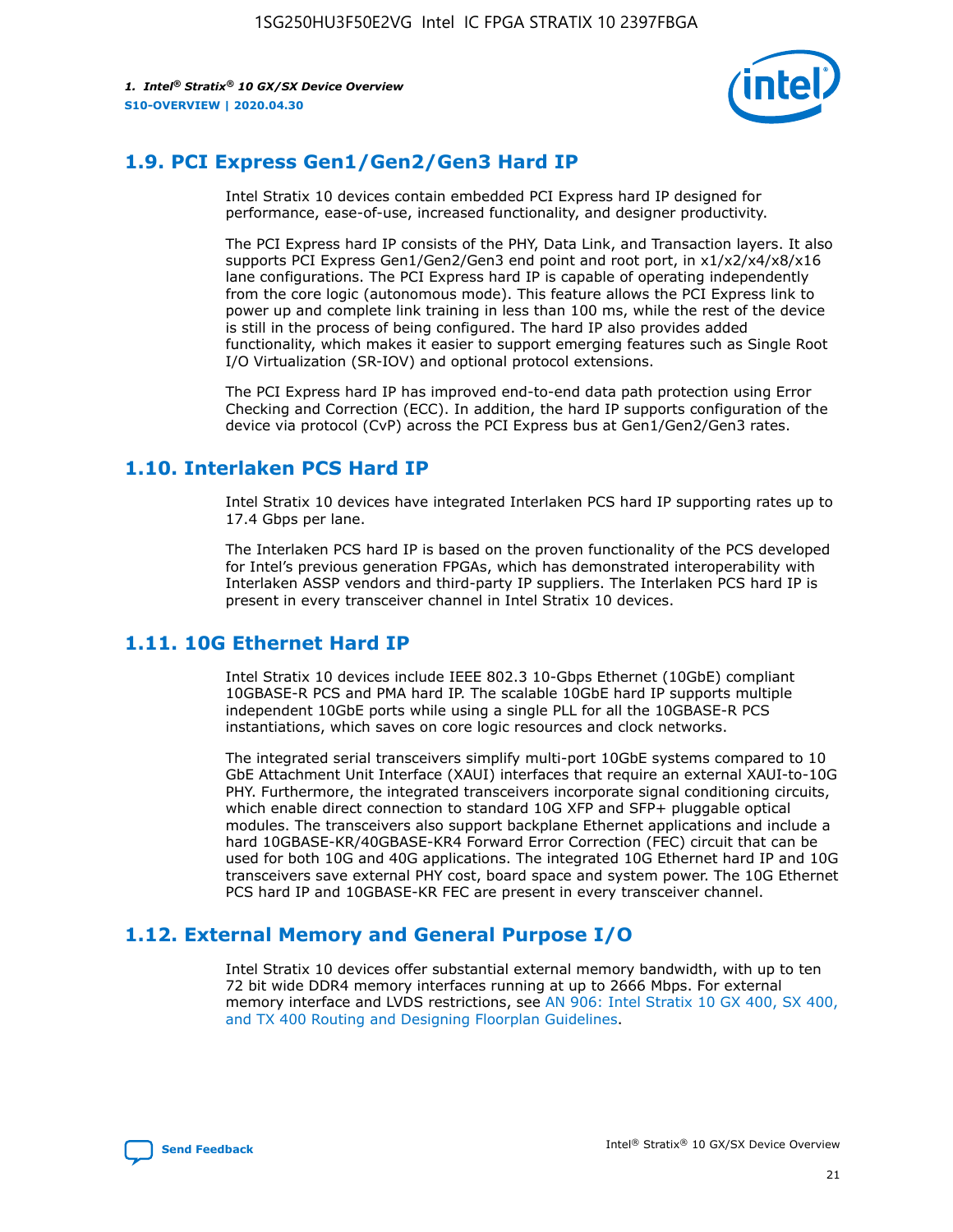

This bandwidth is provided along with the ease of design, lower power, and resource efficiencies of hardened high-performance memory controllers. The external memory interfaces can be configured up to a maximum width of 144 bits when using either hard or soft memory controllers.

#### **Figure 10. Hard Memory Controller**



Each I/O bank contains 48 general purpose I/Os and a high-efficiency hard memory controller capable of supporting many different memory types, each with different performance capabilities. The hard memory controller is also capable of being bypassed and replaced by a soft controller implemented in user logic. The I/Os each have a hardened double data rate (DDR) read/write path (PHY) capable of performing key memory interface functionality such as:

- Read/write leveling
- FIFO buffering to lower latency and improve margin
- Timing calibration
- On-chip termination

The timing calibration is aided by the inclusion of hard microcontrollers based on Intel's Nios® II technology, specifically tailored to control the calibration of multiple memory interfaces. This calibration allows the Intel Stratix 10 device to compensate for any changes in process, voltage, or temperature either within the Intel Stratix 10 device itself, or within the external memory device. The advanced calibration algorithms ensure maximum bandwidth and robust timing margin across all operating conditions.

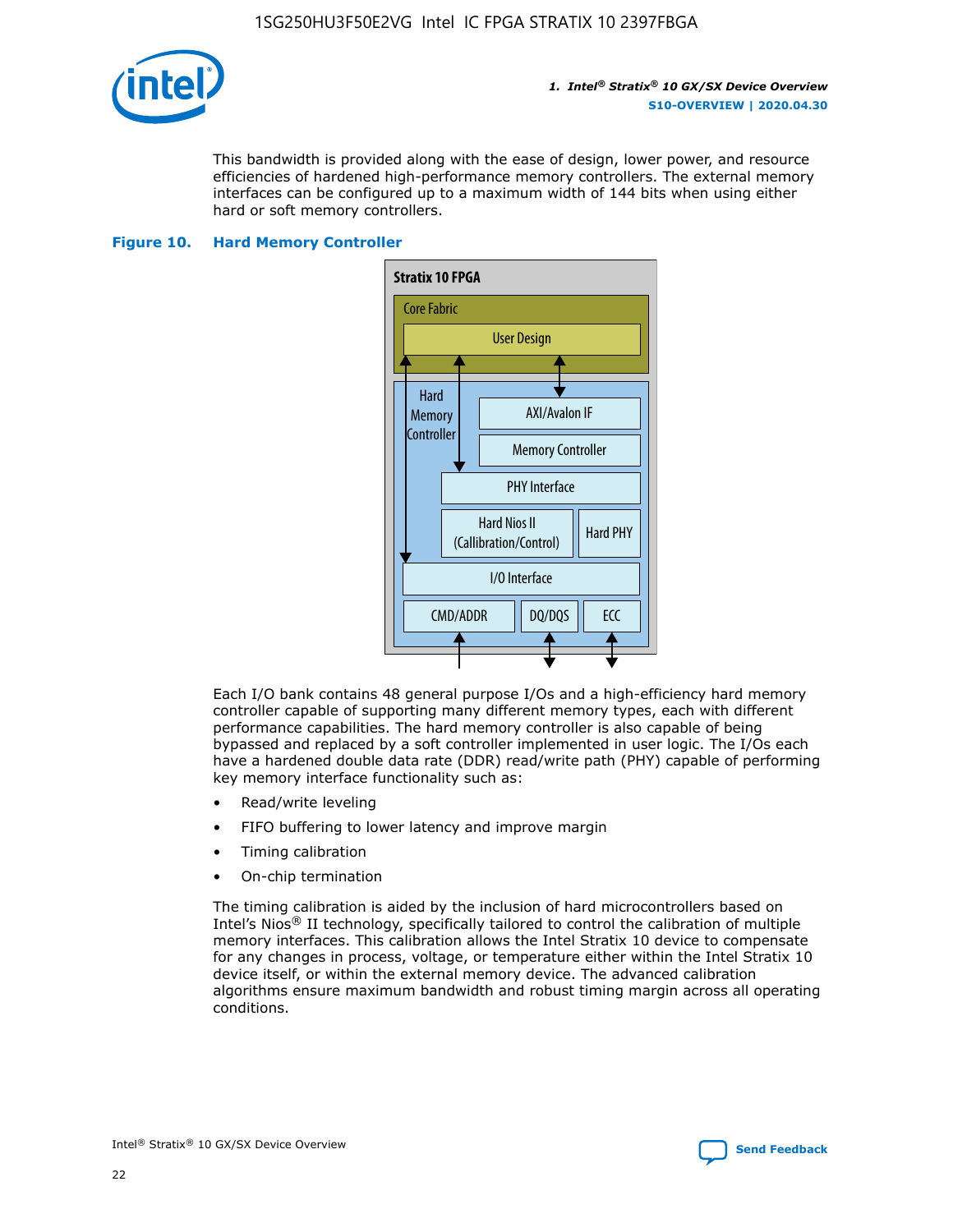

#### **Table 9. External Memory Interface Performance**

The listed speeds are for the 1-rank case.

| <b>Interface</b>     | <b>Controller Type</b> | <b>Performance</b><br>(maximum rate possible) |
|----------------------|------------------------|-----------------------------------------------|
| DDR4                 | Hard                   | 2666 Mbps                                     |
| DDR <sub>3</sub>     | Hard                   | 2133 Mbps                                     |
| QDRII+               | Soft                   | 1,100 Mtps                                    |
| <b>ODRII+ Xtreme</b> | Soft                   | 1,266 Mtps                                    |
| <b>ODRIV</b>         | Soft                   | 2,133 Mtps                                    |
| RLDRAM III           | Soft                   | 2400 Mbps                                     |
| <b>RLDRAM II</b>     | Soft                   | 533 Mbps                                      |

In addition to parallel memory interfaces, Intel Stratix 10 devices support serial memory technologies such as the Hybrid Memory Cube (HMC). The HMC is supported by the Intel Stratix 10 high-speed serial transceivers, which connect up to four HMC links, with each link running at data rates of 15 Gbps (HMC short reach specification).

Intel Stratix 10 devices also feature general purpose I/Os capable of supporting a wide range of single-ended and differential I/O interfaces. LVDS rates up to 1.6 Gbps are supported, with each pair of pins having both a differential driver and a differential input buffer. This enables configurable direction for each LVDS pair.

## **1.13. Adaptive Logic Module (ALM)**

Intel Stratix 10 devices use a similar adaptive logic module (ALM) as the previous generation Intel Arria 10 and Stratix V FPGAs, allowing for efficient implementation of logic functions and easy conversion of IP between the devices.

The ALM block diagram shown in the following figure has eight inputs with a fracturable look-up table (LUT), two dedicated embedded adders, and four dedicated registers.

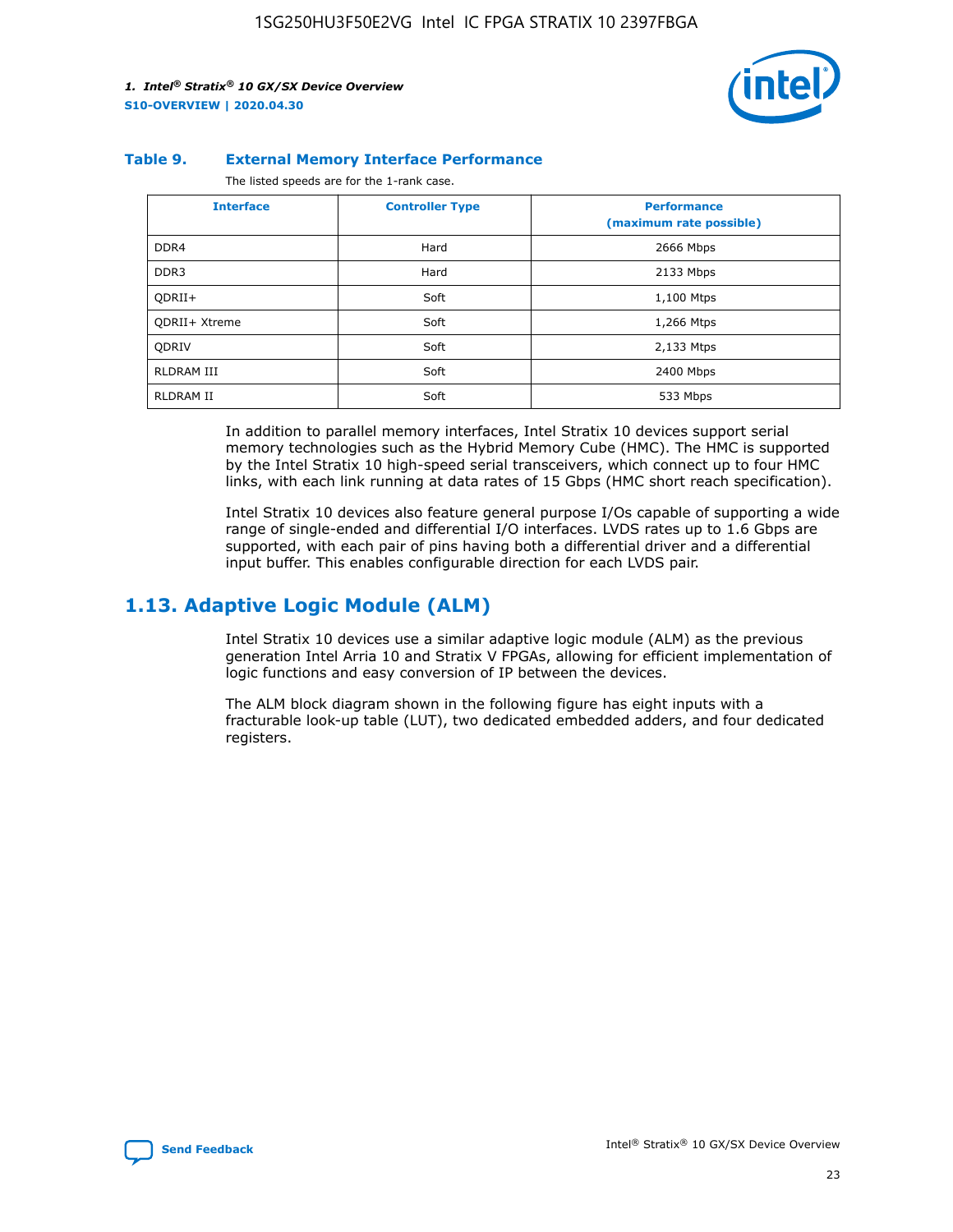

## **Figure 11. Intel Stratix 10 FPGA and SoC ALM Block Diagram**



Key features and capabilities of the ALM include:

- High register count with 4 registers per 8-input fracturable LUT, operating in conjunction with the new Intel Hyperflex architecture, enables Intel Stratix 10 devices to maximize core performance at very high core logic utilization
- Implements select 7-input logic functions, all 6-input logic functions, and two independent functions consisting of smaller LUT sizes (such as two independent 4 input LUTs) to optimize core logic utilization

The Intel Quartus Prime software takes advantage of the ALM logic structure to deliver the highest performance, optimal logic utilization, and lowest compile times. The Intel Quartus Prime software simplifies design reuse as it automatically maps legacy designs into the Intel Stratix 10 ALM architecture.

## **1.14. Core Clocking**

Core clocking in Intel Stratix 10 devices makes use of programmable clock tree synthesis.

This technique uses dedicated clock tree routing and switching circuits, and allows the Intel Quartus Prime software to create the exact clock trees required for your design. Clock tree synthesis minimizes clock tree insertion delay, reduces dynamic power dissipation in the clock tree and allows greater clocking flexibility in the core while still maintaining backwards compatibility with legacy global and regional clocking schemes.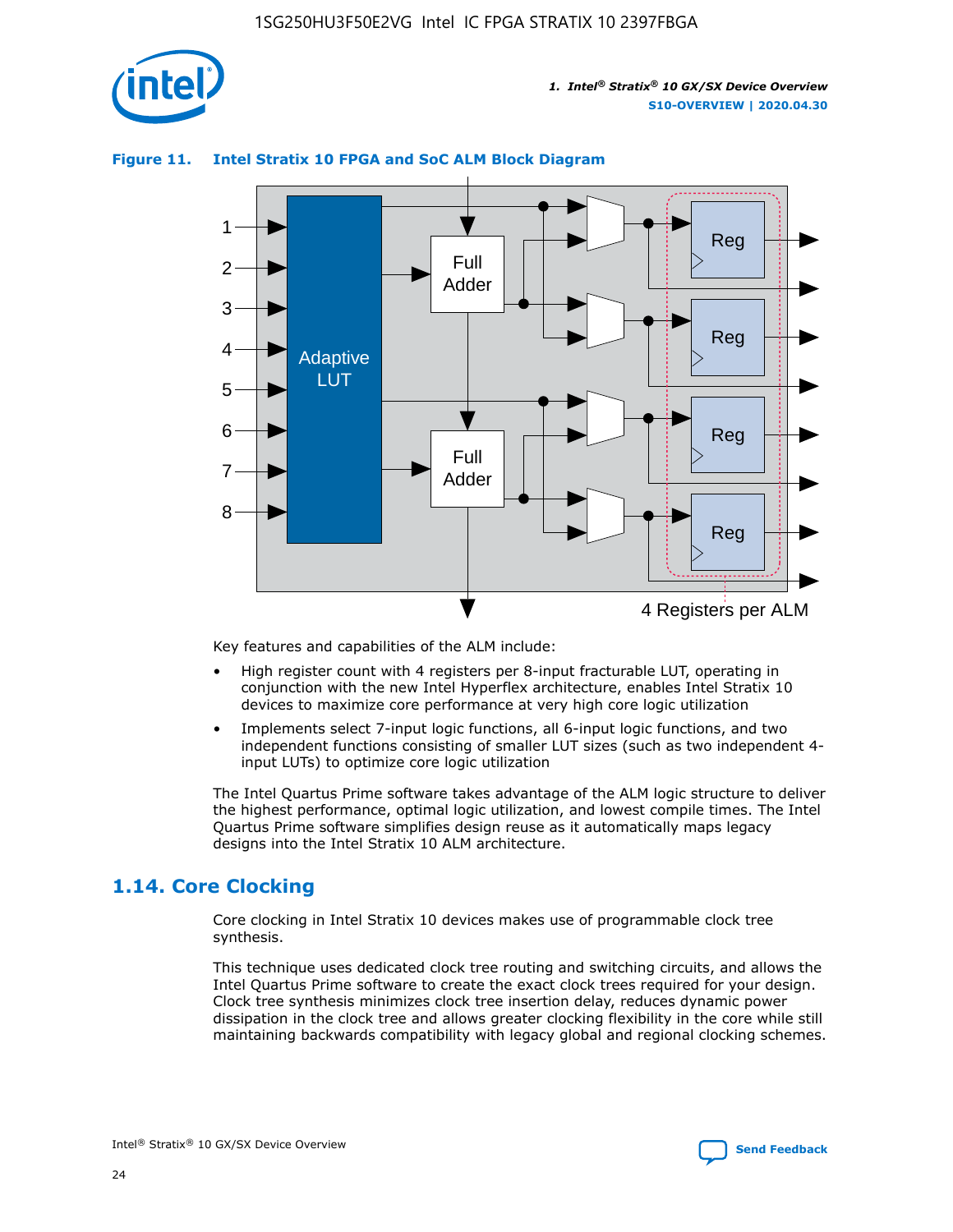

The core clock network in Intel Stratix 10 devices supports the new Intel Hyperflex core architecture at clock rates up to 1 GHz. It also supports the hard memory controllers up to 2666 Mbps with a quarter rate transfer to the core. The core clock network is supported by dedicated clock input pins, fractional clock synthesis PLLs, and integer I/O PLLs.

## **1.15. Fractional Synthesis PLLs and I/O PLLs**

Intel Stratix 10 devices have up to 32 fractional synthesis PLLs (fPLL) available for use with transceivers or in the core fabric.

The fPLLs are located in the 3D SiP transceiver L-tiles and H-tiles, eight per tile, adjacent to the transceiver channels. The fPLLs can be used to reduce both the number of oscillators required on the board and the number of clock pins required, by synthesizing multiple clock frequencies from a single reference clock source. In addition to synthesizing reference clock frequencies for the transceiver transmit PLLs, the fPLLs can also be used directly for transmit clocking. Each fPLL can be independently configured for conventional integer mode, or enhanced fractional synthesis mode with third-order delta-sigma modulation.

In addition to the fPLLs, Intel Stratix 10 devices contain up to 24 integer I/O PLLs (IOPLLs) available for general purpose use in the core fabric and for simplifying the design of external memory interfaces and high-speed LVDS interfaces. The IOPLLs are located in each bank of 48 general purpose I/O, 1 per I/O bank, adjacent to the hard memory controllers and LVDS SerDes in each I/O bank. This makes it easier to close timing because the IOPLLs are tightly coupled with the I/Os that need to use them. The IOPLLs can be used for general purpose applications in the core such as clock network delay compensation and zero-delay clock buffering.

## **1.16. Internal Embedded Memory**

Intel Stratix 10 devices contain two types of embedded memory blocks: M20K (20 Kb) and MLAB (640 bit).

The M20K and MLAB blocks are familiar block sizes carried over from previous Intel device families. The MLAB blocks are ideal for wide and shallow memories, while the M20K blocks are intended to support larger memory configurations and include hard ECC. Both M20K and MLAB embedded memory blocks can be configured as a singleport or dual-port RAM, FIFO, ROM, or shift register. These memory blocks are highly flexible and support a number of memory configurations as shown in Table 10 on page 25.

#### **Table 10. Internal Embedded Memory Block Configurations**

| MLAB (640 bits)                                                | <b>M20K (20 Kb)</b>                                                                    |
|----------------------------------------------------------------|----------------------------------------------------------------------------------------|
| $64 \times 10$ (supported through emulation)<br>$32 \times 20$ | $2K \times 10$ (or $x8$ )<br>$1K \times 20$ (or $x16$ )<br>$512 \times 40$ (or $x32$ ) |

## **1.17. Variable Precision DSP Block**

The Intel Stratix 10 DSP blocks are based upon the Variable Precision DSP Architecture used in Intel's previous generation devices. They feature hard fixed point and IEEE 754 compliant floating point capability.

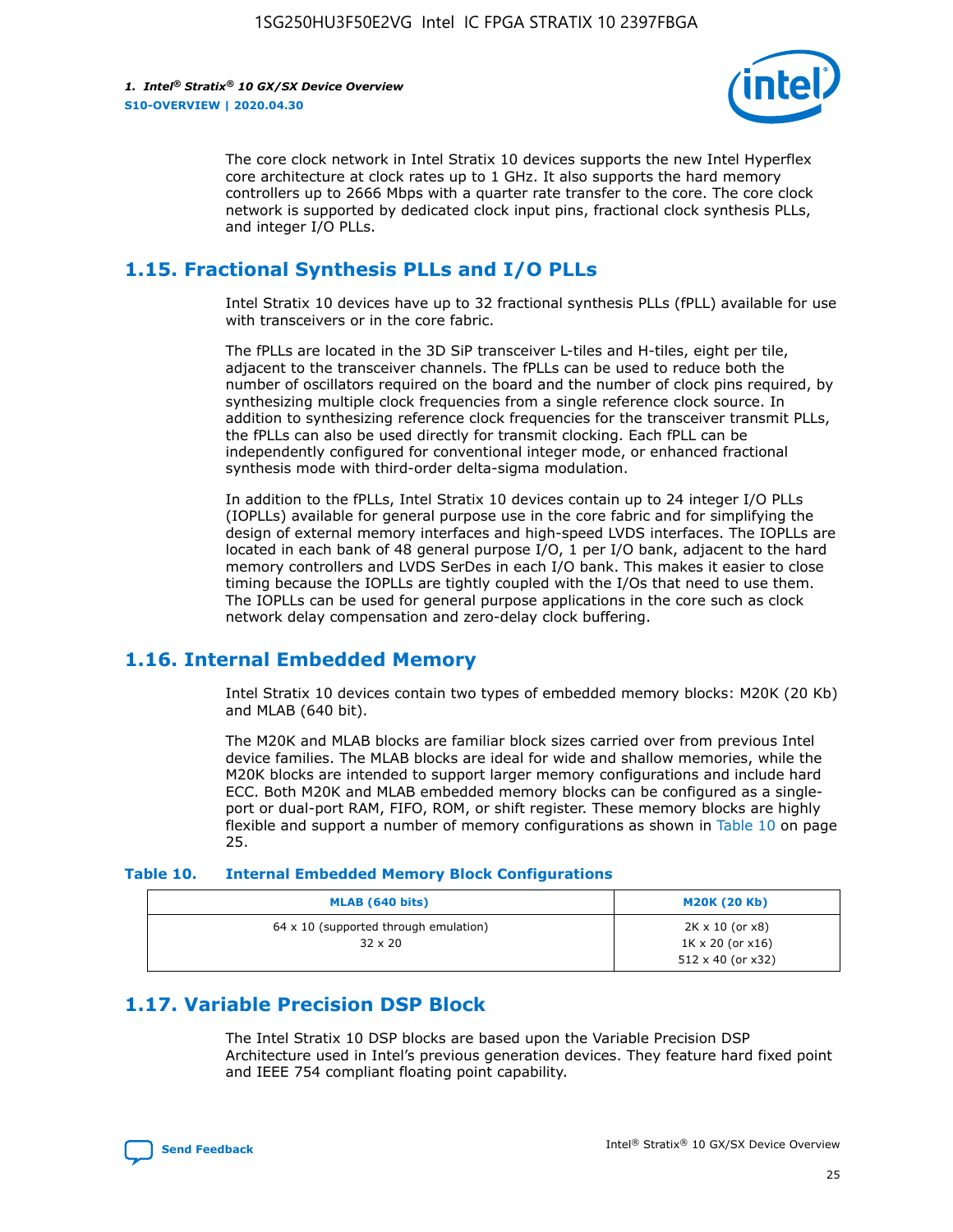

The DSP blocks can be configured to support signal processing with precision ranging from 18x19 up to 54x54. A pipeline register has been added to increase the maximum operating frequency of the DSP block and reduce power consumption.





#### **Figure 13. DSP Block: High Precision Fixed Point Mode**

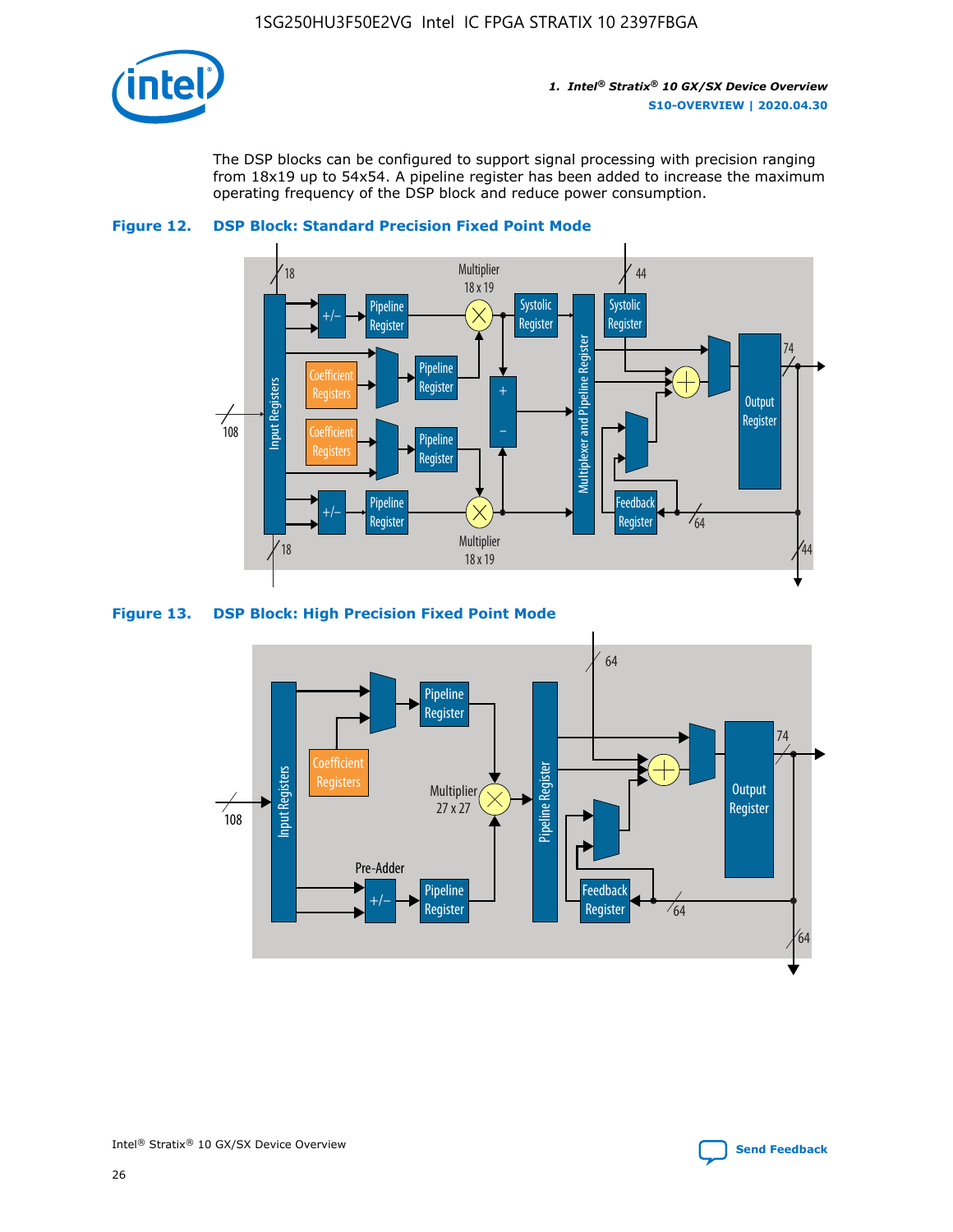



## **Figure 14. DSP Block: Single Precision Floating Point Mode**

Each DSP block can be independently configured at compile time as either dual 18x19 or a single 27x27 multiply accumulate. With a dedicated 64 bit cascade bus, multiple variable precision DSP blocks can be cascaded to implement even higher precision DSP functions efficiently.

In floating point mode, each DSP block provides one single precision floating point multiplier and adder. Floating point additions, multiplications, mult-adds and multaccumulates are supported.

The following table shows how different precisions are accommodated within a DSP block, or by utilizing multiple blocks.

| <b>Multiplier Size</b>             | <b>DSP Block Resources</b>                                                               | <b>Expected Usage</b>           |
|------------------------------------|------------------------------------------------------------------------------------------|---------------------------------|
| $18x19$ bits                       | 1/2 of Variable Precision DSP Block                                                      | Medium precision fixed point    |
| 27x27 bits                         | 1 Variable Precision DSP Block                                                           | High precision fixed point      |
| $19x36$ bits                       | 1 Variable Precision DSP Block with external<br>adder                                    | Fixed point FFTs                |
| 36x36 bits                         | 2 Variable Precision DSP Blocks with external<br>adder                                   | Very high precision fixed point |
| 54x54 bits                         | 4 Variable Precision DSP Blocks with external<br>adder                                   | Double Precision floating point |
| Single Precision<br>floating point | 1 Single Precision floating point adder, 1 Single<br>Precision floating point multiplier | Floating point                  |

#### **Table 11. Variable Precision DSP Block Configurations**

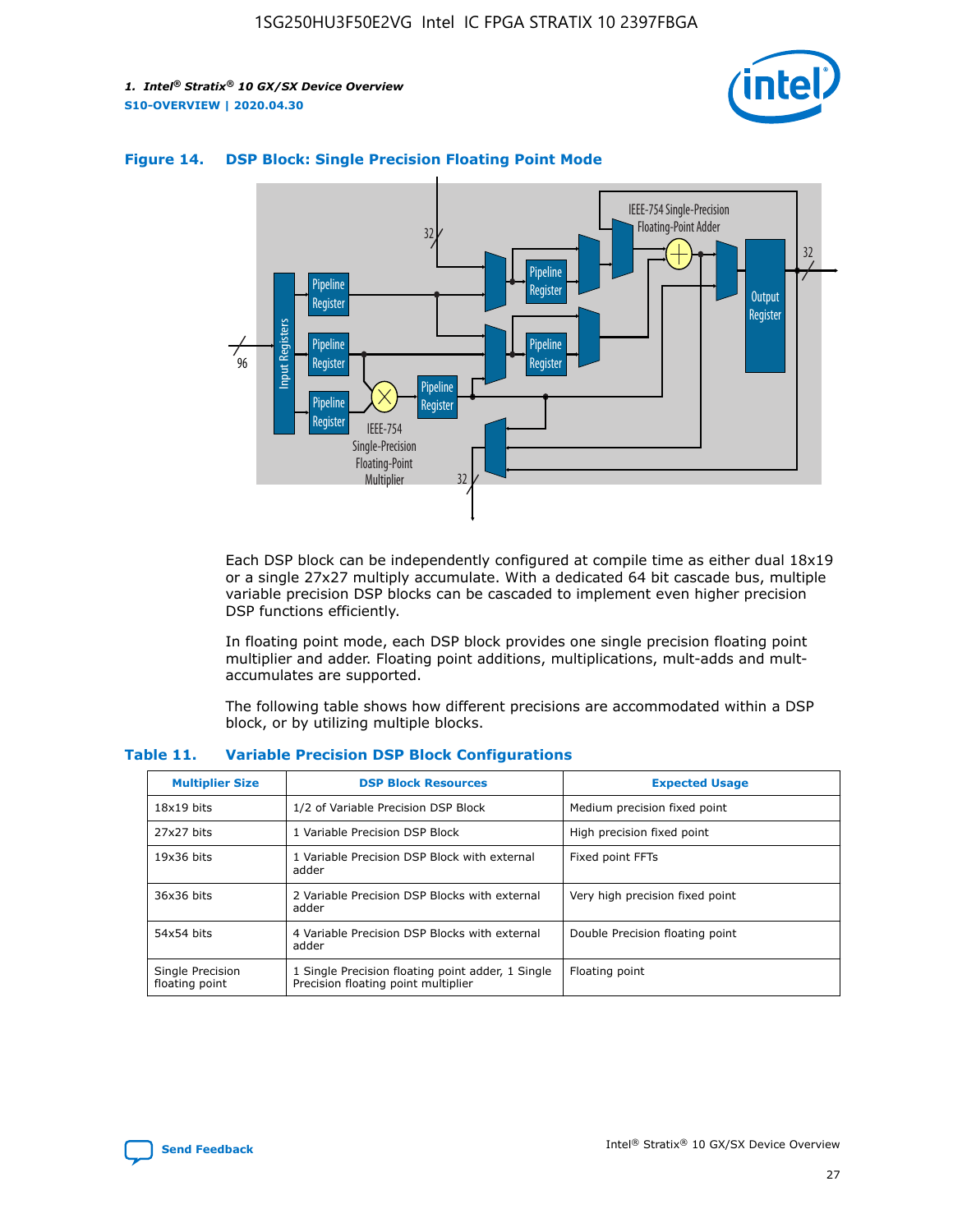

Complex multiplication is very common in DSP algorithms. One of the most popular applications of complex multipliers is the FFT algorithm. This algorithm has the characteristic of increasing precision requirements on only one side of the multiplier. The Variable Precision DSP block supports the FFT algorithm with proportional increase in DSP resources as the precision grows.

## **Table 12. Complex Multiplication With Variable Precision DSP Block**

| <b>Complex Multiplier</b><br><b>Size</b> | <b>DSP Block Resources</b>      | <b>FFT Usage</b>       |
|------------------------------------------|---------------------------------|------------------------|
| $18x19$ bits                             | 2 Variable Precision DSP Blocks | Resource optimized FFT |
| 27x27 bits                               | 4 Variable Precision DSP Blocks | Highest precision FFT  |

For FFT applications with high dynamic range requirements, the Intel FFT IP Core offers an option of single precision floating point implementation with resource usage and performance similar to high precision fixed point implementations.

Other features of the DSP block include:

- Hard 18 bit and 25 bit pre-adders
- Hard floating point multipliers and adders
- 64 bit dual accumulator (for separate I, Q product accumulations)
- Cascaded output adder chains for 18 and 27 bit FIR filters
- Embedded coefficient registers for 18 and 27 bit coefficients
- Fully independent multiplier outputs
- Inferability using HDL templates supplied by the Intel Quartus Prime software for most modes

The Variable Precision DSP block is ideal to support the growing trend towards higher bit precision in high performance DSP applications. At the same time, it can efficiently support the many existing 18 bit DSP applications, such as high definition video processing and remote radio heads. With the Variable Precision DSP block architecture and hard floating point multipliers and adders, Intel Stratix 10 devices can efficiently support many different precision levels up to and including floating point implementations. This flexibility can result in increased system performance, reduced power consumption, and reduce architecture constraints on system algorithm designers.

## **1.18. Hard Processor System (HPS)**

The Intel Stratix 10 SoC Hard Processor System (HPS) is Intel's third generation HPS. Leveraging the performance of Intel 14 nm tri-gate technology, Intel Stratix 10 SoC devices more than double the performance of previous generation SoCs with an integrated quad-core 64-bit Arm Cortex-A53. The HPS also enables system-wide hardware virtualization capabilities by adding a system memory management unit. These architecture improvements ensure that Intel Stratix 10 SoCs meet the requirements of current and future embedded markets, including wireless and wireline communications, datacenter acceleration, and numerous military applications.

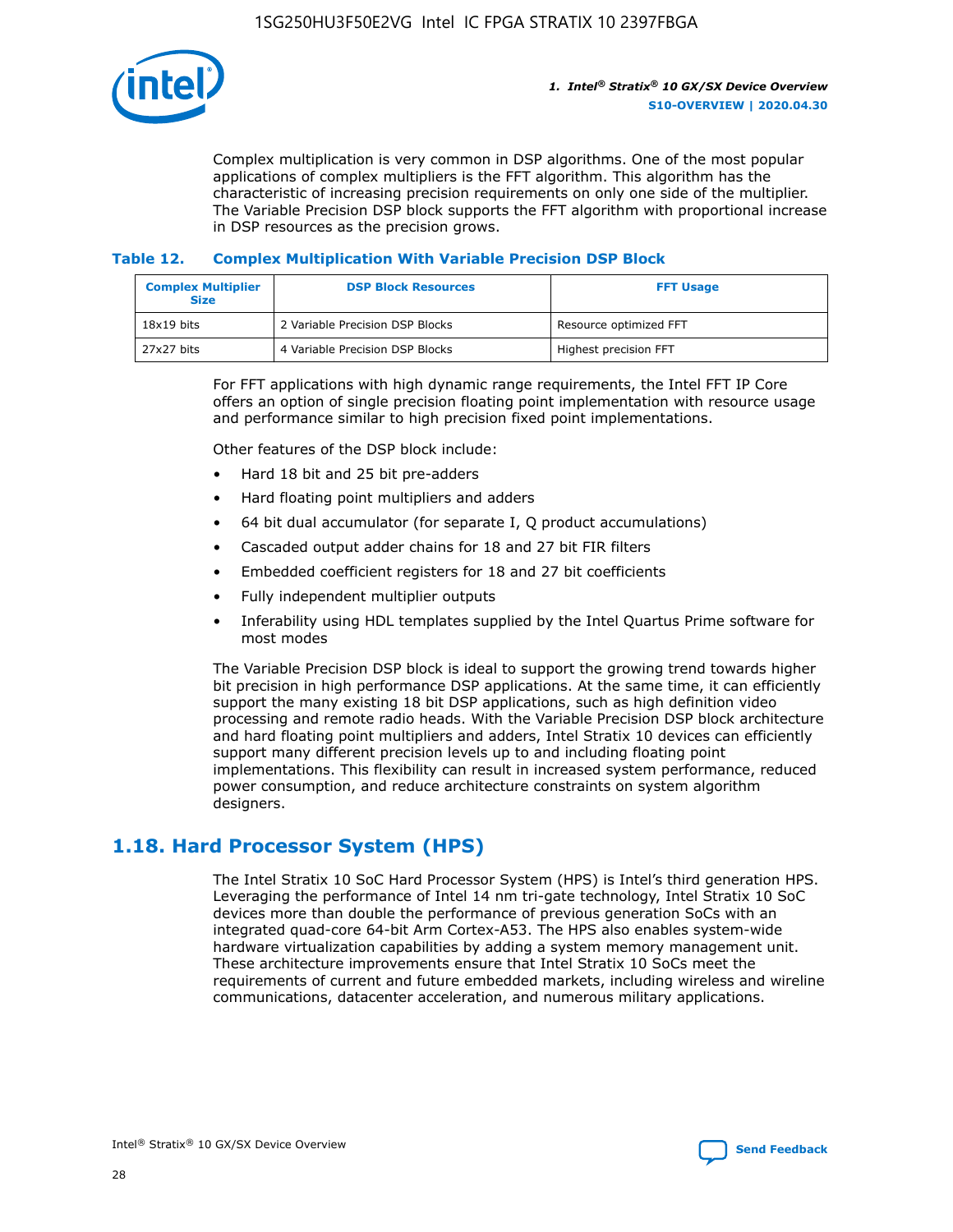

#### **Figure 15. HPS Block Diagram**

| Quad Arm Cortex-A53-Based Hard Processor System |  |                             |                              |                          |                                     |                          |                                        |
|-------------------------------------------------|--|-----------------------------|------------------------------|--------------------------|-------------------------------------|--------------------------|----------------------------------------|
| <b>Arm Cortex - A53</b>                         |  |                             | Arm Cortex - A53             |                          |                                     | SD/SDIO/                 |                                        |
| <b>NEON</b>                                     |  | <b>FPU</b>                  | <b>NEON</b>                  |                          | <b>FPU</b>                          | USB OTG<br>$(x2)^{1,2}$  | $MMC$ <sup>1,2</sup>                   |
| 32 KB I-Cache<br>with Parity                    |  | 32 KB D-Cache<br>with ECC   | 32 KB I-Cache<br>with Parity |                          | 32 KB D - Cache<br>with ECC         |                          |                                        |
|                                                 |  |                             |                              |                          |                                     |                          | <b>DMA</b>                             |
| <b>Arm Cortex - A53</b>                         |  |                             |                              |                          | Arm Cortex - A53                    | UART (x2)                | $(8$ Channel) $^2$                     |
| <b>NEON</b>                                     |  | <b>FPU</b>                  | <b>NEON</b>                  |                          | <b>FPU</b>                          |                          |                                        |
| 32 KB I-Cache<br>with Parity                    |  | 32 KB D-Cache<br>with ECC   | 32 KB I-Cache<br>with Parity |                          | 32 KB D-Cache<br>with ECC           | I <sup>2</sup> C(x5)     | <b>HPS 10</b>                          |
| 1 MB L2 Cache with ECC<br><b>System MMU</b>     |  | <b>Cache Coherency Unit</b> |                              | <b>EMAC</b> $(x3)^{1,2}$ | <b>NAND</b><br>Flash <sup>1,2</sup> |                          |                                        |
| JTAG Debug<br>or Trace                          |  |                             | 256 KB<br>RAM <sup>2</sup>   | <b>Timers</b><br>(x8)    |                                     |                          | SPI(x4)                                |
| Lightweight HPS-to-<br><b>FPGA BRIDGE</b>       |  |                             | HPS-to-FPGA<br><b>BRIDGE</b> |                          | FPGA-to-HPS<br><b>BRIDGE</b>        | HPS-to-SDM<br>SDM-to-HPS | <b>SDRAM</b><br>Scheduler <sup>3</sup> |
|                                                 |  |                             |                              |                          |                                     |                          |                                        |
| <b>FPGA Fabric</b>                              |  |                             |                              |                          |                                     | <b>SDM</b>               | <b>Hard Memory</b><br>Controller       |

Notes:

1. Integrated direct memory access (DMA)

2. Integrated error correction code (ECC)

3. Multiport front-end interface to hard memory controller

## **1.18.1. Key Features of the Intel Stratix 10 HPS**

## **Table 13. Key Features of the Intel Stratix 10 GX/SX HPS**

| <b>Feature</b>                                    | <b>Description</b>                                                                                                                                                                                                                                                                                                                     |  |
|---------------------------------------------------|----------------------------------------------------------------------------------------------------------------------------------------------------------------------------------------------------------------------------------------------------------------------------------------------------------------------------------------|--|
| Quad-core Arm Cortex-A53<br>MPCore processor unit | • 2.3 MIPS/MHz instruction efficiency<br>CPU frequency up to 1.5 GHz<br>At 1.5 GHz total performance of 13,800 MIPS<br>Army8-A architecture<br>Runs 64 bit and 32 bit Arm instructions<br>16 bit and 32 bit Thumb instructions for 30% reduction in memory footprint<br>Jazelle* RCT execution architecture with 8 bit Java byte codes |  |
|                                                   |                                                                                                                                                                                                                                                                                                                                        |  |

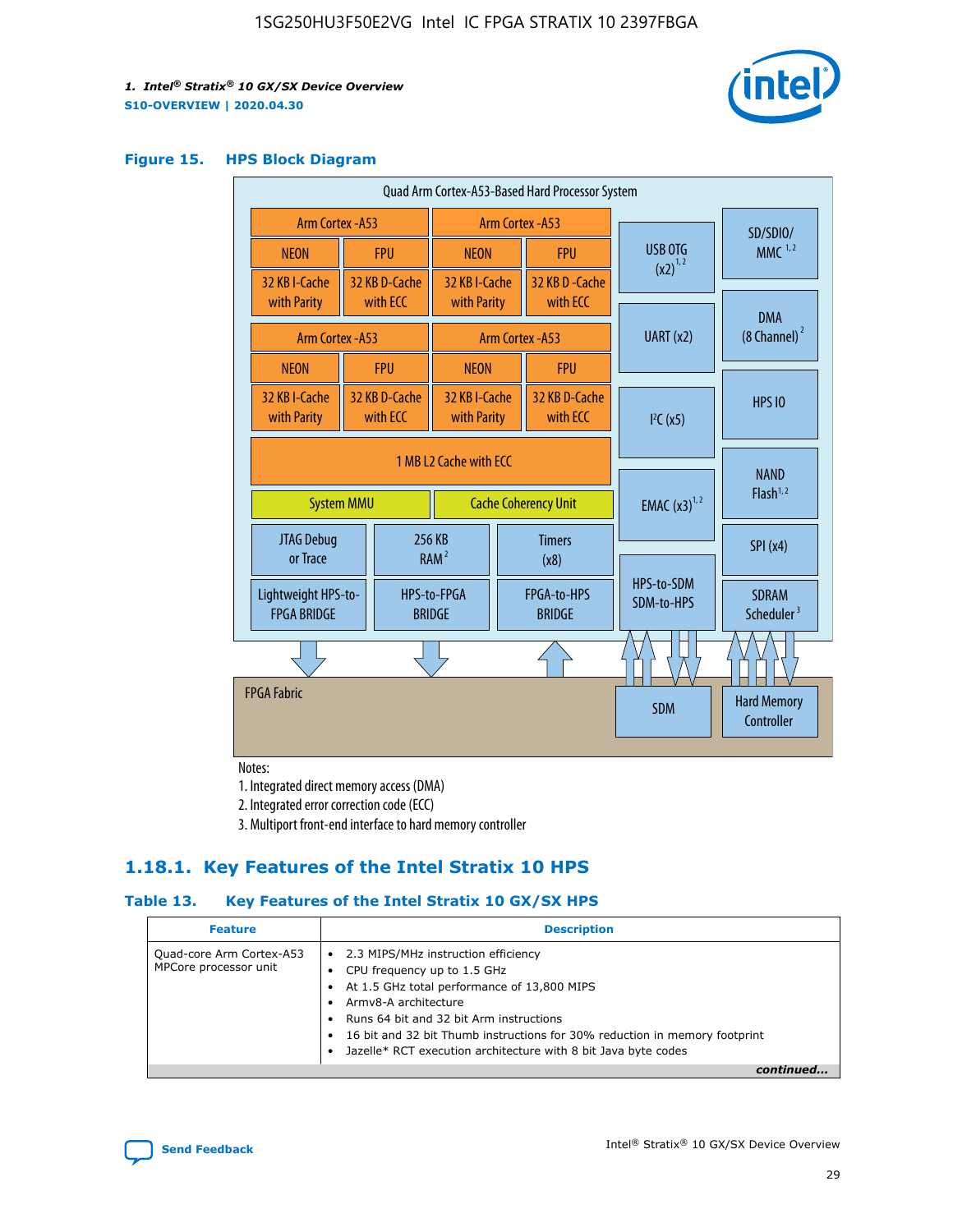

| <b>Feature</b>                                        | <b>Description</b>                                                                                                                                                                                                                                                                                                                                                                                                                                                                                                                                                                                                                                                                                                                                                                                                                                                                                                                                                                                                                                                                                                                                                                                               |  |
|-------------------------------------------------------|------------------------------------------------------------------------------------------------------------------------------------------------------------------------------------------------------------------------------------------------------------------------------------------------------------------------------------------------------------------------------------------------------------------------------------------------------------------------------------------------------------------------------------------------------------------------------------------------------------------------------------------------------------------------------------------------------------------------------------------------------------------------------------------------------------------------------------------------------------------------------------------------------------------------------------------------------------------------------------------------------------------------------------------------------------------------------------------------------------------------------------------------------------------------------------------------------------------|--|
|                                                       | Superscalar, variable length, out-of-order pipeline with dynamic branch prediction<br>Improved Arm Neon* media processing engine<br>Single- and double-precision floating-point unit<br>Arm CoreSight* debug and trace technology<br>$\bullet$                                                                                                                                                                                                                                                                                                                                                                                                                                                                                                                                                                                                                                                                                                                                                                                                                                                                                                                                                                   |  |
| <b>System Memory</b><br>Management Unit               | Enables a unified memory model and extends hardware virtualization into peripherals<br>implemented in the FPGA fabric                                                                                                                                                                                                                                                                                                                                                                                                                                                                                                                                                                                                                                                                                                                                                                                                                                                                                                                                                                                                                                                                                            |  |
| Cache Coherency unit                                  | Changes in shared data stored in cache are propagated throughout the system<br>$\bullet$<br>providing bi-directional coherency for co-processing elements.                                                                                                                                                                                                                                                                                                                                                                                                                                                                                                                                                                                                                                                                                                                                                                                                                                                                                                                                                                                                                                                       |  |
| Cache                                                 | L1 Cache<br>$\bullet$<br>- 32 KB of instruction cache w/ parity check<br>- 32 KB of L1 data cache w /ECC<br>- Parity checking<br>L <sub>2</sub> Cache<br>$-$ 1MB shared<br>$-$ 8-way set associative<br>- SEU Protection with parity on TAG ram and ECC on data RAM<br>- Cache lockdown support                                                                                                                                                                                                                                                                                                                                                                                                                                                                                                                                                                                                                                                                                                                                                                                                                                                                                                                  |  |
| On-Chip Memory                                        | 256 KB of scratch on-chip RAM                                                                                                                                                                                                                                                                                                                                                                                                                                                                                                                                                                                                                                                                                                                                                                                                                                                                                                                                                                                                                                                                                                                                                                                    |  |
| External SDRAM and Flash<br>Memory Interfaces for HPS | Hard memory controller with support for DDR4, DDR3<br>$\bullet$<br>$-$ 40 bit (32 bit + 8 bit ECC) with select packages supporting 72 bit (64 bit + 8 bit<br>ECC)<br>- Support for up to 2666 Mbps DDR4 and 2166 Mbps DDR3 frequencies<br>- Error correction code (ECC) support including calculation, error correction, write-<br>back correction, and error counters<br>- Software Configurable Priority Scheduling on individual SDRAM bursts<br>- Fully programmable timing parameter support for all JEDEC-specified timing<br>parameters<br>- Multiport front-end (MPFE) scheduler interface to the hard memory controller, which<br>supports the $AXI^{\circledR}$ Quality of Service (QoS) for interface to the FPGA fabric<br>NAND flash controller<br>$-$ ONFI 1.0<br>- Integrated descriptor based with DMA<br>- Programmable hardware ECC support<br>- Support for 8 and 16 bit Flash devices<br>Secure Digital SD/SDIO/MMC controller<br>$-$ eMMC 4.5<br>- Integrated descriptor based DMA<br>- CE-ATA digital commands supported<br>- 50 MHz operating frequency<br>Direct memory access (DMA) controller<br>٠<br>$-$ 8-channel<br>- Supports up to 32 peripheral handshake interface<br>continued |  |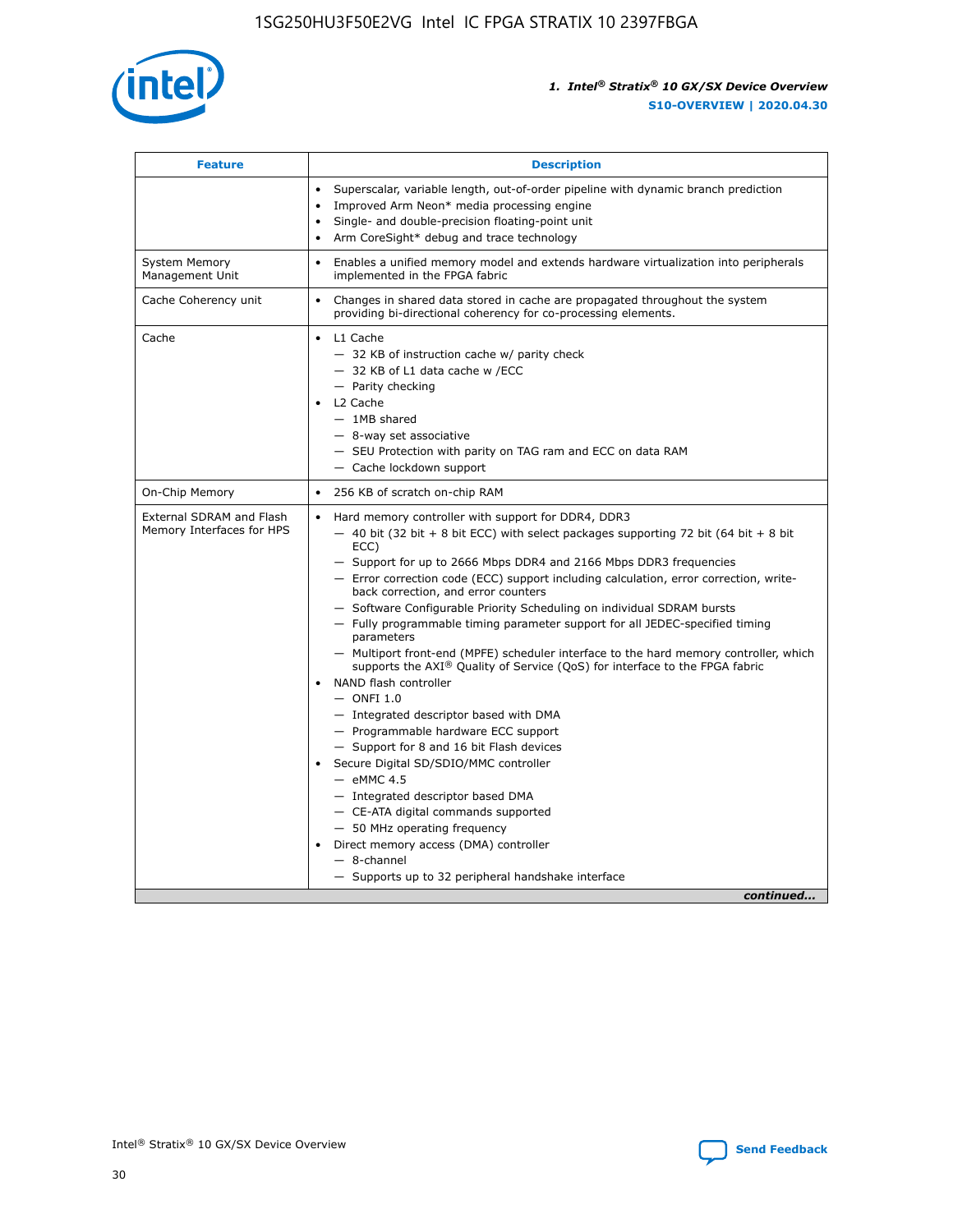

| <b>Feature</b>                         | <b>Description</b>                                                                                                                                                                                                                                                                                                                                                                                                                                                                                                                                                                                                                                                                                                                                                                                                                                                                                                                                                                                                                                                                                                                                                                                                                                                                                                                                                                                                                                                                                                  |
|----------------------------------------|---------------------------------------------------------------------------------------------------------------------------------------------------------------------------------------------------------------------------------------------------------------------------------------------------------------------------------------------------------------------------------------------------------------------------------------------------------------------------------------------------------------------------------------------------------------------------------------------------------------------------------------------------------------------------------------------------------------------------------------------------------------------------------------------------------------------------------------------------------------------------------------------------------------------------------------------------------------------------------------------------------------------------------------------------------------------------------------------------------------------------------------------------------------------------------------------------------------------------------------------------------------------------------------------------------------------------------------------------------------------------------------------------------------------------------------------------------------------------------------------------------------------|
| Communication Interface<br>Controllers | Three 10/100/1000 Ethernet media access controls (MAC) with integrated DMA<br>$\bullet$<br>- Supports RGMII and RMII external PHY Interfaces<br>- Option to support other PHY interfaces through FPGA logic<br>GMII<br>$\bullet$<br>MII<br>$\bullet$<br>• RMII (requires MII to RMII adapter)<br>• RGMII (requires GMII to RGMII adapter)<br>• SGMII (requires GMII to SGMII adapter)<br>- Supports IEEE 1588-2002 and IEEE 1588-2008 standards for precision networked<br>clock synchronization<br>- Supports IEEE 802.1Q VLAN tag detection for reception frames<br>- Supports Ethernet AVB standard<br>Two USB On-the-Go (OTG) controllers with DMA<br>- Dual-Role Device (device and host functions)<br>• High-speed (480 Mbps)<br>• Full-speed (12 Mbps)<br>• Low-speed (1.5 Mbps)<br>• Supports USB 1.1 (full-speed and low-speed)<br>- Integrated descriptor-based scatter-gather DMA<br>- Support for external ULPI PHY<br>- Up to 16 bidirectional endpoints, including control endpoint<br>$-$ Up to 16 host channels<br>- Supports generic root hub<br>- Configurable to OTG 1.3 and OTG 2.0 modes<br>Five $I^2C$ controllers (three can be used by EMAC for MIO to external PHY)<br>- Support both 100 Kbps and 400 Kbps modes<br>- Support both 7 bit and 10 bit addressing modes<br>- Support Master and Slave operating mode<br>Two UART 16550 compatible<br>- Programmable baud rate up to 115.2 Kbaud<br>• Four serial peripheral interfaces (SPI) (2 Masters, 2 Slaves)<br>- Full and Half duplex |
| Timers and I/O                         | $\bullet$ Timers<br>- 4 general-purpose timers<br>$-4$ watchdog timers<br>48 HPS direct I/O allow HPS peripherals to connect directly to I/O<br>Up to three IO48 banks may be assigned to HPS for HPS DDR access                                                                                                                                                                                                                                                                                                                                                                                                                                                                                                                                                                                                                                                                                                                                                                                                                                                                                                                                                                                                                                                                                                                                                                                                                                                                                                    |
| Interconnect to Logic Core             | • FPGA-to-HPS Bridge<br>- Allows IP bus masters in the FPGA fabric to access to HPS bus slaves<br>- Configurable 32, 64, or 128 bit AMBA AXI interface<br>HPS-to-FPGA Bridge<br>- Allows HPS bus masters to access bus slaves in FPGA fabric<br>- Configurable 32, 64, or 128 bit AMBA AXI interface allows high-bandwidth HPS<br>master transactions to FPGA fabric<br>HPS-to-SDM and SDM-to-HPS Bridges<br>- Allows the HPS to reach the SDM block and the SDM to bootstrap the HPS<br>Light Weight HPS-to-FPGA Bridge<br>- Light weight 32 bit AXI interface suitable for low-latency register accesses from HPS<br>to soft peripherals in FPGA fabric<br>FPGA-to-HPS SDRAM Bridge<br>- Up to three AMBA AXI interfaces supporting 32, 64, or 128 bit data paths                                                                                                                                                                                                                                                                                                                                                                                                                                                                                                                                                                                                                                                                                                                                                 |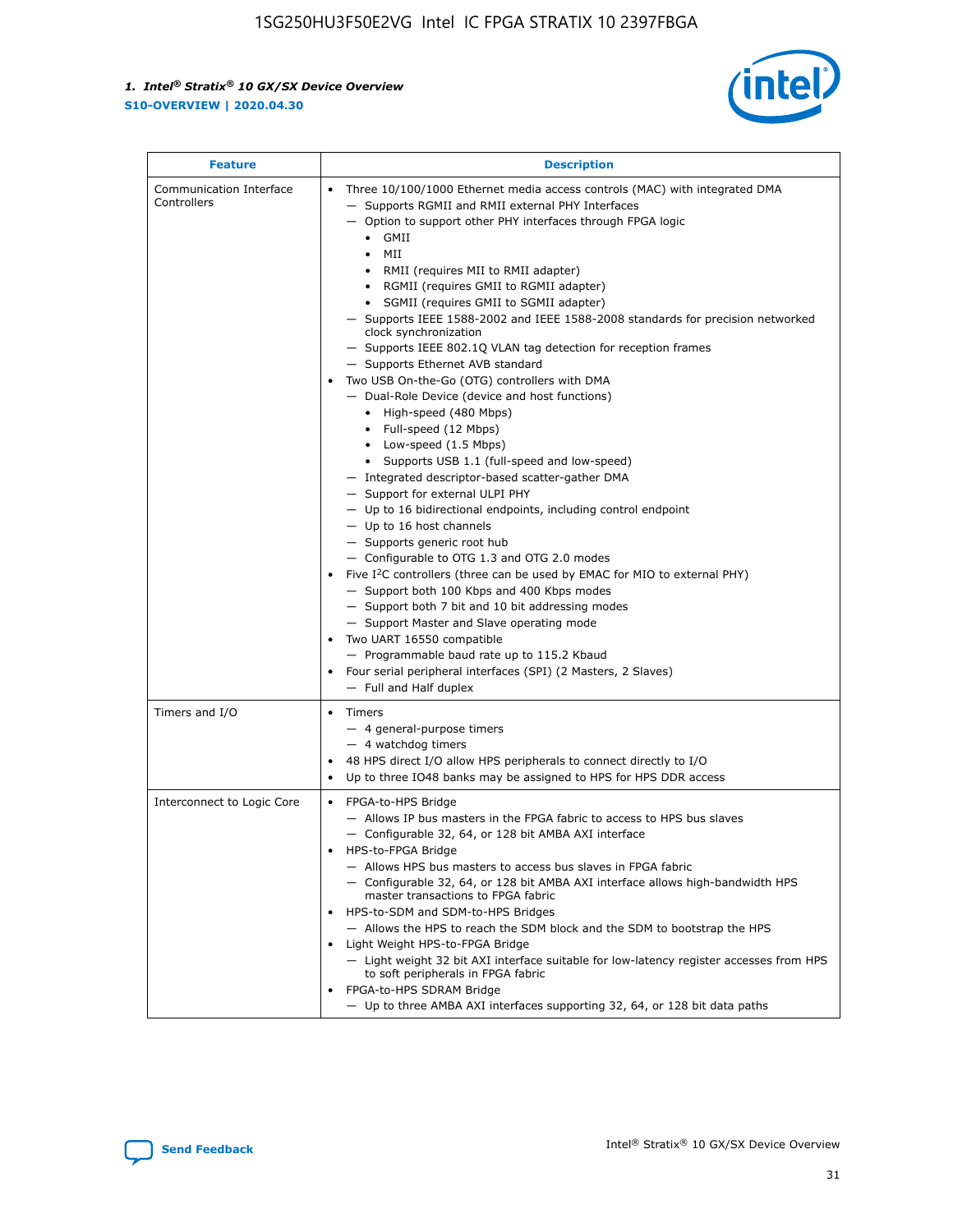

## **1.19. Power Management**

Intel Stratix 10 devices use the advanced Intel 14 nm tri-gate process technology, the all new Intel Hyperflex core architecture to enable Hyper-Folding, power gating, and several optional power reduction techniques to reduce total power consumption by as much as 70% compared to previous generation high-performance Stratix V devices.

Intel Stratix 10 standard power devices (-V) are SmartVID devices. The core voltage supplies (VCC and VCCP) for each SmartVID device must be driven by a PMBus voltage regulator dedicated to that Intel Stratix 10 device. Use of a PMBus voltage regulator for each SmartVID (-V) device is mandatory; it is not an option. A code is programmed into each SmartVID device during manufacturing that allows the PMBus voltage regulator to operate at the optimum core voltage to meet the device performance specifications.

With the new Intel Hyperflex core architecture, designs can run 2X faster than previous generation FPGAs. With 2X performance and same required throughput, architects can cut the data path width in half to save power. This optimization is called Hyper-Folding. Additionally, power gating reduces static power of unused resources in the FPGA by powering them down. The Intel Quartus Prime software automatically powers down specific unused resource blocks such as DSP and M20K blocks, at configuration time.

The optional power reduction techniques in Intel Stratix 10 devices include:

• **Available Low Static Power Devices**—Intel Stratix 10 devices are available with a fixed core voltage that provides lower static power than the SmartVID standard power devices, while maintaining device performance

Furthermore, Intel Stratix 10 devices feature Intel's low power transceivers and include a number of hard IP blocks that not only reduce logic resources but also deliver substantial power savings compared to soft implementations. In general, hard IP blocks consume up to 50% less power than the equivalent soft logic implementations.

## **1.20. Device Configuration and Secure Device Manager (SDM)**

All Intel Stratix 10 devices contain a Secure Device Manager (SDM), which is a dedicated triple-redundant processor that serves as the point of entry into the device for all JTAG and configuration commands. The SDM also bootstraps the HPS in SoC devices ensuring that the HPS can boot using the same security features that the FPGA devices have.

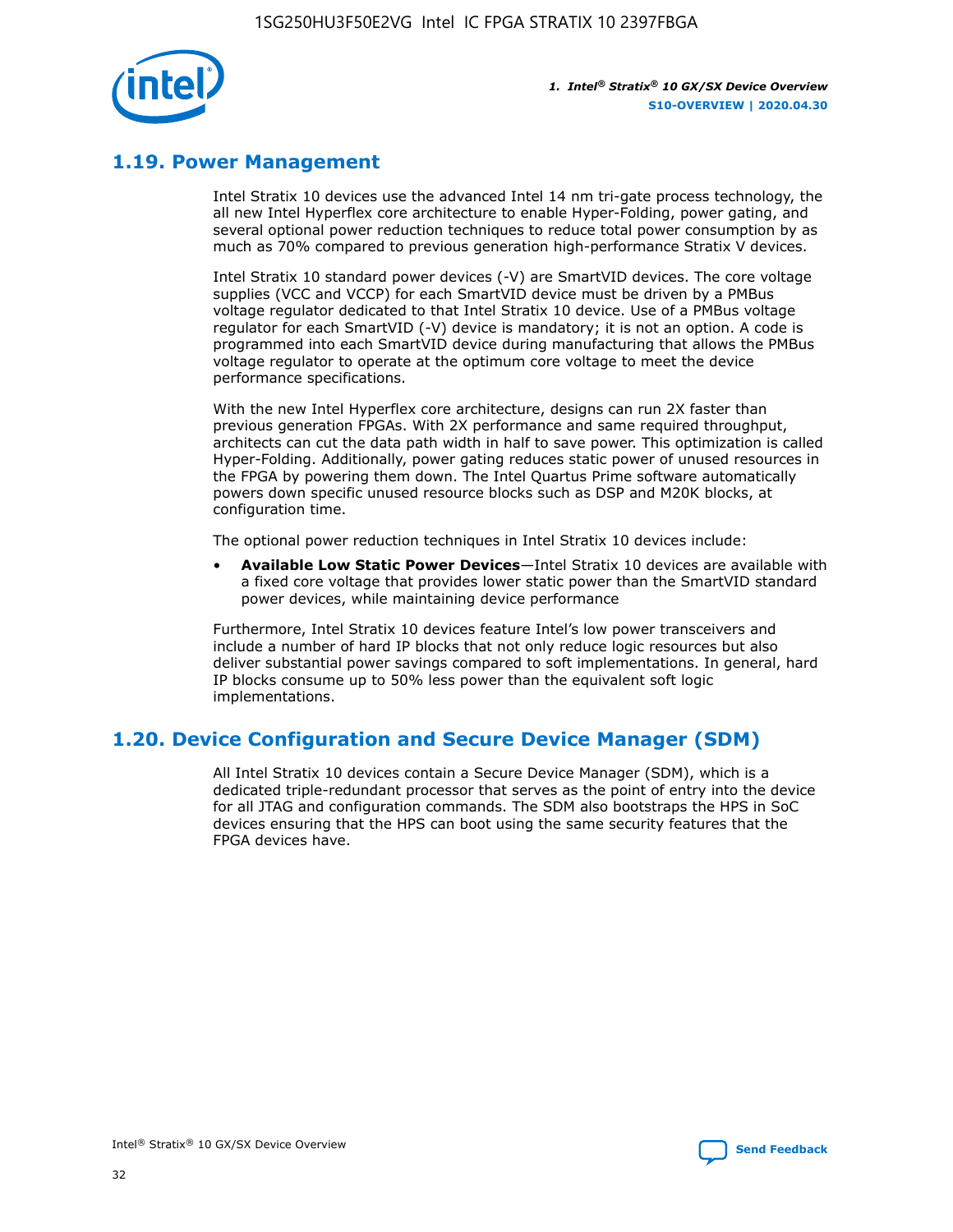





During configuration, Intel Stratix 10 devices are divided into logical sectors, each of which is managed by a local sector manager (LSM). The SDM passes configuration data to each of the LSMs across the on-chip configuration network. This allows the sectors to be configured independently, one at a time, or in parallel. This approach achieves simplified sector configuration and reconfiguration, as well as reduced overall configuration time due to the inherent parallelism. The same sector-based approach is used to respond to single-event upsets and security attacks.

While the sectors provide a logical separation for device configuration and reconfiguration, they overlay the normal rows and columns of FPGA logic and routing. This means there is no impact to the Intel Quartus Prime software place and route, and no impact to the timing of logic signals that cross the sector boundaries.

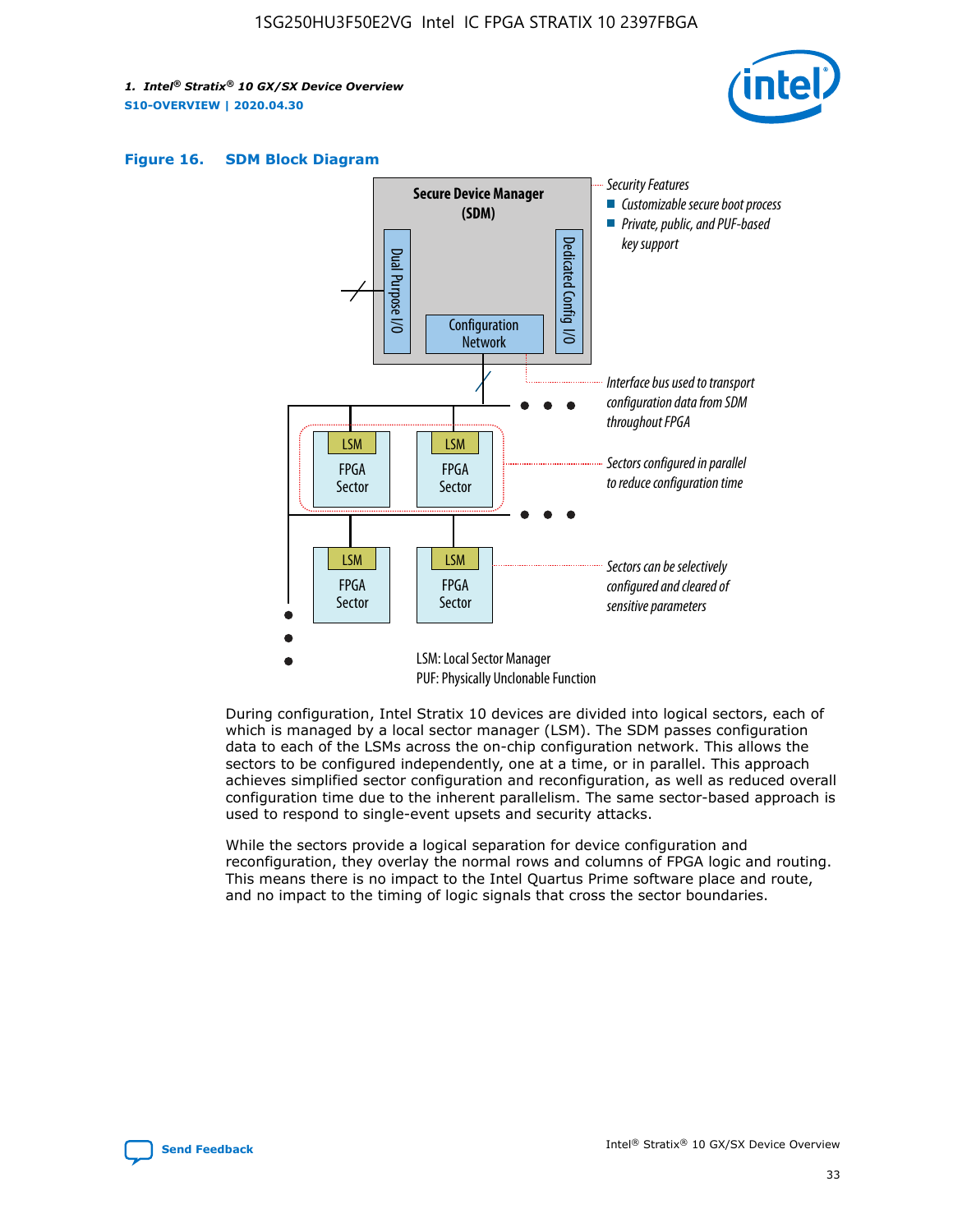

The SDM enables robust, secure, fully-authenticated device configuration. It also allows for customization of the configuration scheme, which can enhance device security. For configuration and reconfiguration, this approach offers a variety of advantages:

- Dedicated secure configuration manager
- Reduced device configuration time, because sectors are configured in parallel
- Updateable configuration process
- Reconfiguration of one or more sectors independent of all other sectors
- Zeroization of individual sectors or the complete device

The SDM also provides additional capabilities such as register state readback and writeback to support ASIC prototyping and other applications.

## **1.21. Device Security**

Building on top of the robust security features present in the previous generation devices, Intel Stratix 10 FPGAs and SoCs include a number of new and innovative security enhancements. These features are also managed by the SDM, tightly coupling device configuration and reconfiguration with encryption, authentication, key storage and anti-tamper services.

Security services provided by the SDM include:

- Bitstream encryption
- Multi-factor authentication
- Hard encryption and authentication acceleration; AES-256, SHA-256/384, ECDSA-256/384
- Volatile and non-volatile encryption key storage and management
- Boot code authentication for the HPS
- Physically Unclonable Function (PUF) service
- Updateable configuration process
- Secure device maintenance and upgrade functions
- Side channel attack protection
- Scripted response to sensor inputs and security attacks, including selective sector zeroization
- Readback, JTAG and test mode disable
- Enhanced response to single-event upsets (SEU)
- Black key provisioning
- Physical anti-tamper

See the *Intel Stratix 10 Device Security User Guide* for a complete list of all security features.

The SDM and associated security services provide a robust, multi-layered security solution for your Intel Stratix 10 design.

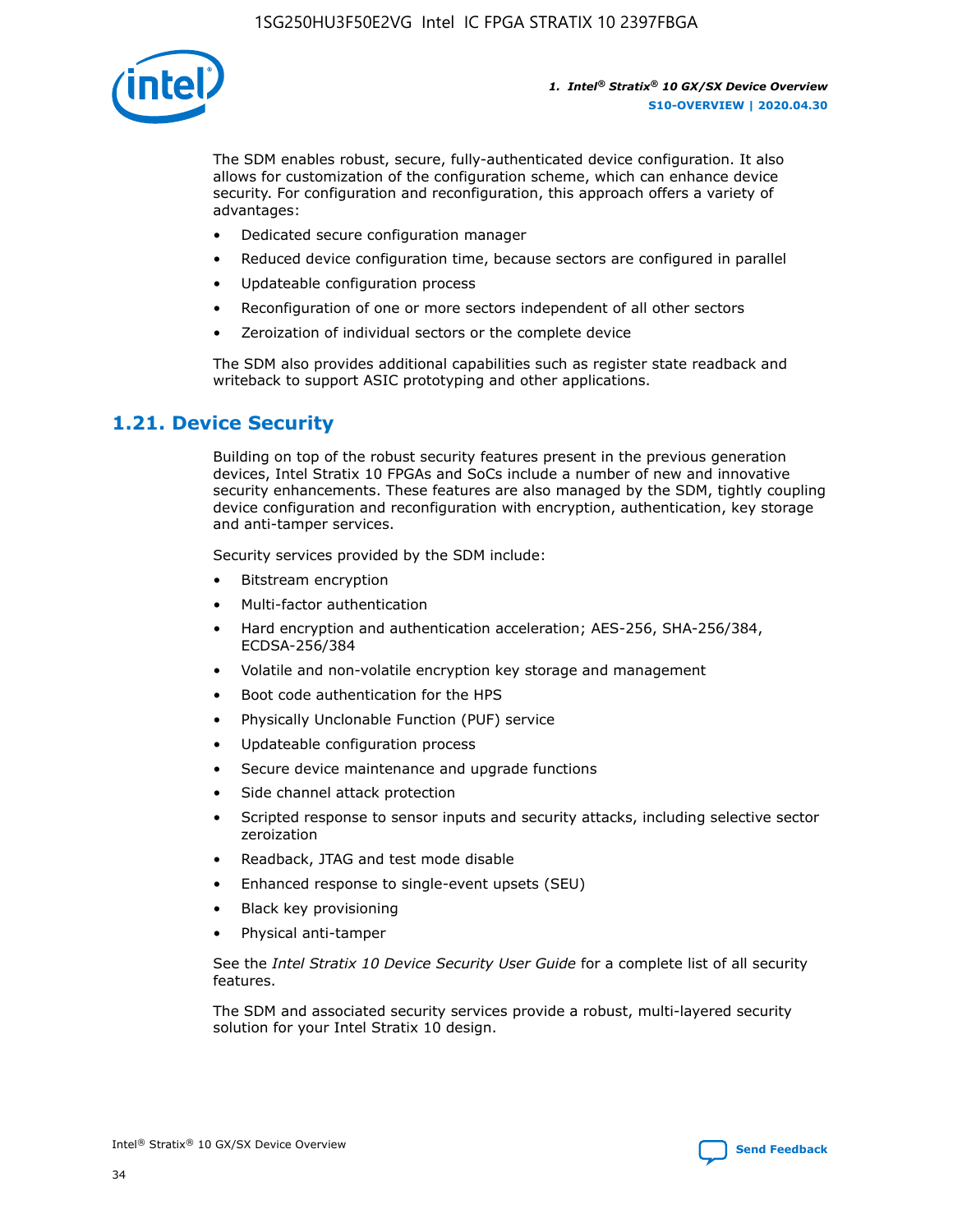

#### **Table 14. Device Security**

| <b>Intel Stratix 10 Family Variant</b> | <b>Bitstream Authentication</b> | <b>Advanced Security Features</b> <sup>(12)</sup> |  |
|----------------------------------------|---------------------------------|---------------------------------------------------|--|
| GX/SX                                  | All devices                     | -AS suffix part number required                   |  |

#### **Related Information**

- [My Intel Support](https://www.intel.com/content/www/us/en/programmable/my-intel/mal-home.html)
- [Intel Stratix 10 Device Security User Guide](https://www.intel.com/content/www/us/en/programmable/documentation/ndq1483601370898.html#wcd1483611014402)

## **1.22. Configuration via Protocol Using PCI Express**

Configuration via protocol using PCI Express allows the FPGA to be configured across the PCI Express bus, simplifying the board layout and increasing system integration. Making use of the embedded PCI Express hard IP operating in autonomous mode before the FPGA is configured, this technique allows the PCI Express bus to be powered up and active within the 100 ms time allowed by the PCI Express specification. Intel Stratix 10 devices also support partial reconfiguration across the PCI Express bus which reduces system down time by keeping the PCI Express link active while the device is being reconfigured.

## **1.23. Partial and Dynamic Reconfiguration**

Partial reconfiguration allows you to reconfigure part of the FPGA while other sections continue running. This capability is required in systems where uptime is critical, because it allows you to make updates or adjust functionality without disrupting services.

In addition to lowering power and cost, partial reconfiguration also increases the effective logic density by removing the necessity to place in the FPGA those functions that do not operate simultaneously. Instead, these functions can be stored in external memory and loaded as needed. This reduces the size of the required FPGA by allowing multiple applications on a single FPGA, saving board space and reducing power. The partial reconfiguration process is built on top of the proven incremental compile design flow in the Intel Quartus Prime design software

Dynamic reconfiguration in Intel Stratix 10 devices allows transceiver data rates, protocols and analog settings to be changed dynamically on a channel-by-channel basis while maintaining data transfer on adjacent transceiver channels. Dynamic reconfiguration is ideal for applications that require on-the-fly multiprotocol or multirate support. Both the PMA and PCS blocks within the transceiver can be reconfigured using this technique. Dynamic reconfiguration of the transceivers can be used in conjunction with partial reconfiguration of the FPGA to enable partial reconfiguration of both core and transceivers simultaneously.

## **1.24. Fast Forward Compile**

The innovative Fast Forward Compile feature in the Intel Quartus Prime software identifies performance bottlenecks in your design and provides detailed, step-by-step performance improvement recommendations that you can then implement. The Compiler reports estimates of the maximum operating frequency that can be achieved

<sup>(12)</sup> Contact My Intel Support for additional information.

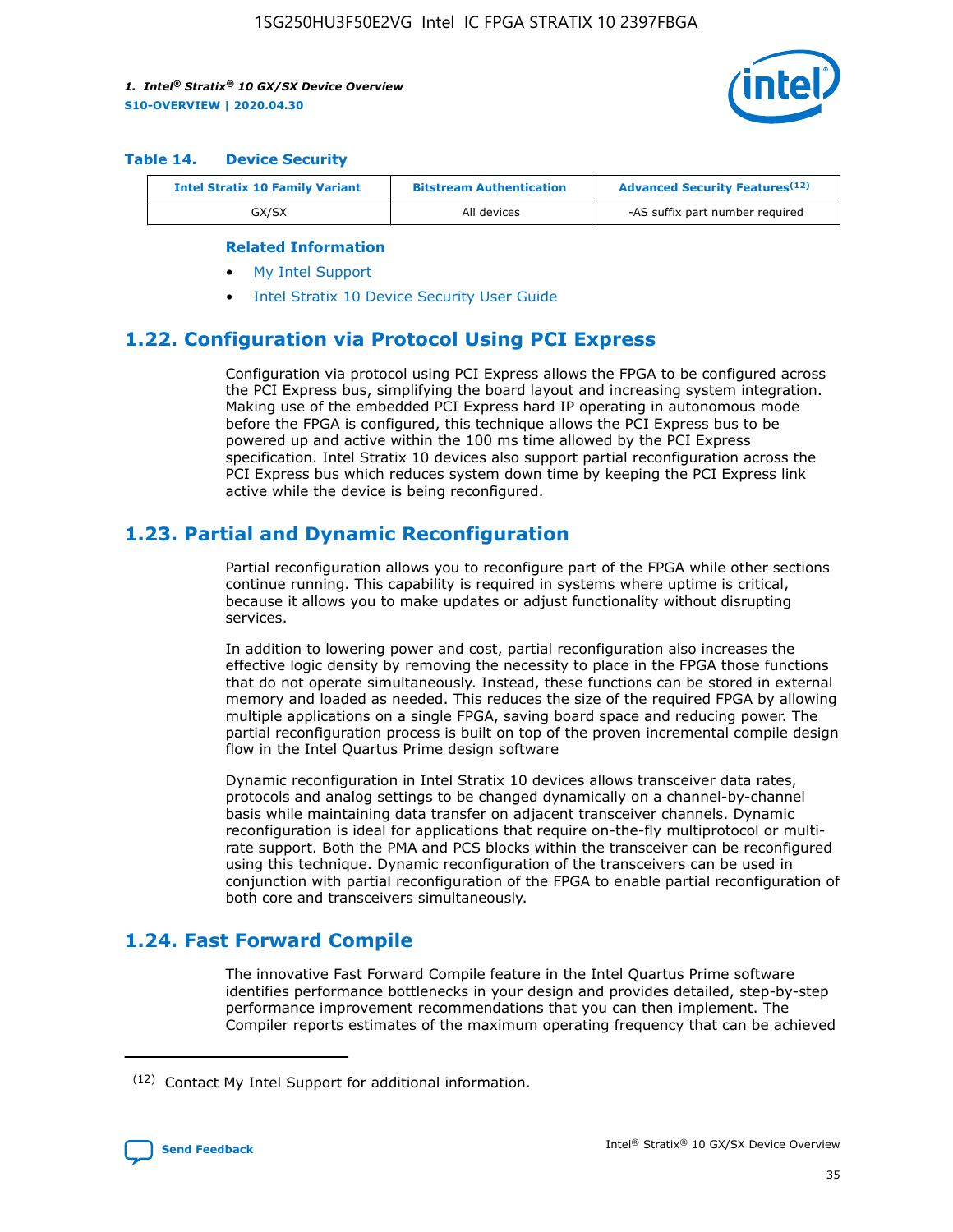

by applying the recommendations. As part of the new Hyper-Aware design flow, Fast Forward Compile maximizes the performance of your Intel Stratix 10 design and achieves rapid timing closure.

Previously, this type of optimization required multiple time-consuming design iterations, including full design re-compilation to determine the effectiveness of the changes. Fast Forward Compile enables you to make better decisions about where to focus your optimization efforts, and how to increase your design performance and throughput. This technique removes much of the guesswork of performance exploration, resulting in fewer design iterations and as much as 2X core performance gains for Intel Stratix 10 designs.

## **1.25. Single Event Upset (SEU) Error Detection and Correction**

Intel Stratix 10 FPGAs and SoCs offer robust SEU error detection and correction circuitry. The detection and correction circuitry includes protection for Configuration RAM (CRAM) programming bits and user memories. The CRAM is protected by a continuously running parity checker circuit with integrated ECC that automatically corrects one or two bit errors and detects higher order multibit errors.

The physical layout of the CRAM array is optimized to make the majority of multi-bit upsets appear as independent single-bit or double-bit errors which are automatically corrected by the integrated CRAM ECC circuitry. In addition to the CRAM protection, user memories also include integrated ECC circuitry and are layout optimized for error detection and correction.

The SEU error detection and correction hardware is supported by both soft IP and the Intel Quartus Prime software to provide a complete SEU mitigation solution. The components of the complete solution include:

- Hard error detection and correction for CRAM and user M20K memory blocks
- Optimized physical layout of memory cells to minimize probability of SEU
- Sensitivity processing soft IP that reports if CRAM upset affects a used or unused bit
- Fault injection soft IP with the Intel Quartus Prime software support that changes state of CRAM bits for testing purposes
- Hierarchy tagging in the Intel Quartus Prime software
- Triple Mode Redundancy (TMR) used for the Secure Device Manager and critical on-chip state machines

In addition to the SEU mitigation features listed above, the Intel 14 nm tri-gate process technology used for Intel Stratix 10 devices is based on FinFET transistors which have reduced SEU susceptibility versus conventional planar transistors.

## **1.26. Document Revision History for the Intel Stratix 10 GX/SX Device Overview**

| <b>Document</b><br><b>Version</b> | <b>Changes</b>             |
|-----------------------------------|----------------------------|
| 2020.04.30                        | Made the following change: |
|                                   | continued                  |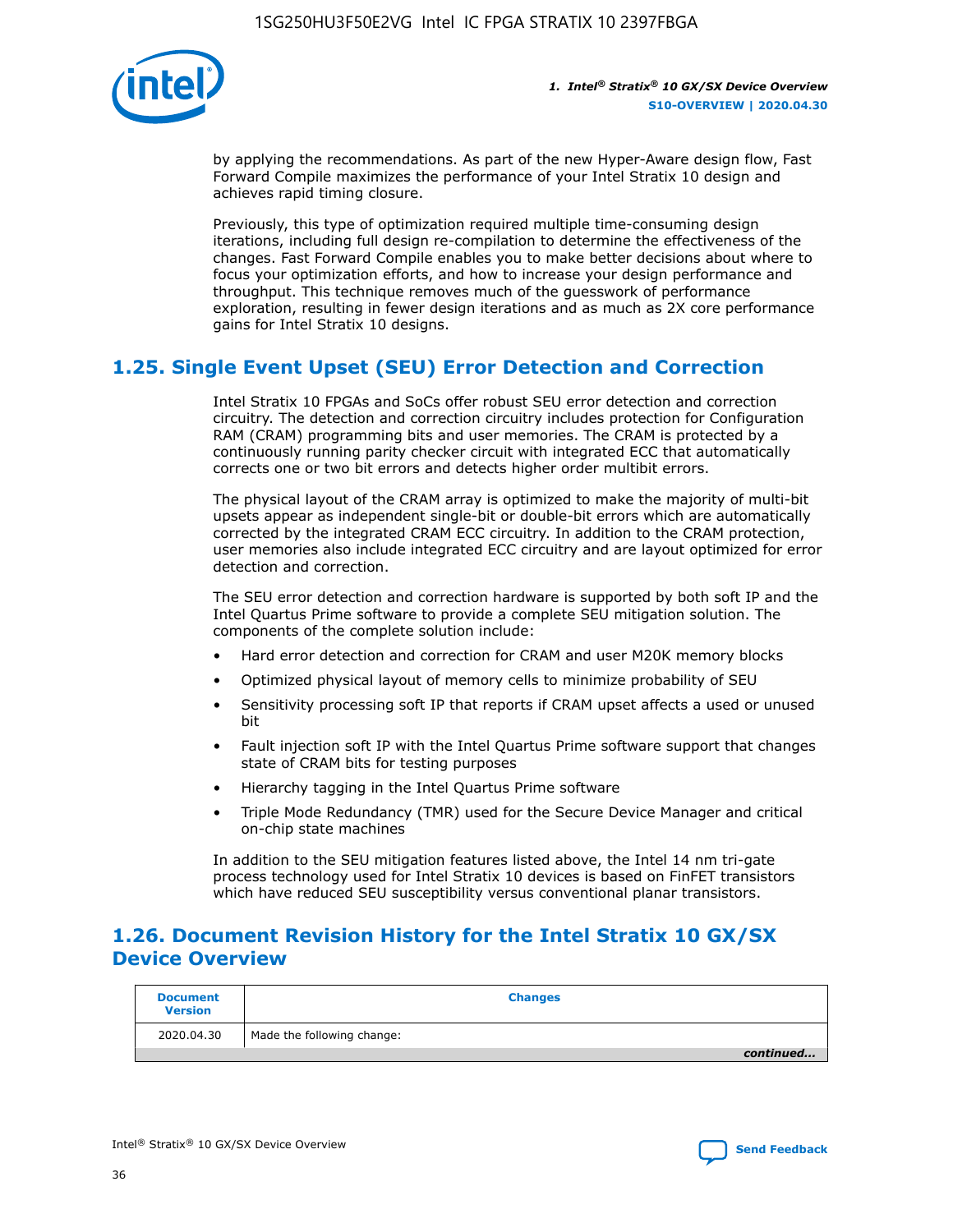

| • Added the GX 10M variant.<br>Made the following changes:<br>Added advanced security (-AS) devices.<br>$\bullet$<br>Added level shifter details for the Intel Stratix 10 SX/GX 400 device.<br>$\bullet$<br>Made the following changes:<br>Added composition details for the leaded and lead-free contact device options.                                                                                                                                                                                                                                                                                                                                                                                                                                                                                                                                                                                                                                                                                                     |
|-------------------------------------------------------------------------------------------------------------------------------------------------------------------------------------------------------------------------------------------------------------------------------------------------------------------------------------------------------------------------------------------------------------------------------------------------------------------------------------------------------------------------------------------------------------------------------------------------------------------------------------------------------------------------------------------------------------------------------------------------------------------------------------------------------------------------------------------------------------------------------------------------------------------------------------------------------------------------------------------------------------------------------|
|                                                                                                                                                                                                                                                                                                                                                                                                                                                                                                                                                                                                                                                                                                                                                                                                                                                                                                                                                                                                                               |
|                                                                                                                                                                                                                                                                                                                                                                                                                                                                                                                                                                                                                                                                                                                                                                                                                                                                                                                                                                                                                               |
| Updated the I/O PLL counts.<br>$\bullet$                                                                                                                                                                                                                                                                                                                                                                                                                                                                                                                                                                                                                                                                                                                                                                                                                                                                                                                                                                                      |
| Made the following changes:<br>Changed the number of included logic elements globally.<br>$\bullet$<br>Removed logic density 450, logic density 550, and package code 48 from the "Sample Ordering<br>$\bullet$<br>Code and Available Options for Intel Stratix 10 Devices" figure.<br>Updated description of the higher density in the "Innovations in Intel Stratix 10 FPGAs and SoCs"<br>section.<br>Updated description of the general purpose I/Os in the "Intel Stratix 10 FPGA and SoC Common<br>$\bullet$<br>Device Features" table.<br>Removed support for LPDDR3 globally.<br>٠<br>Updated the "Intel Stratix 10 FPGA and SoC Architecture Block Diagram" figure.<br>Updated the "Intel Stratix 10 GX/SX FPGA and SoC Family Plan-FPGA Core (part 1)" table.<br>$\bullet$<br>Updated the "Intel Stratix 10 GX/SX FPGA and SoC Family Plan-Interconnects, PLLs and Hard IP<br>$\bullet$<br>(part 2)" table.<br>Updated and merged the "Intel Stratix 10 GX/SX FPGA and SoC Family Package Plan" tables.<br>$\bullet$ |
| Made the following changes:<br>Changed the specs for ODRII+ and ODRII+ Xtreme and added specs for ODRIV in the "External<br>$\bullet$<br>Memory Interface Performance" table.<br>Updated description of the power options in the "Sample Ordering Code and Available Options for<br>Intel Stratix 10 Devices" figure.<br>Changed the description of the technology and power management features in the "Intel Stratix 10<br>FPGA and SoC Common Device Features" table.<br>Changed the description of SmartVID in the "Power Management" section.<br>Changed the direction arrow from the coefficient registers block in the "DSP Block: High Precision<br>Fixed Point Mode" figure.                                                                                                                                                                                                                                                                                                                                         |
| Made the following changes:<br>Removed the embedded eSRAM feature globally.<br>$\bullet$<br>Removed the Low Power (VID) and Military operating temperature options, and package code 53<br>$\bullet$<br>from the "Sample Ordering Code and Available Options for Stratix 10 Devices" figure.<br>Changed the Maximum transceiver data rate (chip-to-chip) specification for L-Tile devices in the<br>٠<br>"Key Features of Intel Stratix 10 Devices Compared to Stratix V Devices" table.                                                                                                                                                                                                                                                                                                                                                                                                                                                                                                                                      |
| Made the following changes:<br>• Changed the number of available transceivers to 96, globally.<br>Changed the single-precision floating point performance to 10 TFLOP, globally.<br>Changed the maximum datarate to 28.3 Gbps, globally.<br>Changed some of the features listed in the "Stratix 10 GX/SX Device Overview" section.<br>٠<br>Changed descriptions for the GX and SX devices in the "Stratix 10 Family Variants" section.<br>٠<br>Changed the "Sample Ordering Code and Available Options for Stratix 10 Devices" figure.<br>٠<br>Changed the features listed in the "Key Features of Stratix 10 Devices Compared to Stratix V<br>٠<br>Devices" table.<br>Changed the descriptions of the following areas of the "Stratix 10 FPGA and SoC Common Device<br>Features" table:<br>- Transceiver hard IP<br>- Internal memory blocks<br>- Core clock networks<br>- Packaging<br>Reorganized and updated all tables in the "Stratix 10 FPGA and SoC Family Plan" section.<br>continued                                |
|                                                                                                                                                                                                                                                                                                                                                                                                                                                                                                                                                                                                                                                                                                                                                                                                                                                                                                                                                                                                                               |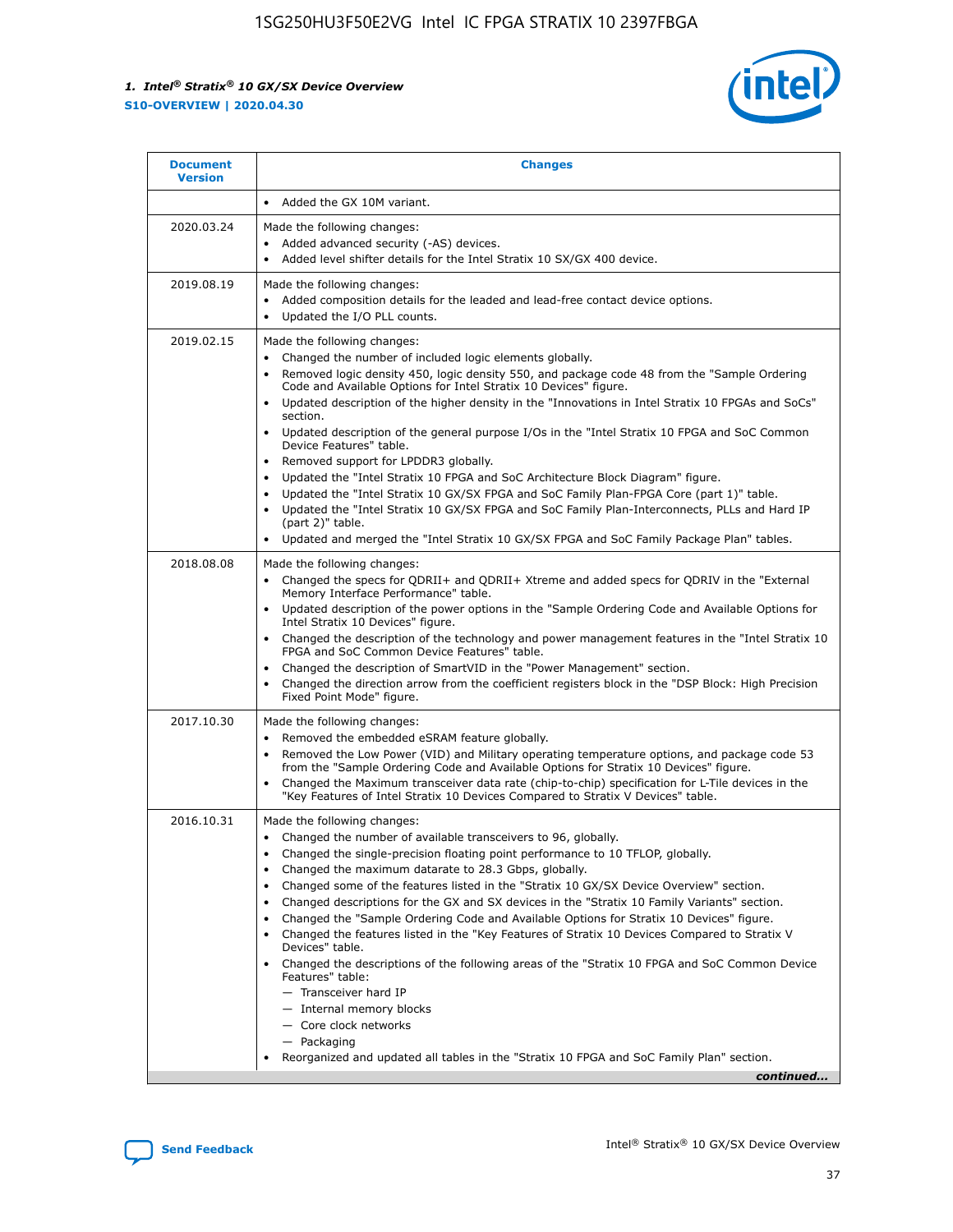

| <b>Document</b><br><b>Version</b> | <b>Changes</b>                                                                                                                                                                                                                                                                                                                                                                                                                                                                                                                                                                                                                                                                                                                                                                                                                                                                                                                                                                                     |
|-----------------------------------|----------------------------------------------------------------------------------------------------------------------------------------------------------------------------------------------------------------------------------------------------------------------------------------------------------------------------------------------------------------------------------------------------------------------------------------------------------------------------------------------------------------------------------------------------------------------------------------------------------------------------------------------------------------------------------------------------------------------------------------------------------------------------------------------------------------------------------------------------------------------------------------------------------------------------------------------------------------------------------------------------|
|                                   | Removed the "Migration Between Arria 10 FPGAs and Stratix 10 FPGAs" section.<br>Removed footnotes from the "Transceiver PCS Features" table.<br>Changed the HMC description in the "External Memory and General Purpose I/O" section.<br>Changed the number of fPLLs in the "Fractional Synthesis PLLs and I/O PLLs" section.<br>Clarified HMC data width support in the "Key Features of the Stratix 10 HPS" table.<br>Changed the description in the "Internal Embedded Memory" section.<br>Changed the datarate for the Standard PCS and SDI PCS features in the "Transceiver PCS Features"<br>table.<br>Added a note to the "PCI Express Gen1/Gen2/Gen3 Hard IP" section.<br>Updated the "Key Features of the Stratix 10 HPS" table.<br>Changed the description for the Cache coherency unit in the "Key Features of the Stratix 10 HPS"<br>table.<br>Changed the description for the external SDRAM and Flash memory interfaces for HPS in the "Key<br>Features of the Stratix 10 HPS" table. |
| 2015.12.04                        | Initial release.                                                                                                                                                                                                                                                                                                                                                                                                                                                                                                                                                                                                                                                                                                                                                                                                                                                                                                                                                                                   |